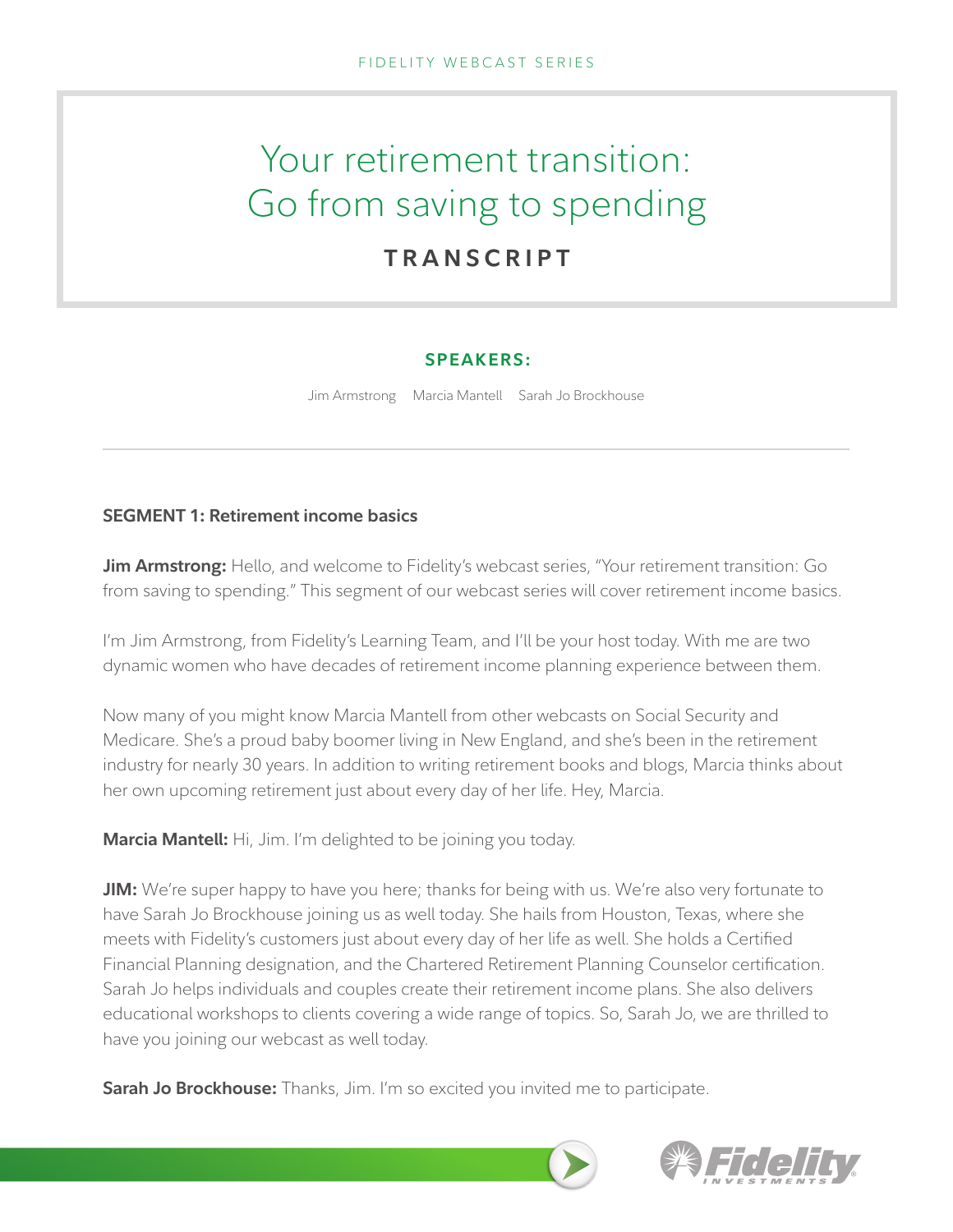**JIM:** Absolutely. So, before we jump into the details about creating retirement income plans, we wanted to first walk you through a few logistics.

First, in the resources section, you'll find copies of the slides and transcripts. You can print those out and make notes along the way if you'd like. You'll also find a wide range of articles about many of the topics we'll cover throughout this webcast series.

Next, we're also introducing a new segment to the series where we'll answer common questions that we hear about retirement income.

And finally, you'll notice, on the side of your screen, the list of segments themselves. You can choose any segment at any point and jump in and out of segments as you like. We think you might find it most helpful to watch the first five segments in order, but ultimately, the choice is up to you.

You're probably watching today with specific questions about your personal circumstances, and how to go about creating your retirement income plan.

Now while this webcast might not address your unique situation, it should provide a good foundation to help you get started.

In fact, one of the goals during this webcast is to let you know what to expect, and how to prepare to meet with a Fidelity representative to discuss your specific income plan for retirement. We'll also help you get started by sharing some questions that you could ask a Fidelity representative, and some topics you could talk about when planning for your retirement income.

Now here's what we hope you'll get from this webcast series:

First, a good understanding of the key components for building your plan.

Next, an overview of several financial and economic risk factors that affect almost everyone's retirement income plans, along with some ideas for how you can address them.

Next, an introduction to some of the common strategies for income and investing throughout your retirement,

And then, finally, examples and illustrations of how the inputs into a plan can impact the results.

Let's bring back Marcia and Sarah Jo to get started.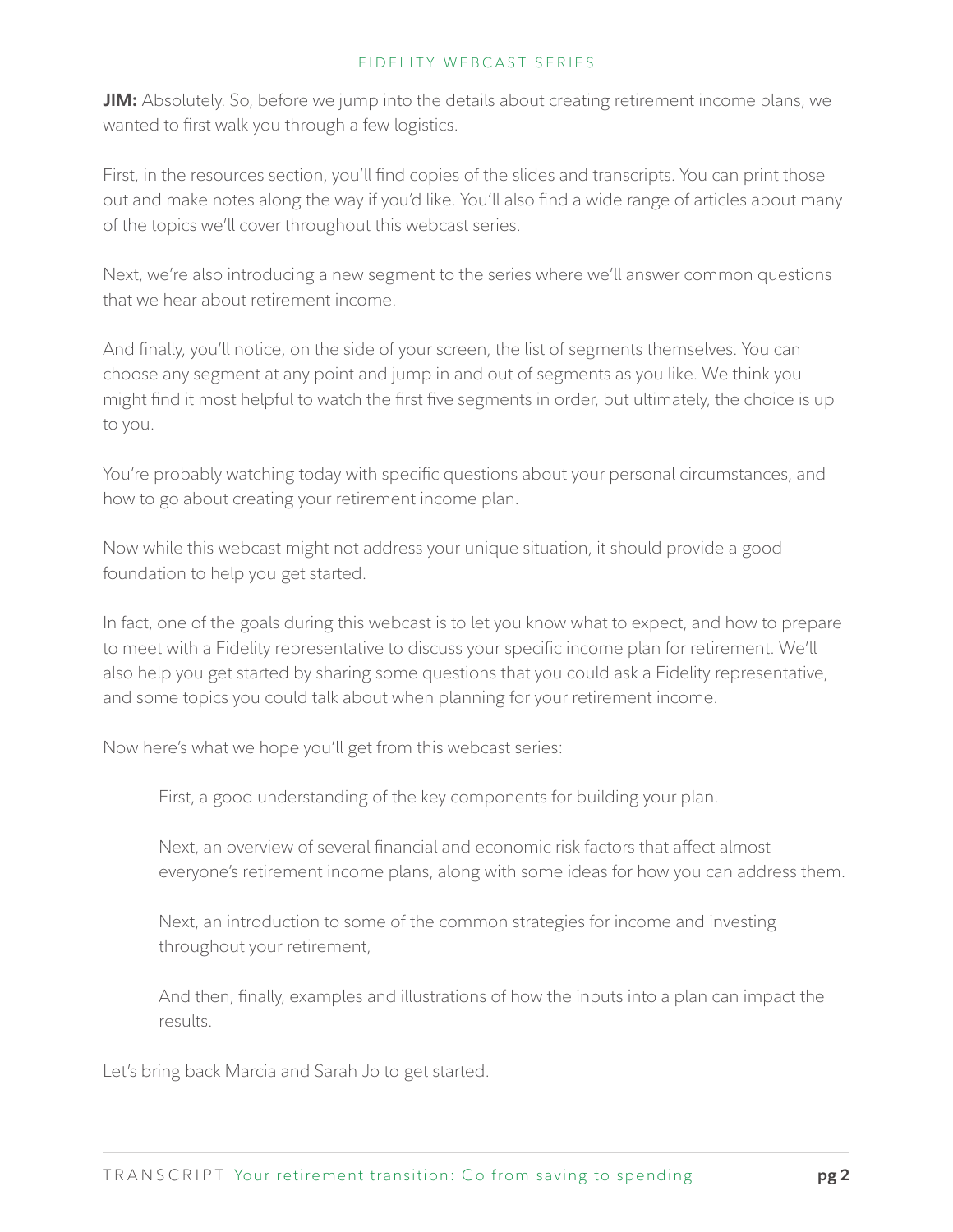Creating a holistic or comprehensive retirement income plan can give you some insights into how you might pay for your retirement.

And we've heard from many people that they're feeling more uncertain and less confident about their retirement. Some might even be feeling anxious. So Marcia, let's start with this. People have been retiring literally for generations. They didn't necessarily have a plan. So, what's different now?

**MARCIA:** Well, you're so right Jim, they didn't oftentimes have much of a financial plan. You know, many folks in previous generations were comfortable living on their pensions and Social Security.

But for us baby boomers, you know, our retirement's gonna be different. Not only do we want to do a lot in this chapter, we're also facing more uncertainties, like the global health pandemic we're all in, and the possibility of retiring earlier than ideal, and even ongoing changes to retirement laws. So there's just a lot happening really fast right now, and it's just as we're getting to the point of retirement.

So what I find is that so many of us close to retirement are asking the same question: How am I going to make sure I've got enough money to stretch it all the way through retirement?

And the answer is to create a retirement income plan.

**JIM:** All right, good perspective, Marcia. Thank you for that. Sarah Jo, I know that this is what you and your colleagues do, right? You help Fidelity clients develop their own plans for retirement. So just at a high level, talk a little bit about that, if you could.

**SARAH JO:** You know, we love helping people create their retirement income plans, and it's so nice to get that feedback from them after we've worked together on their plans.

They have their financial information organized, their goals have become clear and focused, and they can see where the money will come from to pay for their retirement. It's really empowering.

**JIM:** Great, so let's get started now from the top. We've mentioned this phrase, "retirement income plan," several times already, but Marcia, let's clarify. What exactly is a retirement income plan?

**MARCIA:** Well, at the most basic level, a retirement income plan is a detailed report that shows you where and how your savings and resources are going to be spent throughout your retirement. You might think about it as a map; some people think about it as a blueprint; and it's all about how you will draw down your savings in a measured way.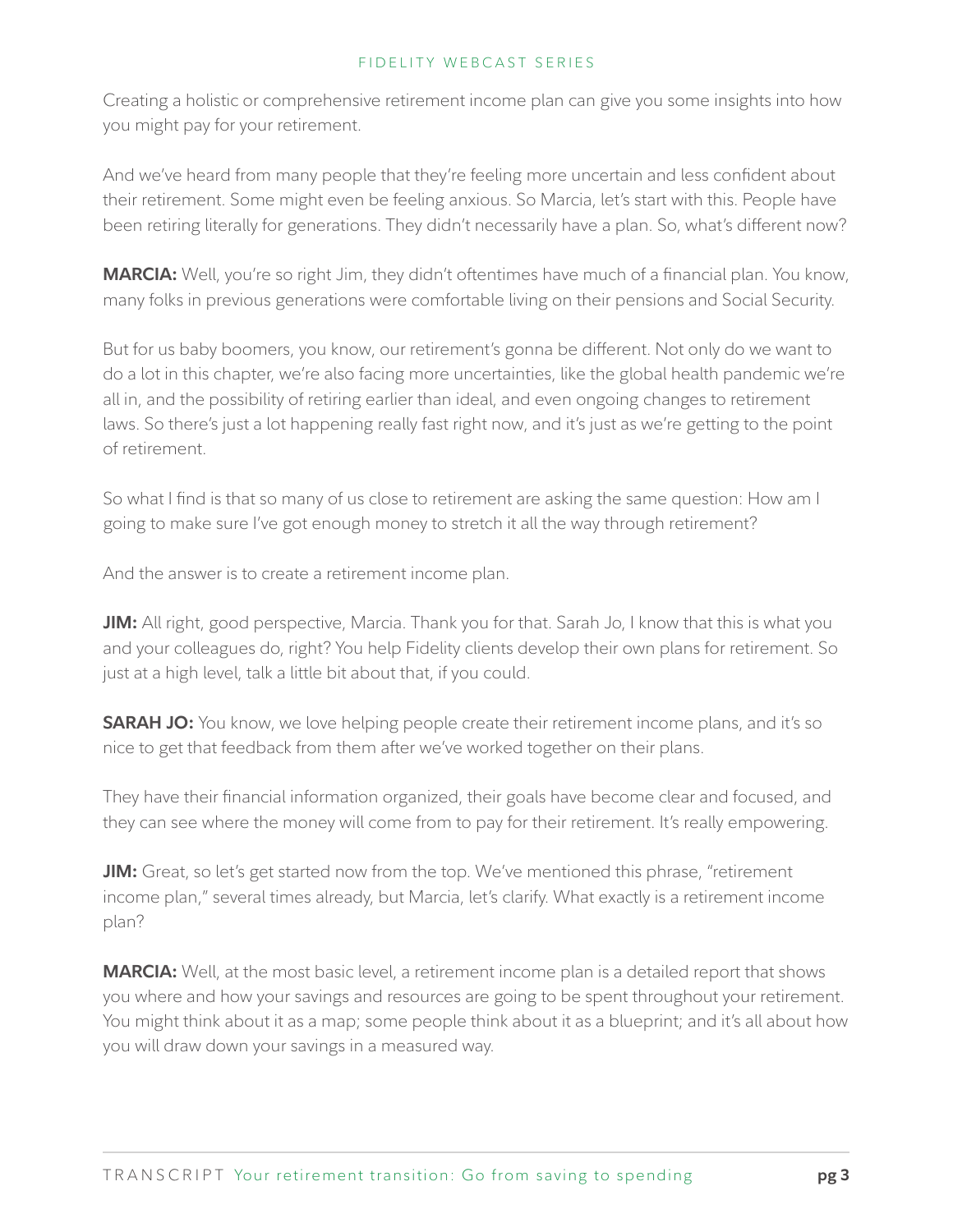And perhaps it's easier to think about what a retirement income plan is not. Now, it is not your savings plan for determining how much you need to save every month or every year, to achieve a particular amount for your nest egg.

A retirement income plan is also not an estate plan. Among other things, an estate plan is where you've specifically directed how your remaining money and your assets and your property will pass to your heirs after your death.

So this retirement income plan, it sits between these two ends. It can span some 30 years, more or less.

So think of your retirement income plan as a series of building blocks that all need to stack together in a particular sequence. Your plan will clearly show how your resources could be turned on and off to create cash flow. And the end result helps you see if you're going to have enough income to last for 30 years or so.

**SARAH JO:** You know, Marcia, it's interesting that you visualize retirement income planning as building blocks. I do as well, but I also think of it as a puzzle. You know, when I meet with a new client, it's like opening up a brand new 500-piece puzzle. We need to figure out first where the edges are, and then where all those other pieces fit.

So it starts with knowing what it is you've always pictured for your retirement. Even if your vision may be changing a bit due to current circumstances, you still want to know, What's the lifestyle you're looking forward to? You know, are there big trips planned? Or delayed? Will there be volunteer work in your community? You know, will you spend even more time with your grandkids? Those ideas help us to know what is most important to you, so we can make sure we're planning appropriately.

Then, we just work on fitting all the pieces of your financial puzzle together as we try to uncover three key pieces of information:

First, we want to see what savings and assets you have set aside. Those are the buckets of money you'll be able to withdraw from.

Second, we want to understand what sources you may have for steady, reliable income in retirement. And I think of those like faucets; they turn on and off to create cash flow for your lifetime.

And then third, we match those buckets and faucets up to show you how your bills get paid every month.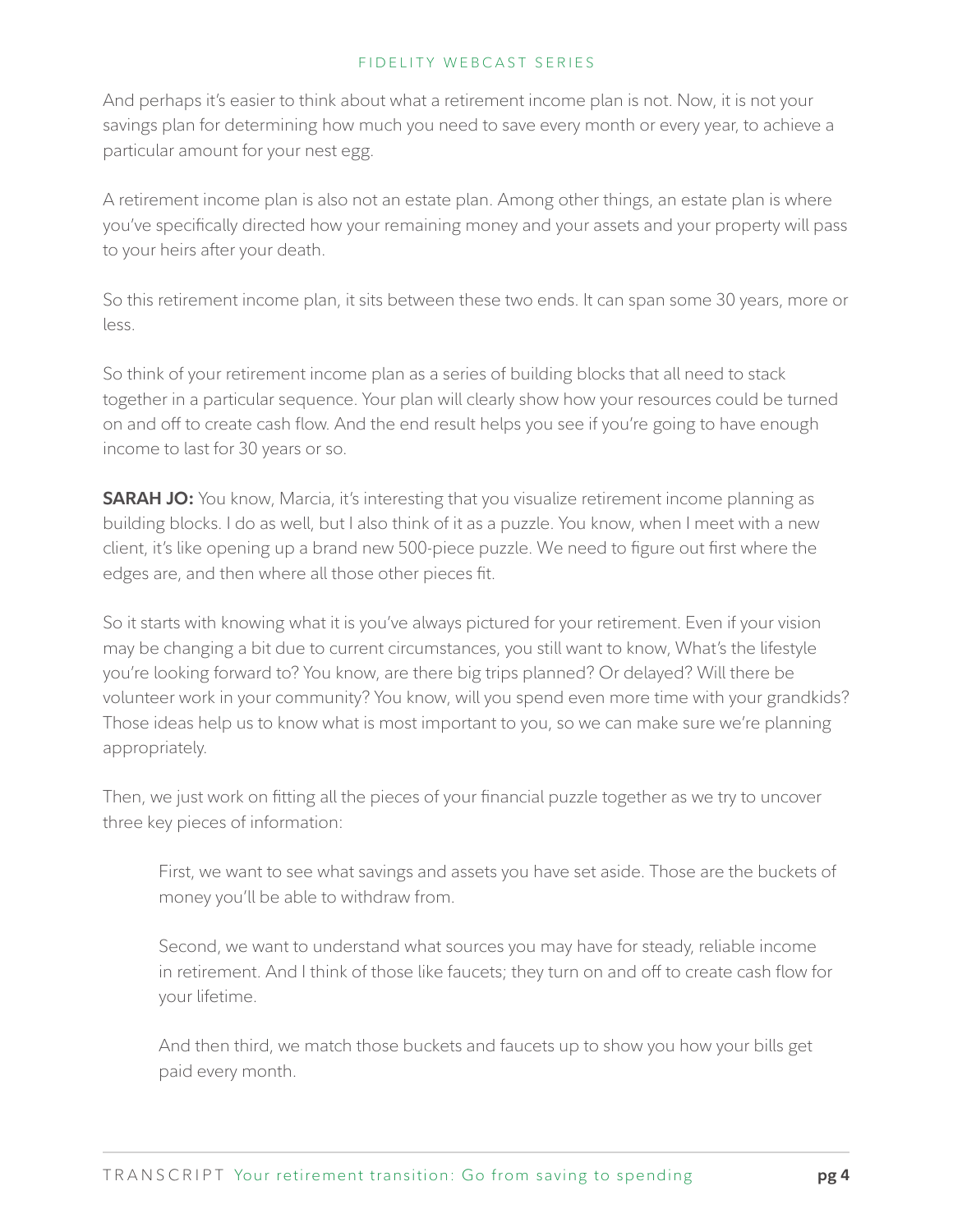Now, the most powerful thing about a retirement income plan is that it's written and visual, much like that 500-piece puzzle. You'll see if you have pieces missing, or if you might run out of money, and you're going to know when and from where you're getting that monthly income.

**JIM:** Okay, now that we've defined what a retirement income plan is, let's talk about several financial and economic risk factors that a retirement income plan should address, and they are: longevity, inflation, healthcare costs, asset allocation, and withdrawal rate.

Now it can be a challenge trying to address these risks over a long retirement, so Marcia and Sarah Jo, can you give our viewers just a brief explanation of each of those risks?

**MARCIA:** Sure, Jim. Let me say that Sarah Jo and I have talked a lot about these kinds of external risks. And we find it so interesting that lots of folks are aware of inflation and healthcare costs, but so many haven't yet factored in longevity, and it's longevity that's the game changer.

So when we talk about longevity, this is about the probability or the odds that you'll live beyond average life expectancy.

So if you are in good health when you reach age 65, well, you can see on this chart that you have a 25% chance of living well into your nineties. And if you're part of a couple, you have a strong chance of living to almost 100. That's longevity.

So when we talk about planning for income that needs to last throughout retirement, this is what we're talking about, it's how to stretch out your savings and resources to last some 25 or 30 years or sometimes even longer, even though there's no guarantee you'll live that long.

**SARAH JO:** You know, I couldn't agree more. And longevity is why inflation is such a big deal.

Inflation is the long-term increase in the prices of goods and services, and day-to-day, we don't typically notice small price changes, since our salary generally increases to cover those changes while we're working.

But over a lengthy retirement, there can be large swings in prices. You'll see it in small items like gas and groceries, and then in big-ticket items like buying a new car.

Your retirement income plan needs to account for these kinds of price increases.

**MARCIA:** Yeah, and the other risk that's heavily influenced by inflation is the cost of healthcare.

Now, healthcare: It's expensive. On average, retirees today report that they're allocating about 15% of their retirement spending for healthcare costs, and many near-retirees end up postponing retirement so they can stay on their employer's health insurance.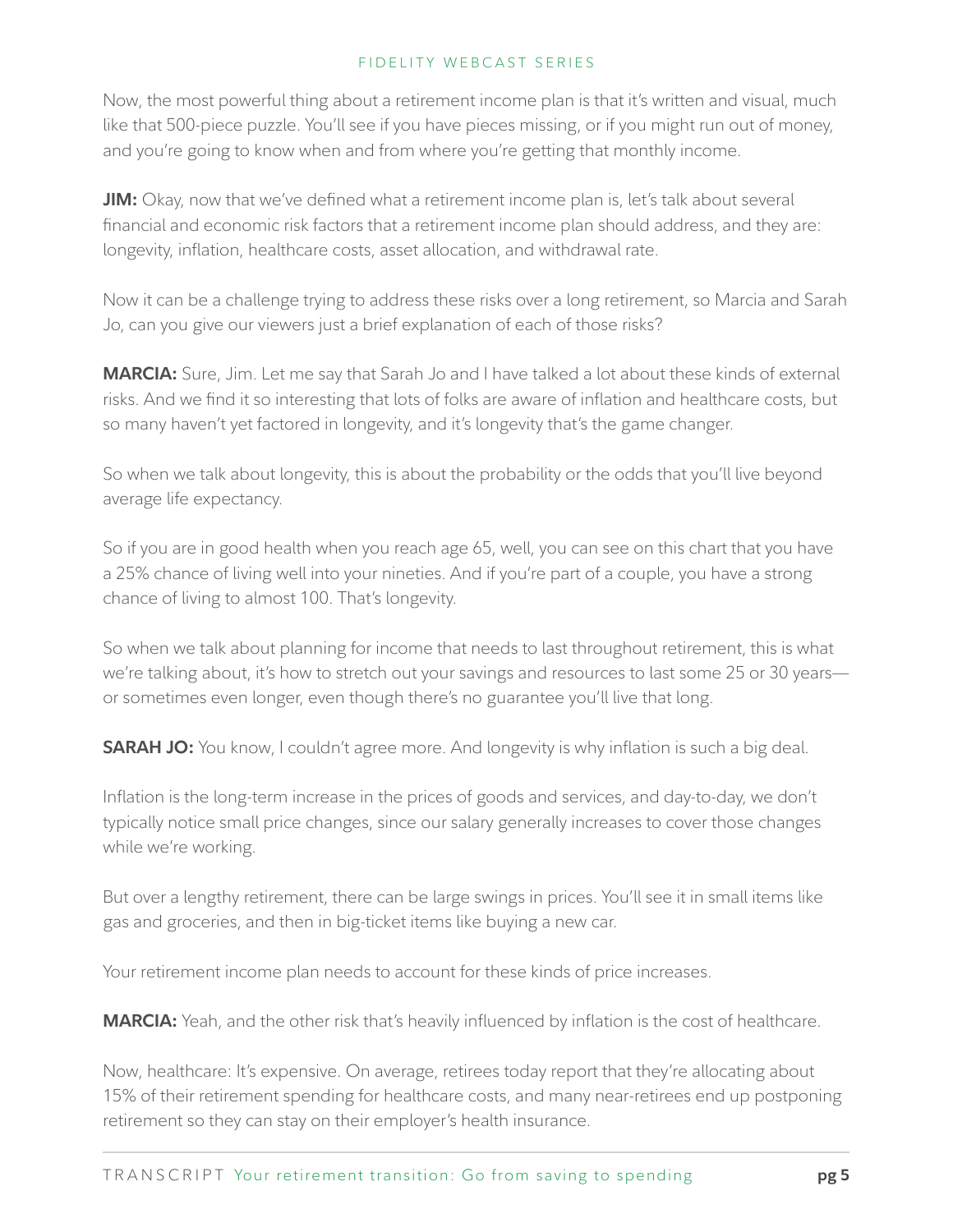So when you're planning your retirement budget, it's important to plan for healthcare costs to rise faster than general inflation. So we're talking about, here: general inflation is about 2% on average, but healthcare costs increase twice as fast, so that's in the 4½% to 5% range.

And one last thing also to think about as you get closer to age 65: well, we'll all need to plan for the cost of Medicare. Between the various parts of Medicare and buying supplemental insurance, many retirees find that they need to budget somewhere between \$200 and \$500 per month per person for Medicare, and your costs could be even higher.

**SARAH JO:** You know, I want to add one more thing to Marcia's comment about the costs of health insurance. If you plan to retire before 65, or the circumstances around you are requiring you to consider an early retirement, you'll have to figure out your options for health insurance before you can join Medicare.

And generally, there are four options for pre-65 health insurance: COBRA insurance, your state's health insurance exchange, a partner or spouse's plan, or private insurance. And all of those options are generally pretty expensive.

So, when you're building your retirement income plan, we can account for these kind of situations, and Fidelity also adjusts healthcare costs to account for inflation at a rate of 4.9%.

**JIM:** Yeah, we do know healthcare costs in retirement can take many folks by surprise. You might find it helpful to watch our webcast series specifically on healthcare costs in retirement. And again, you'll find that link in the resources section as well.

So, there are now two other financial risks to touch on: asset allocation and withdrawal rates. So Sarah Jo, can you talk about what we mean by asset allocation, and why it's an important part of a retirement income plan?

**SARAH JO:** Sure. Let's start by defining asset allocation. This is the mix of investments you have across various investment categories.

In general, you've been investing for growth potential during your accumulation years. When it's time to flip that switch from saving to spending, it's important to keep some assets geared for growth for the long term to help you beat inflation and longevity, and pay for the high costs for healthcare.

What we do is to help you understand and address the inevitable market risks so that you can make the best investment decisions for you. There isn't one single solution; it's about creating the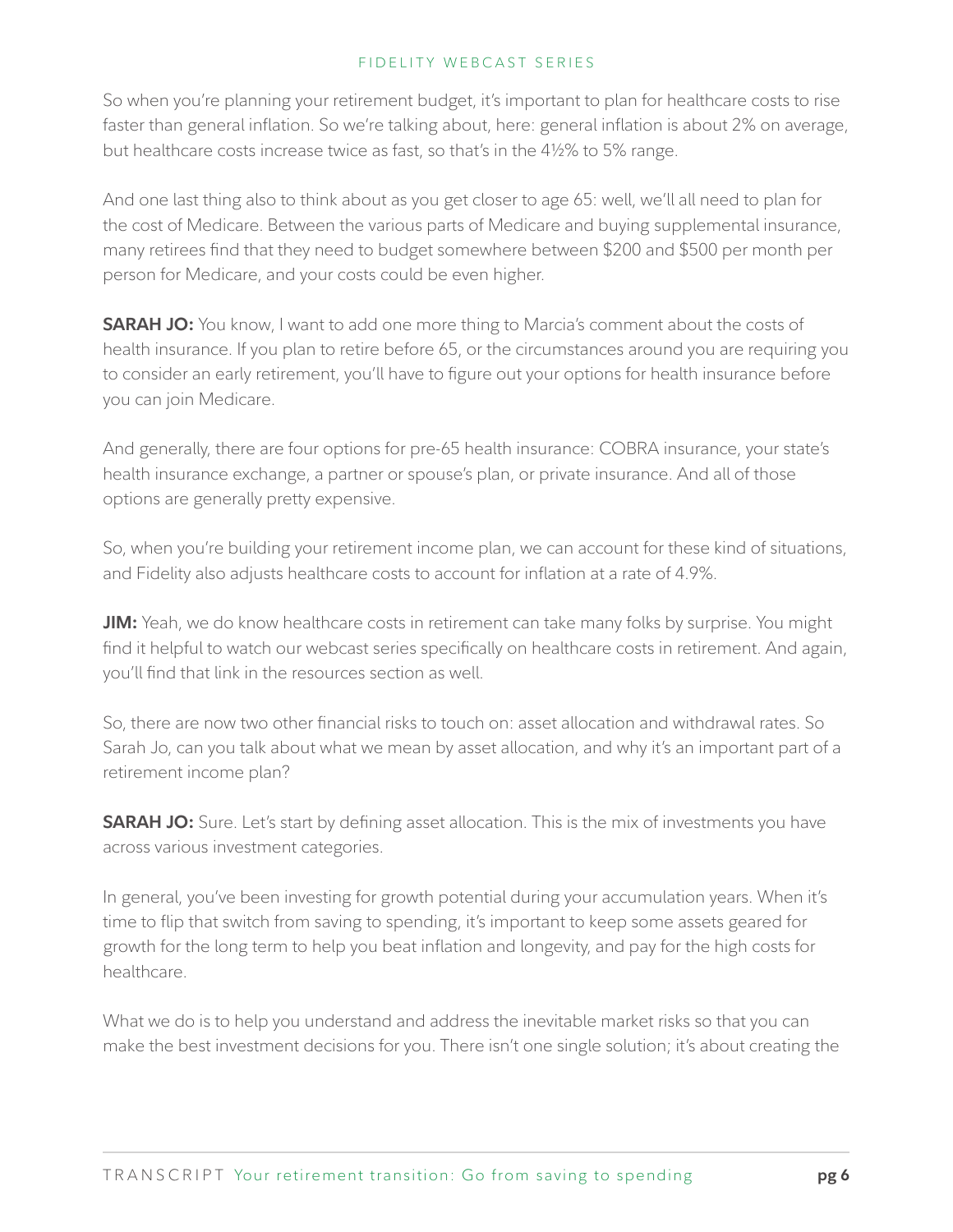right mix of products and investments to help build and maintain a properly diversified investment portfolio that may serve your unique retirement income needs.

**MARCIA:** And Sarah Jo, it's also from these retirement savings that you have to pull money out for income.

So, it may become important to carefully manage how much you take out from your accounts each year. And we talk about that in terms of a withdrawal rate risk.

Now, it's the percentage that's the key number to work with here, not just the dollars.

So across the industry, we've sort of come out to the starting point for withdrawals generally should be in about the 4%–5% range, you know, not 10% like many people think about.

So, to give you an example, if you have \$500,000 in your personal savings at retirement, plan to start your withdrawals at maybe \$20,000, or \$25,000 per year. Then over time, you can increase the amount you pull out each year by the average inflation rate.

**SARAH JO:** You know, also remember, retirement is not a straight line. Some years, you may need more money, so a higher withdrawal rate. You would offset any higher spending years with lower withdrawals in other years.

I have a client who's planning for a few higher-spending years; I'll call him "Walter." He had been looking forward to a lot of travel in his early retirement, and first up on his bucket list was an Alaskan cruise. He wanted to be able to do every excursion, from whale watching, to dog sledding. So, for that year's spending plan, we accounted for several additional thousand dollars to spend on this once-in-a-lifetime trip. But in other years, no big travel plans, so a smaller spend on those items.

We also talked about the impacts on his retirement plans and bucket list timing during this pandemic.

There will be peaks and valleys in spending, along your retirement, in addition to the risks you'll face, and good planning can take that into consideration.

**JIM:** Let's change up the conversation now a bit to talk about the kinds of resources our viewers may have to consider when building their retirement income plans. Marcia, can you talk about some of them that you described them as building blocks.

**MARCIA:** Sure thing. What we're talking about here are the many different types of financial accounts you may have and might use when your paycheck stops and your retirement starts.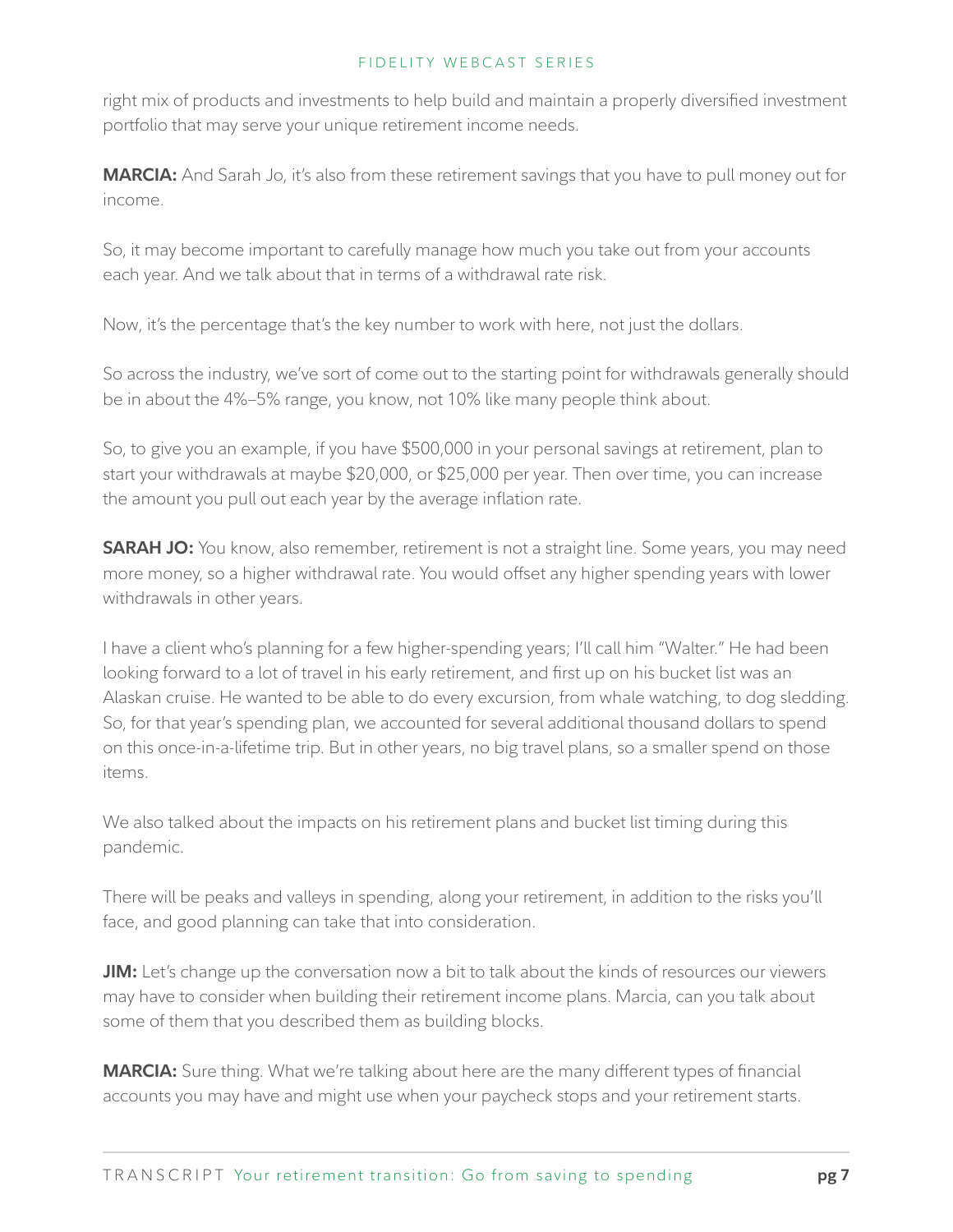Now resources typically fall into several broad categories:

One of them is that you may have money in tax-deferred accounts. This would be like your 401(k) and your 403(b) offered through your employer, and traditional IRAs.

You might also have assets in a Roth IRA or health savings account. Now both of those are tax-free accounts at the federal level.

A third category is taxable money, and you might tap some of your taxable money for income in retirement, like your bank savings account, CDs, rental property.

And the last is lifetime income sources, and this is Social Security, pensions, and any fixedincome annuities you might have.

**SARAH JO:** You know, there's another really important source of income in retirement, especially for those that are considering early retirement, and that's work. Now I know, I know that doesn't sound like retirement, but many people I talk to are actually looking forward to finding some new kind of paid work to do once they step out of their long-time career jobs. You know, some people will pursue a passion, or they'll develop an encore career. And many are just looking to try out retirement before going full time.

There are a lot of benefits to finding paid work in the early retirement years, not the least of which is that you can delay using your own savings for a few more years, and you may well be able to wait longer before claiming Social Security.

**MARCIA:** Plus, it gives you time to set up your retirement budget, and even pay down more of your debt. And you get to plan for all the bills and expenses you'll need to handle throughout retirement.

Those bills and expenses are another set of blocks in your retirement income plan, and you need to consider both the assets you have along with the expenses you'll need to pay.

Now, here's a starting point: Assume you will spend about the same amount in retirement as you do today. But if you're within a year or two of retirement, you might be better off with a more detailed budget.

**SARAH JO:** You know, those detailed budgets are really important, Marcia.

I call this part of the planning process kind of getting into the weeds of your retirement spending. There are just a lot of expenses that people forget about when they're moving into retirement. Now, some are going to be essentials, the must-haves; and others will be nonessential, or the nice-to-haves.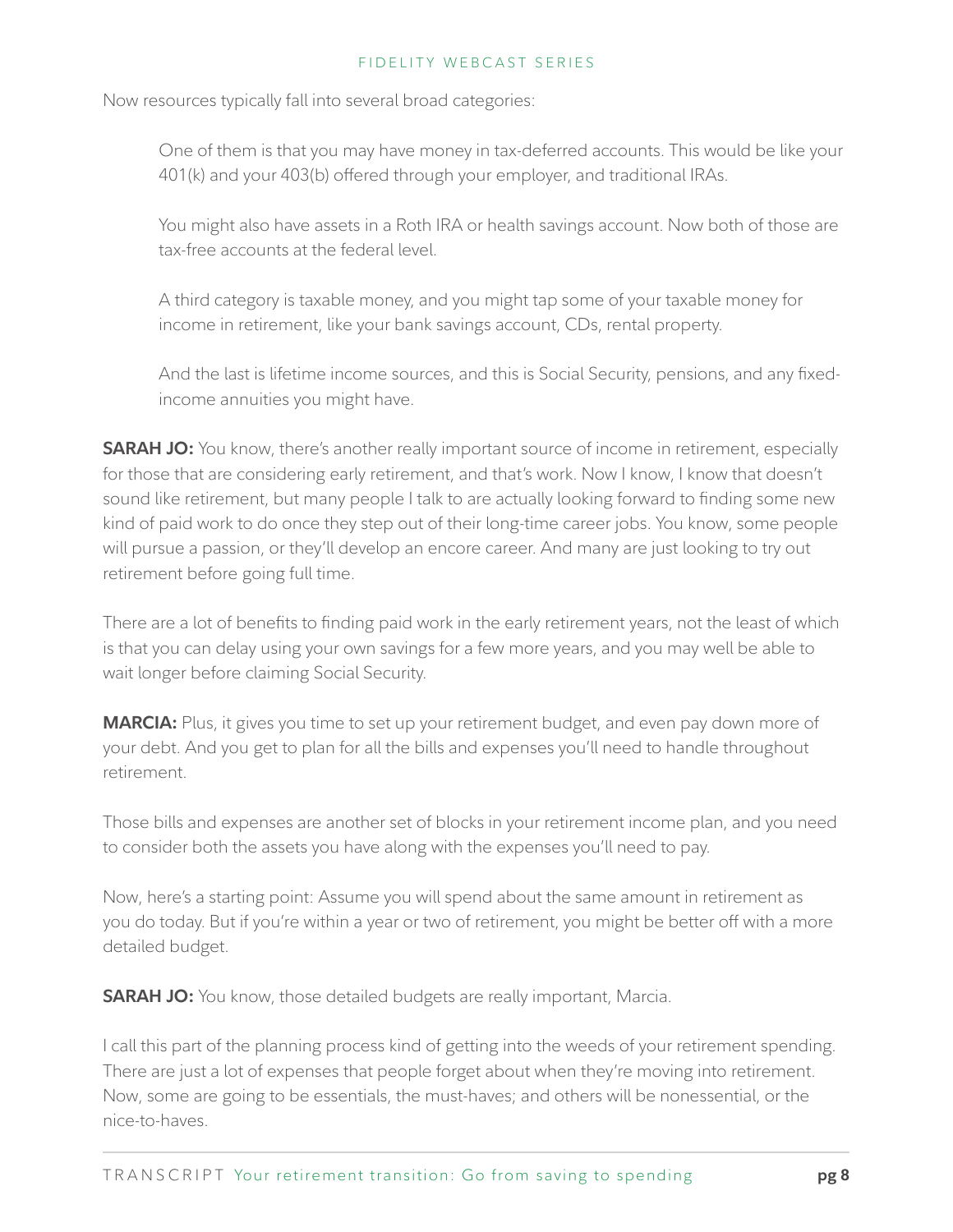**JIM:** Hey, Sarah Jo, can I ask you to show us a few examples of what you mean when you say "getting into the weeds?"

**SARAH JO:** Sure. Let me show you how you can identify and plan for your expenses in Fidelity's Planning & Guidance Center. This is the online tool we use to help you create your own retirement income plan. Or, you can use it on your own, as well.

First, if you're several years away from retiring, you can simply estimate your monthly spending at a high level here. But as Marcia and I mentioned: the closer you are to retirement, the more detail, the better.

Let's look at housing, for example. Here we have a hypothetical couple: Mark and Carol. They plan to enter retirement with no mortgage, so at first glance, they might assume zero dollars in housing costs for their budget. But when discussing the details, they quickly understood that they needed to plan for homeowners insurance, regular upkeep, and property taxes. It was a bit of a surprise that they actually needed to budget almost a thousand dollars per month for housing, and these expenses are essential.

They also needed to include discretionary items that may not take place each year. Continuing in our example, let's say that Mark is planning to buy a new car every five years. He can enter a custom starting and ending date for such expenses, and since this is a nice-to-have goal, he could delay buying a new car if the market was in a downturn.

One last thing that I share with my clients: if you don't put in good numbers, you're not going to get a good plan.

**JIM:** Understood, for sure. We've got one more topic to cover in this segment, and that is this: now that you're getting your building blocks all set on the table, how do you organize them so that you can see where your income might come from?

**MARCIA:** Well, this is the step where you stack your spending blocks up on one side of a line, and all of your resource blocks on the other side. And then you want to start to match your expenses against your income sources.

So I think it often makes it easier to see this arranged in six different boxes. Now in box one, you'll have your essential expenses, and in box two, you put in your lifetime sources of income: so, Social Security, pensions, and fixed income annuities. For those income sources, the goal is to have them pay for essential expenses.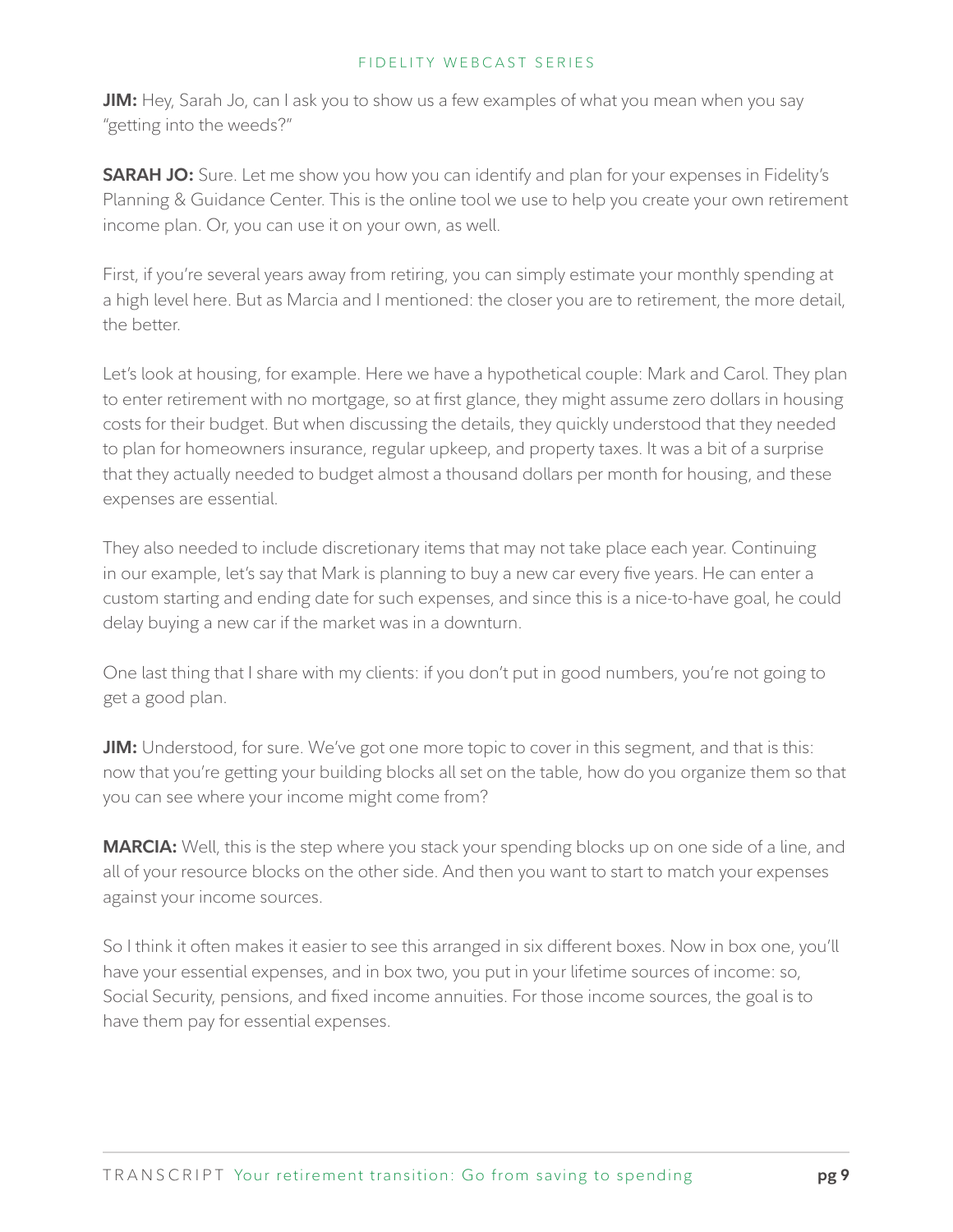Now box three is the difference between the two. If you have a gap, that means your lifetime sources of income don't cover all of your essential expenses, and in that case, you'll need to use some of your own savings to pay for those essential expenses. That portion of your personal savings goes into box four to close any gap.

So last, boxes five and six: Here's where you'll put your nonessential discretionary fund spending, and any personal assets that remain can be used to pay for those items. Now you'll also think about keeping some of those assets invested for growth potential, and overall, you might look at creating some flexibility in your plan.

**SARAH JO:** You know, Marcia, this is a really important exercise for people to go through. My clients feel more confident when they see that all their hard work saving and investing really pays off. Or, if they have a gap, they're finding out early enough to make some adjustments. They're willing to make changes when they take the time to lay out their plan.

And that's why we're planning, and why we're doing it well before you retire.

You know, I have found that people often have these kind of "Aha!" moments in our planning meetings.

Maybe the first time around, they didn't put in all of their resources. They quickly see they need to be honest about everything they have. Or, maybe they thought they wouldn't have enough to retire, but after adding up the big and little accounts, they see how well prepared they actually are.

Stacking your building blocks and matching up expenses with income resources is key to your success. We don't skip on this step.

**JIM:** Got it, and on that note, we've come just about to the end of this segment, so thank you once again, Sarah Jo and Marcia.

For our viewers, before you leave, there are several to-dos that you might find helpful to get started on.

First, take an inventory of all of your building blocks. What are the resources you'll have, to create your income in retirement?

Next, set up an initial budget, and focus on those areas where you will be spending in retirement. Indicate which items are essential and which ones are nonessential.

Third, set up your own six boxes with your numbers. You can compare your initial expenses against your resources.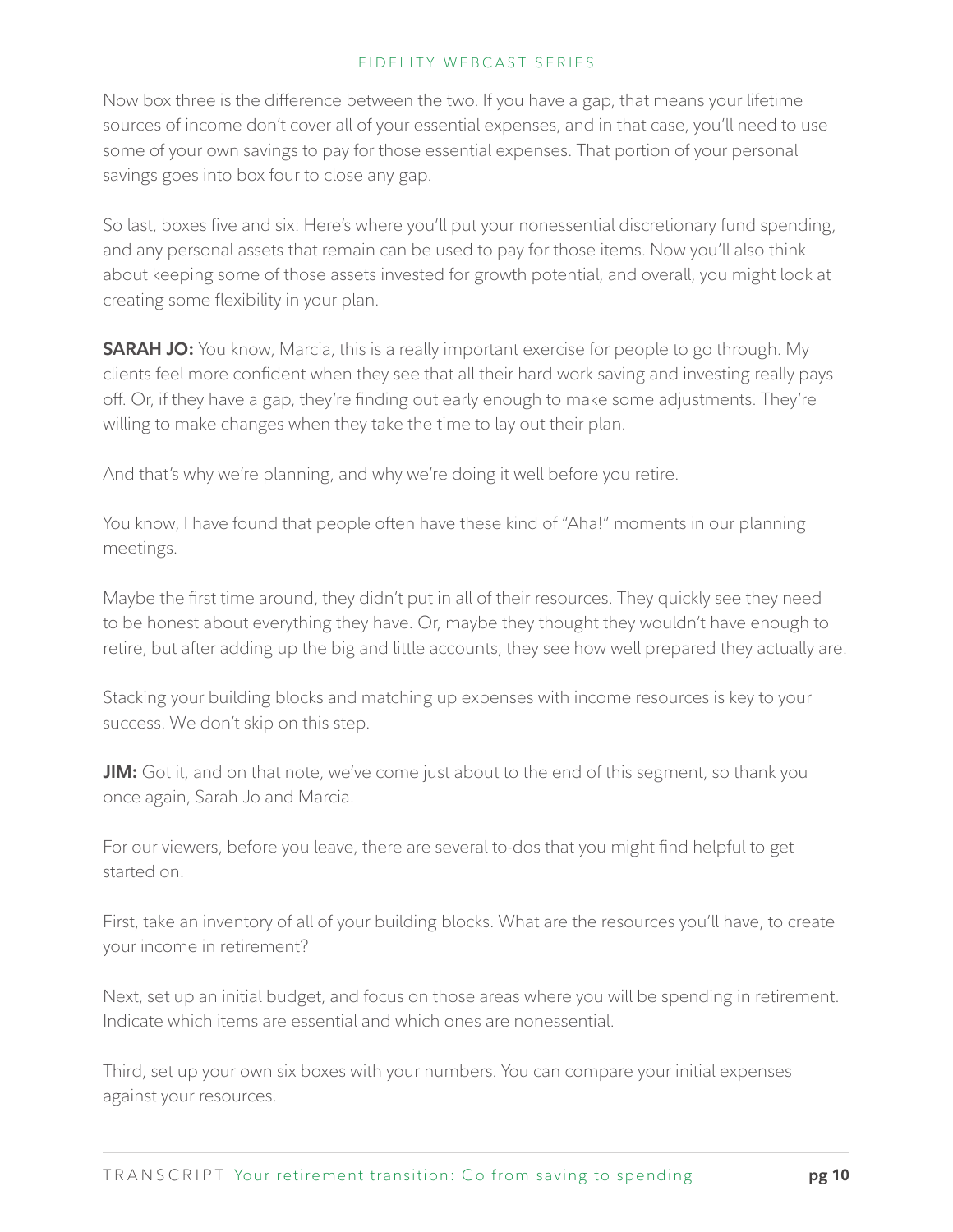We also wanted to make sure you have some key questions that you can ask your Fidelity representative when you talk to them about your own retirement income plan. Here are three questions that we suggest:

First, how does my plan address financial and economic factors that might put my goals at risk?

Next, if my first plan shows that I've got a big gap in paying for my essential expenses, what are some of the alternatives I should be considering?

And third, what happens if I need to take out more than four or five percent of my savings in any given year? Is there some way to allow for that?

It can be helpful, when you call us to talk about your retirement income plan, if you've got a few questions like those already in mind. Fidelity's representatives can help answer your specific questions and help you create your retirement income plan. Or, they can be a second set of eyes if you've already got a plan. Remember, also, this is a complimentary service. We invite you to give us a call.

We also invite you to keep watching this webcast series. Just choose your next segment, and we'll see you there. Thanks again for watching.

# **SEGMENT 2: Lifetime income sources**

**JIM:** Hello, and welcome to Fidelity's webcast series, "Your retirement transition: Go from saving to spending." I'm your host, Jim Armstrong. Joining me on the webcast are Sarah Jo Brockhouse and Marcia Mantell.

In this segment, we're going to be discussing three lifetime income sources that may be building blocks of your retirement income plan. They are: Social Security, pensions, and fixed income annuities.

Now, Marcia, I know it depends on everybody's unique situation, but generally speaking, how much can folks expect to spend on essential expenses? And where is that money coming from?

**MARCIA:** Well, Jim, there are some interesting studies about how much retirees spend on their essential expenses. We find that those with lower incomes will likely spend a higher percentage of their retirement money on their essential expenses. But those with higher incomes often spend less on essentials.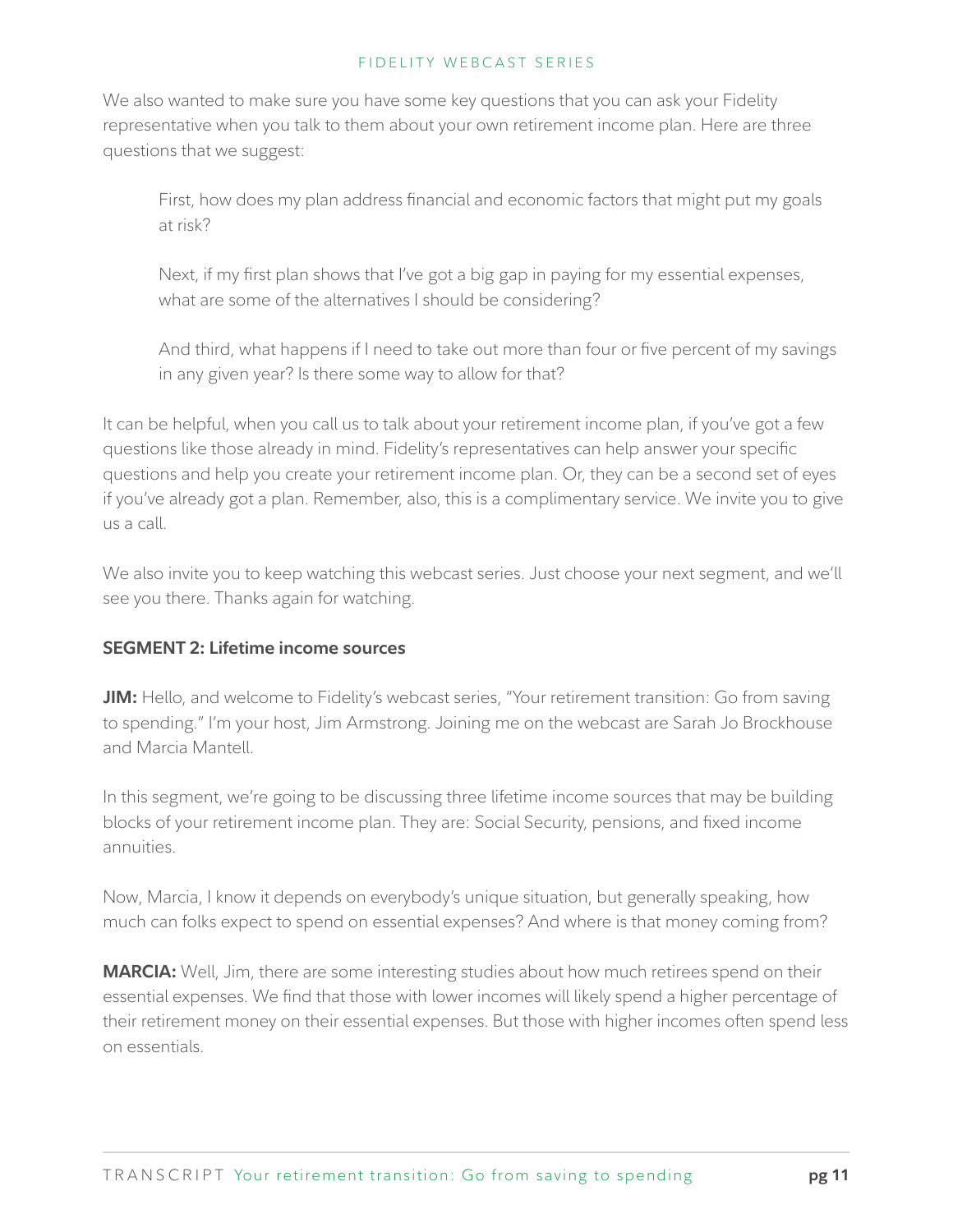So each person needs to figure out which building blocks they have available to pay for their essential expenses. And a good starting point is Social Security. You'll want to see how much you can expect from this important source of income when you claim your benefit.

So generally speaking, your target claiming date should be around your full retirement age, so that's between 66 and 67 for most of us. If you claim earlier than that, you lock in up to a 30% permanently reduced monthly payment. But if you can wait until after full retirement age, up to age 70, you get a boost in income of 8% per year.

So keep in mind that Social Security is designed to replace only about 40% of your wages, if you've earned average wages during your working years.

So you can get your own current estimates on your Social Security statement, and that's available at their website, SSA.gov. You can use your estimated benefit in the Social Security building block in your plan.

**JIM:** And just a quick mention here for our viewers. Marcia and I worked on a Social Security webcast series similar to this one. It's quite extensive, and we hope you'll consider watching it. We covered a lot of information about the different claiming strategies and other important topics. You can find a link to that webcast series in the resources section.

So, Social Security is your first building block of lifetime income. What comes next?

**MARCIA:** Now you'll look at any pension income you might have for retirement. Now some of you may be getting, say, a military pension, or a pension from the state, or maybe from a federal government job.

So there are three important things to keep in mind if you do have a pension:

The first is: How you choose your pension income matters. If you're single, you could choose a single-life payout option, but if you're married or you have a partner, it's important to think about taking your payments over both of your lives. That way, if you were the first to die, your spouse or partner can still receive some income.

The second thing is: When you start your pension influences your payout amount. So there's generally an age and years of service requirement to get to the maximum benefit, so make sure you know the exact terms of your pension benefit, because once you start your payments, that's a lock. You have made an irrevocable decision.

Now third and last is: Understand if your pension will be integrated with Social Security, or if it reduces any Social Security benefits you may be receiving.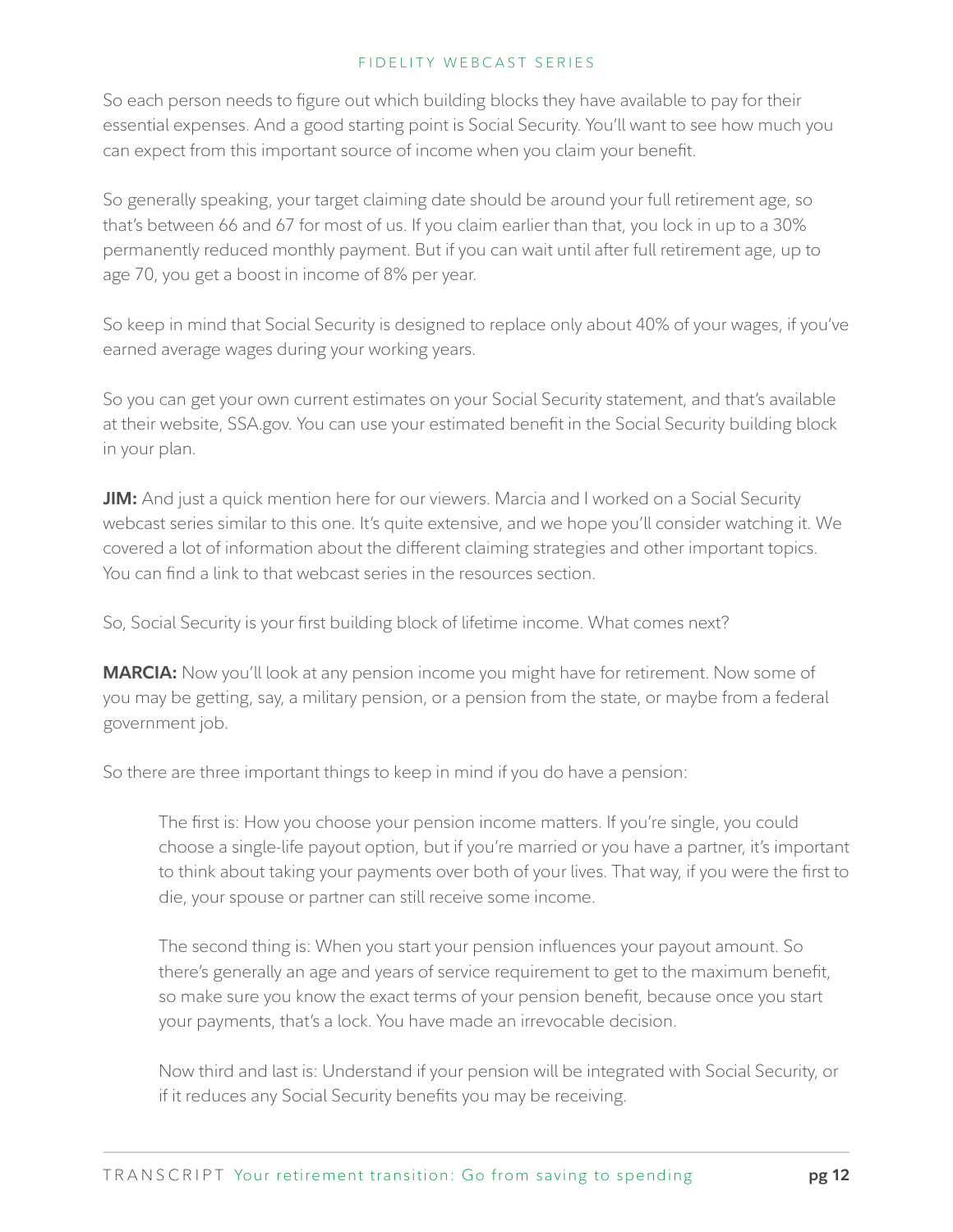**SARAH JO:** You know, Marcia, I often meet with people who are coming into retirement with a pension, and many times there is confusion around how to claim that pension benefit.

They see how much income they'll be eligible for if they take it on their own single life, and then they see a significantly reduced amount if they choose a joint-life option. So I talk to them about the need to squeeze as much as possible out of this long-term benefit.

The goal is not just about maximizing monthly income at the beginning of retirement; it's also about maximizing the benefit for later in retirement, and when there may be a surviving spouse who would need that income.

**JIM:** Okay, so at this point, we've covered two of the three sources of lifetime income. But Sarah Jo, can you talk a little bit more about annuities now?

**SARAH JO:** When you think about having a reliable or predictable income throughout your retirement, annuities may be something to consider.

Keep in mind, annuities are a different kind of retirement income source. They're insurance contracts. You take some of your money and buy a contract—an agreement from an insurance company—and in turn, that insurance company makes regular payments to you.

Now, for the purposes of making retirement income, you're looking for an annuity to provide you with reliable income over your retirement, however long that lasts. So the question is, should you get an annuity? Well, it depends on your overall financial situation, your income options, and how much of your essential expenses you still need to cover.

So there are many different types of annuities, but two are often considered to help you pay for essential expenses.

One option available is an immediate lifetime annuity. After paying an insurance company a lump-sum amount, you'll get a monthly check for a set amount of money, and you'll get the same amount regardless of the market ups and downs for as long as you live.

Another option is a deferred-income annuity. In this arrangement, you're prepurchasing some of your retirement income in advance of needing it. And oftentimes, people buy deferred income annuities 10 to 15 years before they want or need that income to start. So this allows for planning for a specific amount of income to start years later, which helps manage longevity risk.

**JIM:** Okay, so at this point, we've talked about the three building blocks for creating that reliable, steady lifetime income. My next question, though, is: What do you do once you've figured out those monthly amounts?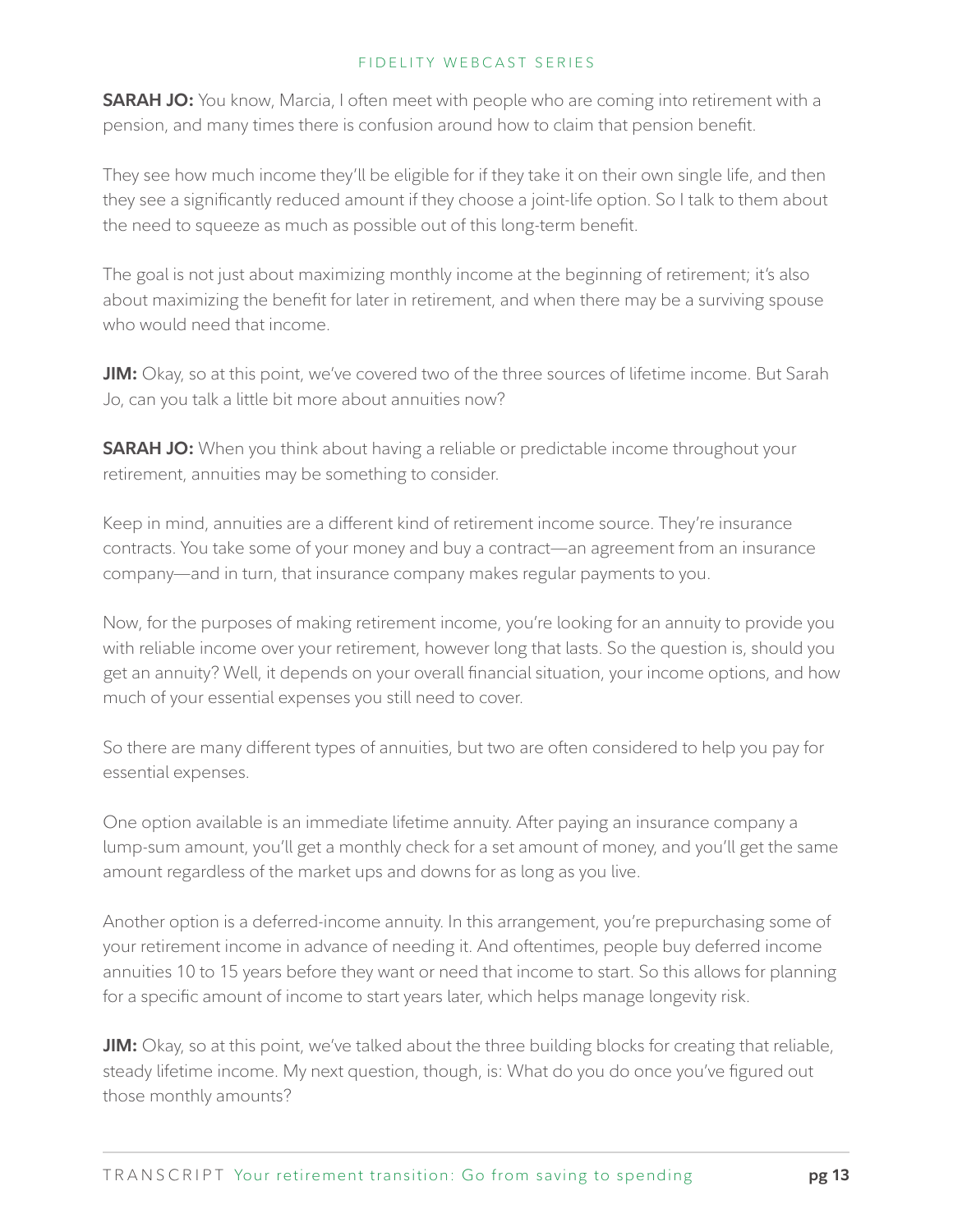**MARCIA:** Well, it's now important to recognize that what you're trying to assemble here is a match between expenses and lifetime income. So on the one side, you know how much you need to keep the lights on. Those are your essential expenses. On the other side, you have your lifetime sources of income. And the question you're trying to answer is, do my lifetime income sources cover all of my essential expenses?

Well in some cases, the answer is yes. And you may end up with a surplus. But in many other cases, people find out that their lifetime sources of income don't quite cover all of their essential expenses.

**SARAH JO:** It certainly happens, and it can be a little unsettling at first. But y'all remember, planning for retirement doesn't happen in one quick meeting. We just need somewhere to start. So we set up a high-level scenario in your planning and guidance center. This way, we can see where you're starting from, and then we'll go back several times to refine that information.

There are almost always things you can do to make the gap smaller, like choosing to work longer, or maybe part time. This allows you to save more and perhaps to delay claiming Social Security or starting your own pension.

Let me tell you about Danielle, a client of mine whose name has been changed here.

She's coming into retirement with only Social Security and her workplace savings account, and she's concerned about trying to manage withdrawals out of her savings and really prefers a steady paycheck. So we discussed the possibility of turning some of her retirement savings into a lifetime annuity so she can have a better understanding that her monthly must-have bills will be covered for life. Now, it's just one possible solution, but her situation it fits.

**JIM:** That's great, Sarah Jo. Thank you for that. And Marcia, thank you as well.

Now for our viewers, you may have one, two, or all three of these lifetime resources available to you, so to find your own information, here are three steps to help you get started:

The first is to find your most current social Security Statement in your "My Social Security Account" on SSA.gov.

The second is to look for your pension plan documents if you have a pension. Take a look at the terms and options for your specific payments.

And, the third is to read the annuity articles in the resources section of this webcast series.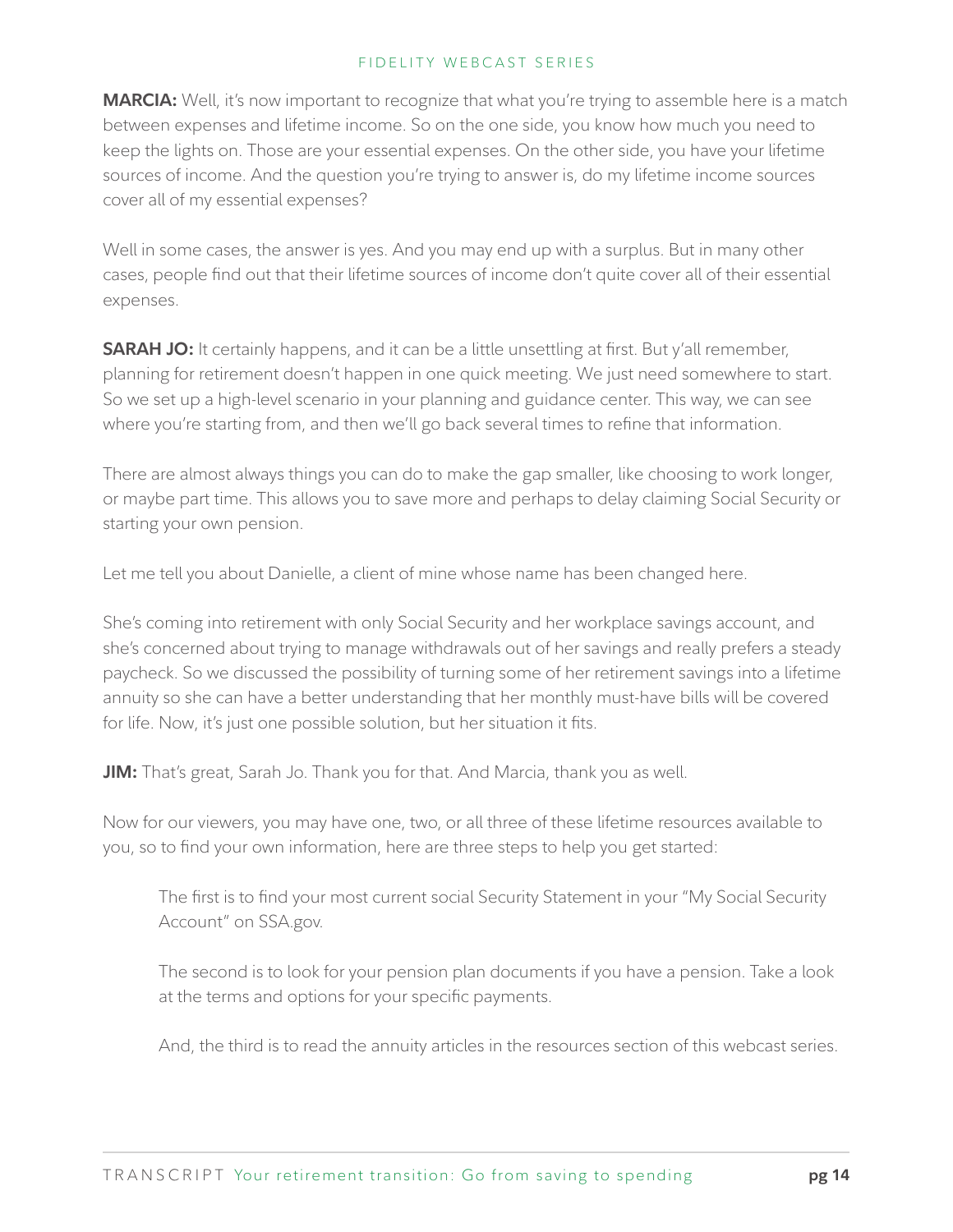And, you might also have some questions for a Fidelity representative, such as:

Will it really make a difference to the outcome of my plan if I claim Social Security before my full retirement age, or after?

Next, if I take my pension as a single-life benefit, what happens to my spouse's or partner's income if I die first?

And third, how much predictable income might I get from an immediate income annuity versus a deferred income annuity?

It can be helpful, when you call us to talk about your retirement income plan, if you've got a few questions like those already in mind. Fidelity's representatives can help answer your specific questions, and help you create your retirement income plan. Or, we can be a second set of eyes if you already have a plan. Remember, this is a complimentary service, so we invite you to give us a call.

And there's more to cover in this webcast series as well. Just click on the next segment of your choice, and Marcia, Sarah Jo, and I will meet you there.

# **SEGMENT 3: Saving and investing for income and growth**

**JIM:** Hello, and welcome to Fidelity's webcast series, "Your retirement transition: Go from saving to spending." I'm your host, Jim Armstrong. Joining me in this segment on saving and investing for income and growth in retirement are Sarah Jo Brockhouse and Marcia Mantell.

We'll be talking about your own savings and investments, and how they become important building blocks in your retirement income plan. Marcia, let's start here. After nearly, maybe, 40 years of saving and investing, how do people think about all the money that they've accumulated once they're about to enter retirement?

**MARCIA:** Well, it turns out, Jim that's a really important question. You know, those decades of savings may now need to be turned into part of your retirement paycheck. And you can think about a retirement paycheck as how you'll pay yourself from your own financial resources, and create a reliable cash flow once your employer paycheck stops.

Now, it will be up to you to create income from your assets, and this is just a different way of thinking about your money. And I'd like to recognize here that it can be quite a shift in your thinking.

So as you move into retirement, what you've thought about for the last 30 or 40 years as building savings, now needs to transform into controlled spending, and make it last another 30 years or so.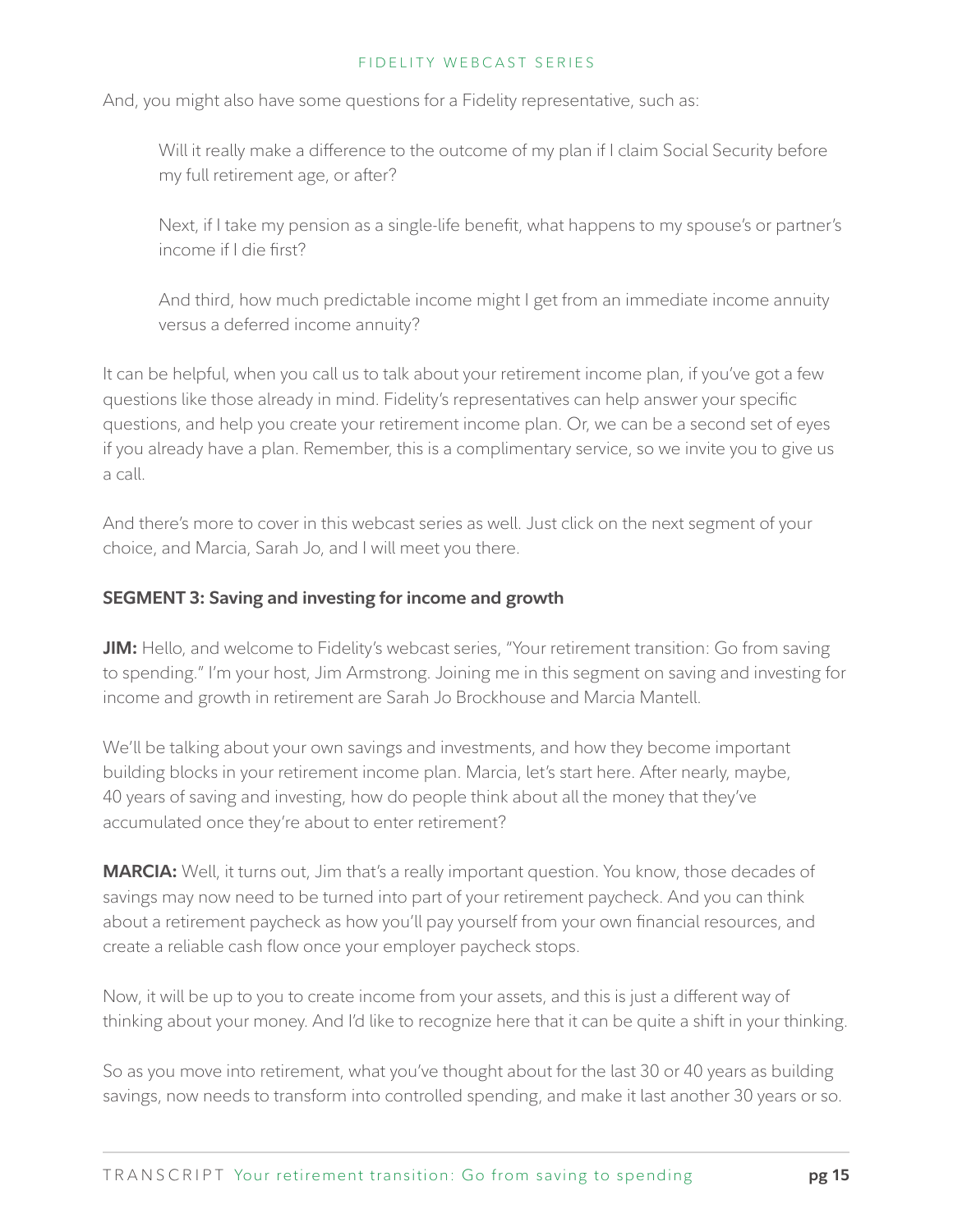So generally speaking, there are now three objectives for your money as you move into retirement:

The first is to fill any gap between your essential expenses and your lifetime sources of income. So here's where you'll set up a withdrawal strategy to pay those bills. Now some folks take frequent withdrawals, you know, every month or quarter from their assets, but others prefer to sell investments so that they have six or 12 months of cash. It's up to you to decide how you'll withdraw from your investments to meet your monthly payments.

Now, the second goal is to create income to pay for your discretionary—you know, that fun stuff—in retirement. And the idea here is that you'll withdraw a percentage of your assets to create an annual stream of income for your discretionary spending. Now some years, you might take out a little bit more, and some years a little bit less.

And third is to set up an investing strategy for potential growth, with an appropriate level of risk, to help mitigate some of the financial risks that we covered in an earlier segment. It might be important to reassess your appetite for risk, and find a different asset allocation strategy that works for you.

**SARAH JO:** I agree, Marcia. Each person needs to rethink their investment strategy, and that can mean repositioning their assets to better fit where they're planning for their income in retirement.

If you're a single person, you've only got your own resources to rely on, and it can be a little unsettling what to do with your savings when you move into retirement.

One of my single clients—we'll call her "Alice" to protect her privacy—said that thinking about investing for retirement income was a bit like cliff-diving. You jump off a huge rock into the unknown, but it takes a while before you hit the water, so you have plenty of time to think about what you've done.

**JIM:** That is quite an analogy about entering retirement there. But I'm curious, what about if you're married or you have a partner? Now you've got two sets of opinions and expectations to consider.

**SARAH JO:** Yes, in fact there are. So I talk to spouses and partners who aren't always on the same page. I explain to them how often one is the worrier, and the other is the warrior.

Now, the worrier is cautious. They have a strong need to know that the monthly bills are covered now, and the money is still going to be there 30 years from now. They want stability and peace of mind.

The warrior wants to get as much growth as possible, even though there may be risks to achieve it. They feel like with a 30-year time horizon, they should have a more aggressive strategy and can withstand any down markets.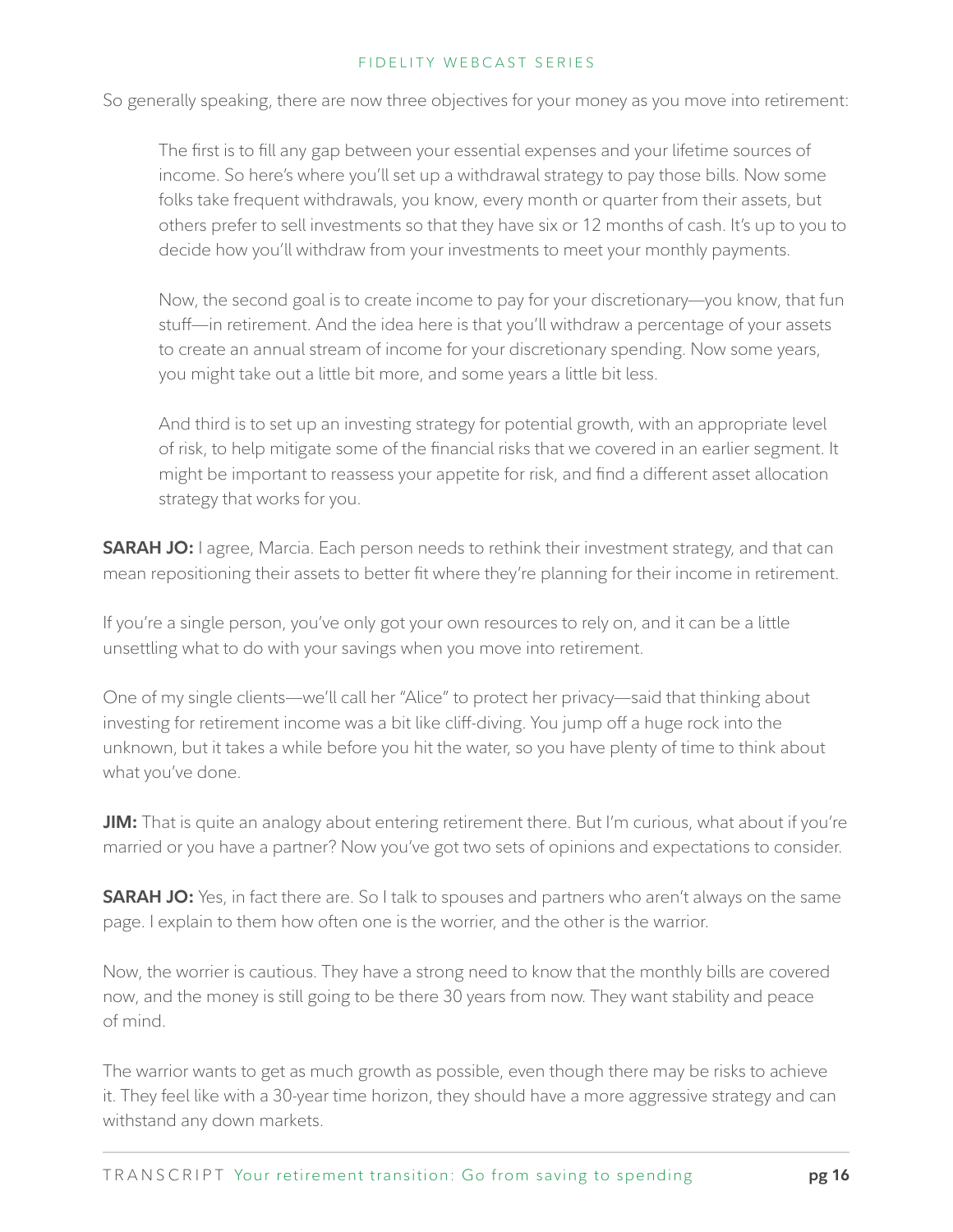Now, both individuals have the same general goal: to not run out of money late in their retirement years. It's just that their approach to achieving these goals is very different.

**JIM:** And I'm curious here. Is it fair to say that these different perspectives might just come down to how much risk that each person's comfortable with taking with their investments? I mean, each person's got their own point of view, so how do they get on the same page?

**MARCIA:** Well, they're often very different outlooks when sitting here at the point of retiring. You know, each person realizes that they may well be spending their own money to live for many years in retirement. But there's a real fear about running out of your own money too soon.

So one technique you might find helpful is to focus on how market cycles work. On average, since 1926, the U.S. markets have experienced a significant correction, or a recession, every five to six years. And if you look at just the last 20 years, you can see how much volatility there's been in the market, even though overall, the trend has been up.

So, keep in mind that your investment strategy attempts to balance the risk of any future market downturns with the reality that you may be selling investments from your portfolio. And remember that you will start retirement with a long time horizon in front of you, so some growth potential is important.

**SARAH JO:** You know, Marcia, I coach my "worrier" and "warrior" clients about making small adjustments in their investment strategy, and that can often meet both parties' needs. And I can even show them that in the Planning & Guidance Center.

Let me give you a hypothetical example of a married couple, Mark and Carol. They have a variety of accounts between the two of them, and their underlying investments show that they're in a growth portfolio. But their current holdings are just a little higher in stocks than our model portfolio indicates as ideal.

It's not a lot different, but by shifting from 21% in bonds to 25%, it takes a bit more risk out of their portfolio. They're still set up for potential market gains, and moving their short-term cash position from 4% to just 5% gives them a little bit more of a cash cushion.

We can make small adjustments to keep the warrior happy that there's still growth potential, and increase the worrier's confidence.

**JIM:** Sarah Jo, what I think our viewers might find interesting about that example is how you're not saying to swing for the fences with an investment strategy. It's just small changes in your investments can help take some of the sting out of maybe any dramatic downturns that the market can take.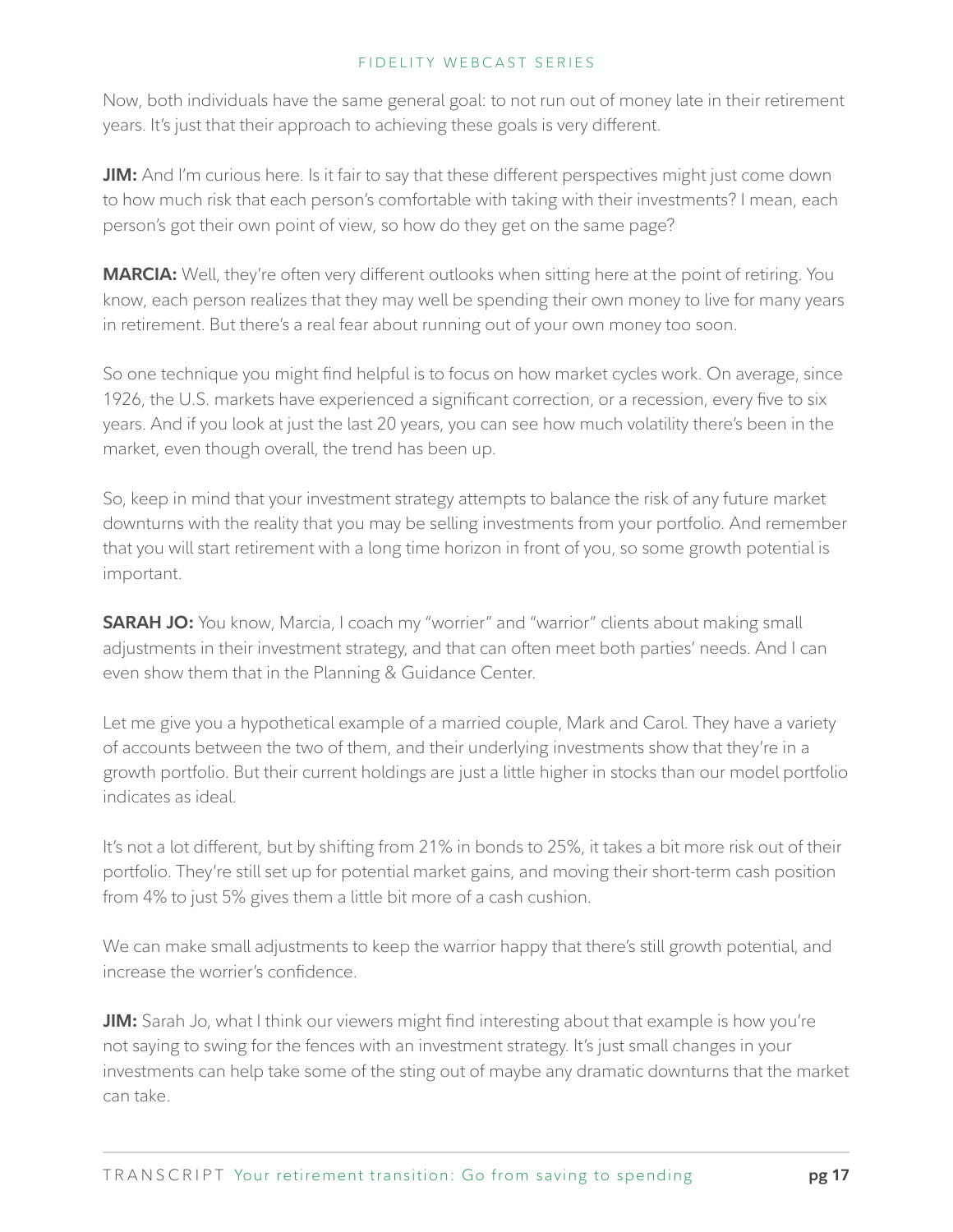**MARCIA:** Yeah, and Jim, you know, these small shifts may still provide you with enough cash and short-term investments to pay your bills.

You know, take a look at this chart. Here you can see that an aggressive investment strategy can typically yield big returns, but it can also carry a lot more market risk. The chart illustrates the best and worst 12-month periods. But what you see is like a rollercoaster ride. You know, can you really handle these kinds of ups and downs when you're 80, or 85, or 90? So I'd say, you know, it can be important to relook and reconsider your risk capacity and your risk tolerance as you think about all your years in retirement.

**SARAH JO:** I do encourage near-retirees to rethink market risk in the short term and for the long term.

Take a look at this chart, where you can see what happens if you were to shift from a growth portfolio to a balanced portfolio. Over a 20-year time period, the average returns were about 8.9% in the growth portfolio, versus 7.9% in the balanced portfolio. But that balanced portfolio takes on considerably less market risk and still gets healthy growth potential.

Let me tell you about Marco and Philip—not their real names—who are a great example of the worrier and warrior mindset. Marco had always invested his workplace savings with a focus on growth, heavy into stocks. Philip felt like it all needed to move to cash, and it all needed to move now. Now when we sat down to plan, we focused on both the immediate goal for income, as well as the longer-term goal of making sure the money lasts. I explained to them that the money they use for spending in year 17 of retirement can't just be buried in the backyard the day that they retire. It still needed to grow, and to help them outpace inflation. So, finding that investing balance is what put them both at ease.

And let me mention too, there are ways to invest if you're not comfortable creating a strategy on your own. You can use several different options. There are single-fund solutions, or managed account services tailored to your situation. My colleagues and I can discuss these options with you when you give us a call.

**JIM:** Sarah Jo, thanks for that. Marcia, thank you as well, for providing all of this information to our viewers.

Okay, if you're watching, and wondering what to do next, you might find these three action items helpful as you think about your personal situation:

First, pull together all of your investment account information, and ask yourself a few questions. What investments do you have? What is your overall asset allocation? Are you closer to a growth investor, a balanced investor, or a conservative investor?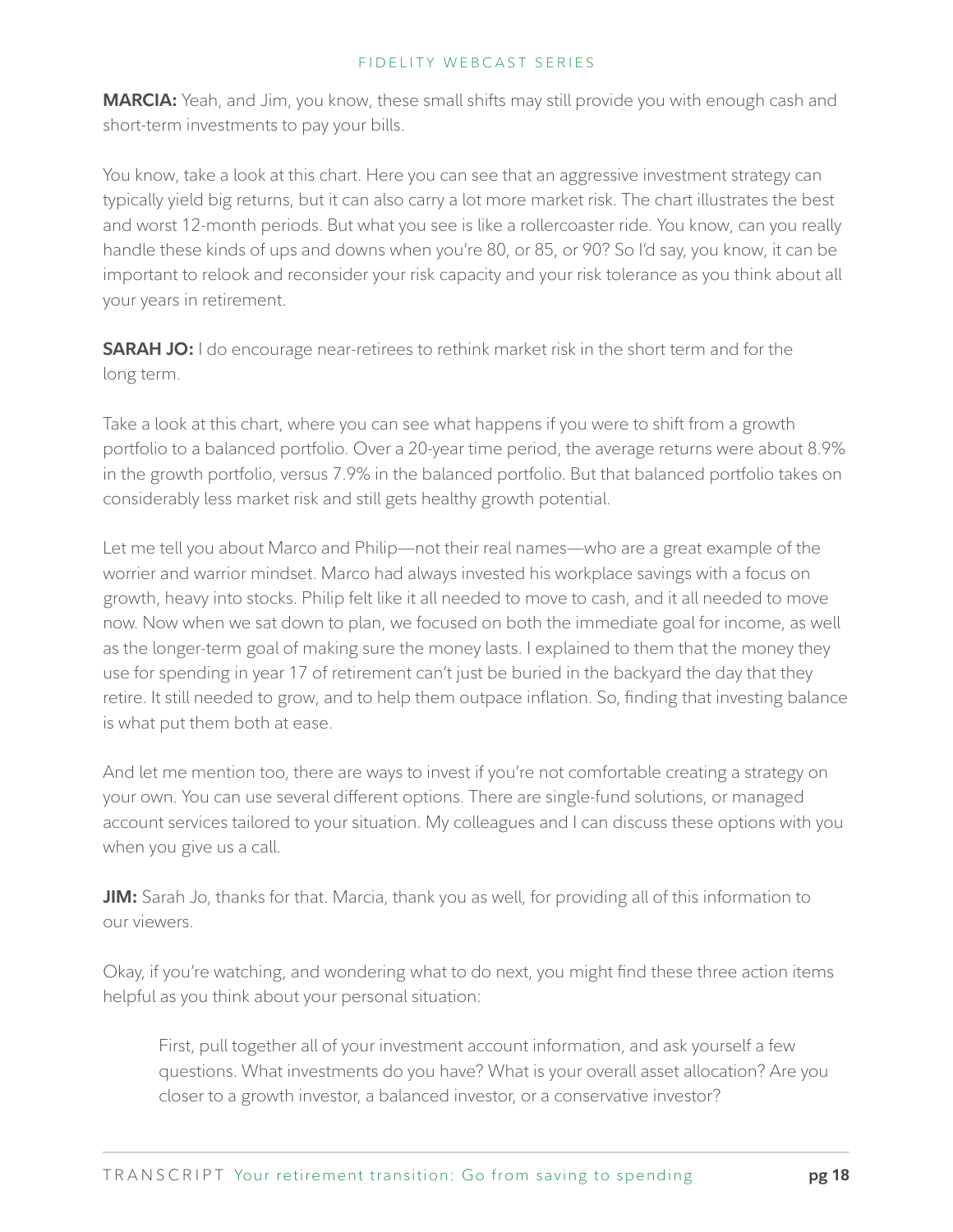Next, think about everything your money has to do in retirement. Are you confident that your current asset allocation is the right one for what's next?

And third, if you're part of a couple who each, maybe, has a different point of view on investing strategies and risk, how can you both get comfortable with investing and creating income in retirement?

You might also find these three questions helpful to ask a Fidelity representative when you call us:

Where can I find my current asset allocation, and compare it to the risk I'm taking on?

What happens if I'm uncomfortable with a lot of risk, and I want to protect my savings?

If I want to spend more in my early retirement years on the fun parts of retirement? What's the long-term outlook on my plan?

It can be helpful when you call us to talk about your retirement income plan if you've got a few questions like those already in mind. Fidelity's representatives can help answer your specific questions and help you create your retirement income plan. Or, they can be a second set of eyes if you already have a plan. Remember, this is a complimentary service, so we invite you to give us a call.

Okay, there's still more to cover in our webcast series, so just click on the next segment of your choice, and we will see you there. Thanks for watching.

# **SEGMENT 4: Creating a flexible retirement income plan**

**JIM:** Hello, and welcome to Fidelity's webcast series, "Your retirement transition: Go from saving to spending." I'm Jim Armstrong, and I'll be your host. Joining me today are Sarah Jo Brockhouse and Marcia Mantell.

In this segment, we're going to introduce the idea of creating a flexible retirement income plan as you adjust to living in retirement. So Marcia, I get the sense that it might sound a little bit vague to some folks watching right now, so what do we mean when we say, "flexibility"?

**MARCIA:** Well, you know how the unexpected can come up from time to time while you're working? Unplanned expenses can continue to crop up all throughout your retirement as well. So even your best-laid retirement income plan might be pressured or challenged from time to time. The new retirees that I talk to share that it can take a couple of years to really get the hang of retirement. You know, they laid out a plan, but then almost immediately, something came up that made them swerve.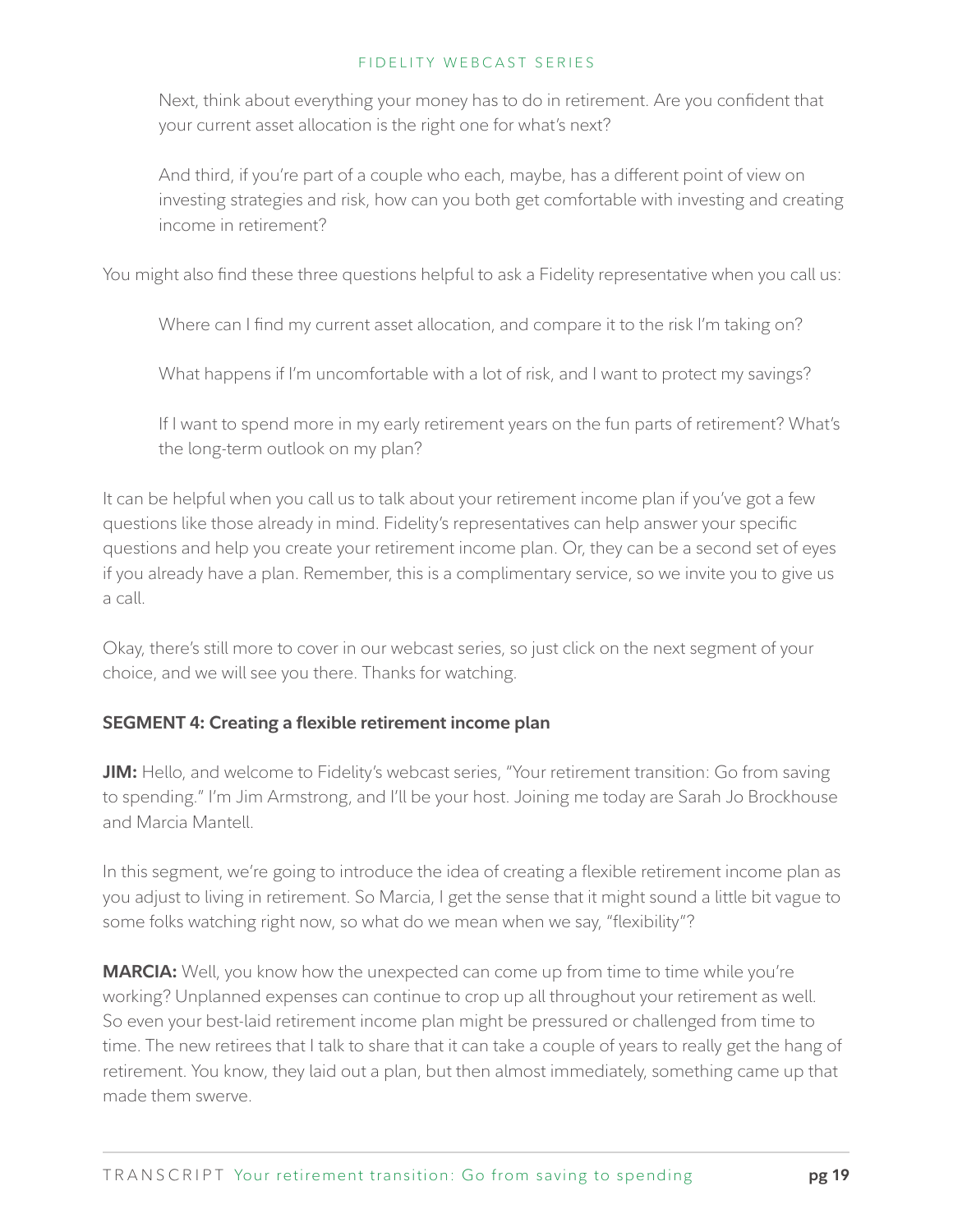So when you think about setting up your retirement income plan—you know, with all of your building blocks organized—also think about needing some flexible spending across three broad categories. They are emergencies, opportunities, and special situations.

Now, life can get pretty complicated, even in retirement, so it's important to be flexible with your spending plan. Your year-to-year spending is just not likely to be a nice smooth ride. There may well be, as I call them, "ups and downs and all arounds" that you just didn't see coming.

**JIM:** Now, I think we can say that we all know the importance of having an emergency fund, even in retirement, but can you give us a little more detail about the opportunities and special situations you're talking about? I guess I'm thinking that they would sort of ordinarily be built into a retirement income plan anyway.

**MARCIA:** Well, you know Jim, yes and no. You can build in the concept that there can be opportunities and special situations at future dates, but you can't always identify them, or know how much they'll cost.

So you might find it helpful to think of it this way. Living in retirement means you'll have a lot more time on your hands. So, what if you get that last-minute opportunity to go on a safari? You know, it might be way outside of your planned travel budget, but wouldn't it be nice if you could go anyway, and without derailing your long-range retirement income plans.

And then there are special situations that could come up with an unplanned price tag. Let's say it's your daughter; she's getting remarried, and you decide to pay for her wedding. Or, you decide to celebrate your 50th anniversary by throwing a big party.

Your goals may also shift in retirement. Now many retirees get more involved with a charitable organization, and they decide to make a sizable contribution that's beyond their normal or usual giving amounts.

So it's these kinds of situations, you know, among many others, that can crop up during retirement, not to mention that your grandkids may need some financial support, or your aging parents may need both physical and financial support.

**JIM:** Okay, Marcia. Most of the examples you shared there were the sort of fun, exciting examples about flexibility, but Sarah Jo, I want to turn to you now, because I know that you talk to other people about situations in retirement that might need flexible planning, particularly in times of uncertainty, right?

**SARAH JO:** Yes, I do, Jim. And I find that many of my clients haven't thought much about the realities of aging.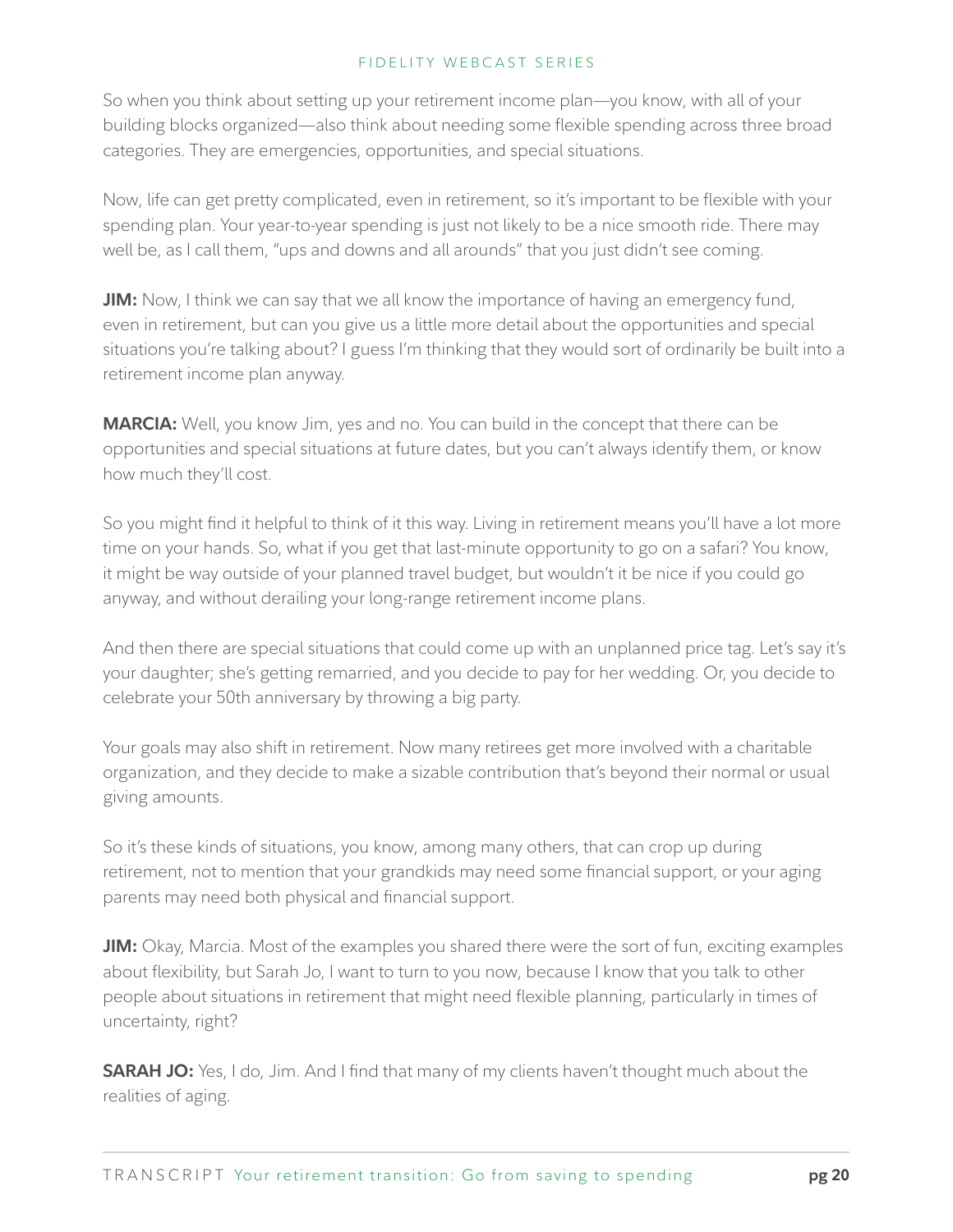So, I bring up those topics during our planning meets. I talk about the three phases of retirement. You'll have the go-go years, you'll have some slow-go years, and eventually, you'll have no-go years.

Now, mostly, people are focused on early retirement, those go-go years. But the fact of the matter is, most of us will eventually slow down. Now that might not be you in particular, but in general, people do slow down. It's during this time that some new special situations may arise where you need to spend additional dollars. You know, maybe you need to renovate your house so that you can live more comfortably. Or perhaps you're going to need to move.

You know, I've seen this in my own life, Jim, with my grandparents. At 89 and 90 years old, they realized that living on their own in a three-story house thousands of miles away from family wasn't really ideal as they began to slow down. So they moved cross-country to a single-story home closer to my dad—the house-next-door close, actually. But selling a home and moving in their late eighties presented several challenges, both physical and financial. Now, grandma is thrilled to finally have a washer and dryer on the same floor as her bedroom, but she wishes she had made that move much sooner.

**JIM:** I love that story, Sarah Jo. Thanks for sharing it. And having that long-term lens but still being open to change is really so important.

Let me turn the discussion now to how we pay to be flexible like this. So can you get a little bit more granular here, Marcia, and talk about where the cash to be flexible actually comes from?

**MARCIA:** Yes, this is the trickier part of creating your own retirement income. But, let's keep in mind that you already have your essential expenses covered with your lifetime sources of income, and a strategy in place to pay for any gaps.

And let's assume you've set aside a reasonable amount of money for your emergency fund.

So that leaves the balance of your savings to work with. Ideally, you'd like to use that money for discretionary and fun things in retirement, but let's say you've run into a situation, or an opportunity, that will cost more than you planned, and it puts you well over your target withdrawal rate. You have to decide if you're going to spend this extra for a great opportunity or not. But if so, it may be that you have to sell some of your investments earlier than planned to create the cash.

**SARAH JO:** And Marcia, that isn't always so easy. So some people decide to make the trade-off. You know, maybe they do exceed a reasonable withdrawal rate one year for that great opportunity. Or they sell an investment in a not-so-ideal market.

So, as you think about your planning, you have to ask yourself, what am I willing to trade off? Where can I be flexible?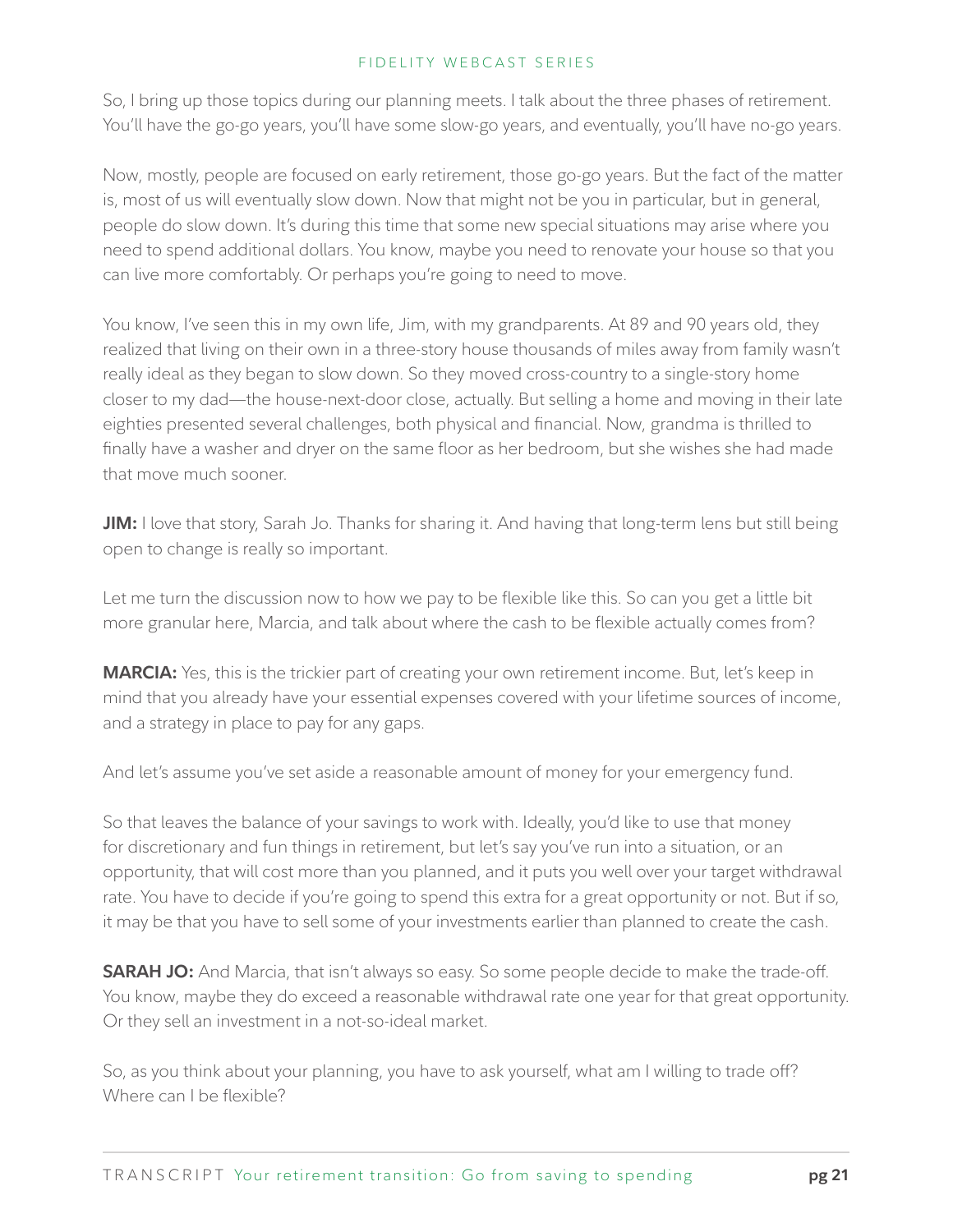You know, sometimes there are family situations that cause you to completely revamp your plans. You know, out with the big travel, in with helping a special needs grandchild. You know, maybe your kids return home to live with you again. Or perhaps you or your spouse loses their job because of COVID-19. Or you might sell your big house and downsize earlier than planned to free up more cash. Now, that would be grandma's advice to you.

For most people, making trade-offs is not that difficult. They planned for one path, but then something came along, and they shift and adapt.

In fact, a client of mine, I'll call her Anna, she'd been planning on traveling the world in the early years of her retirement. Her mother had moved in a few years before retirement, and when her health deteriorated after a fall, Anna realized that she'd need to spend more of her time caring for her mom. She still takes one or two trips a year, but we had to factor in costs for a healthcare worker to take care of her mom while she's gone. Sometimes you just need to be flexible.

**JIM:** Got it. Now, before we end this segment, there are a few action steps for our viewers that you might find helpful to take as you think about financial flexibility in your retirement:

First, check your emergency fund. Do you have a sufficient amount earmarked? Should it be the same amount as you have today?

Next, think about what you could possible trade off, if an opportunity comes up that you'd like to take advantage of in retirement.

And third, are there any possible special situations that you should plan for in your family? Might your parents or one of your children need some additional financial assistance, for example? Of course, it's impossible to plan for an exact emergency or opportunity or situation, but it's important to build that flexibility into your plan.

To help you with that, here are three questions we suggest you ask the Fidelity representative when you meet to discuss your plan:

How much should I reserve for my emergency fund in retirement?

What if I have a situation that comes up and I need to sell some of my investments in a down market?

Can we run a few plans to model various unexpected costs?

It could be helpful when you call Fidelity to talk about your retirement income plan if you've already got a few questions like those in mind. Fidelity's representatives can help answer your specific questions and help you create your retirement income plan, or they could be a second set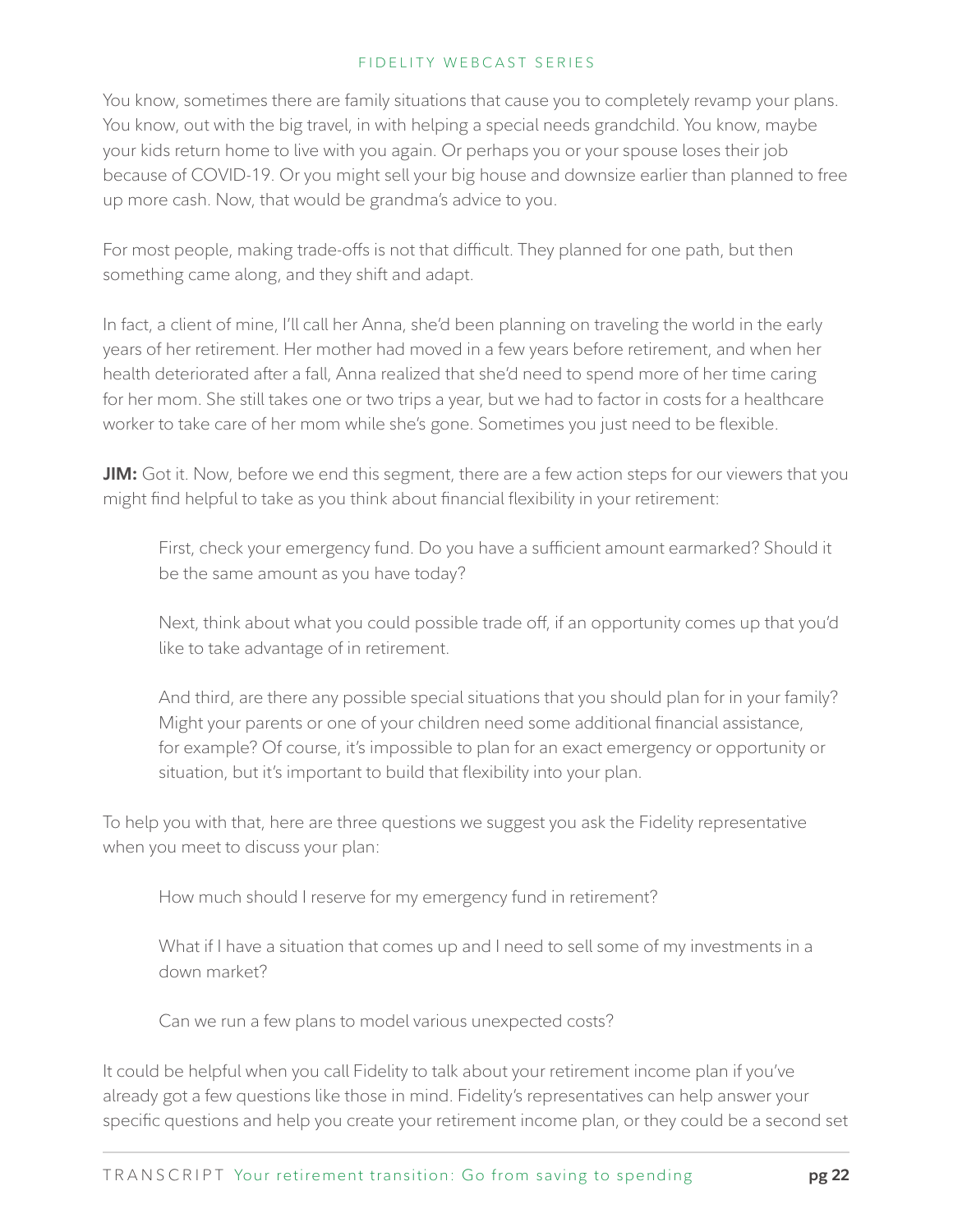of eyes if you've already got a plan. Also remember, this is a complimentary service. We invite you to give us a call.

Let me thank Marcia and Sarah Jo again for bringing their insights to this segment, and I invite you to join us in the next segment of your choice. We'll see you there. Thank you for watching.

# **SEGMENT 5: Making the move from saving to spending**

**JIM:** Hello, and welcome to Fidelity's webcast series, "Your retirement transition: Go from saving to spending." I'm Jim Armstrong and I'll be your host. Joining me in this segment are Sarah Jo Brockhouse and Marcia Mantell. They're going to discuss several key considerations when creating a retirement paycheck. And Sarah Jo actually also has a few examples to share with us. You could think of this segment as ideas for making that move from saving to spending.

Now, I'd like to mention here, before we jump in, that we have heard from a lot of you that you're concerned about retirement coming earlier than you expected or perhaps under different circumstances than you'd imagined. Or maybe you're even thinking about delaying your retirement. This global pandemic has affected each of us. And we're all feeling some level of anxiety connected to it. We want to suggest, however, whatever your personal situation, now's the time to get your retirement income plan in place or maybe to revise the one you might have built years ago. A lot may have changed. And Fidelity's representatives are here to help you know where you stand and to help you look at all of your options.

Now with that said, let's get started. Marcia, how can we help our viewers feel like they've got a little bit of control over their future retirement paychecks?

**MARCIA:** Well, it starts by focusing in on the goal. You know: What is it you're trying to accomplish by working on your retirement income plan?

It's about creating sustainable cash flow, to help meet your expenses in retirement—every year in retirement, for 30 years or more, more or less.

And I'll say here, this is exactly where my husband Dan and I are at this moment. We're concerned about the implications of this global health pandemic, on, you know, any number of fronts. We have a retirement income plan. It is all set for us to retire in seven years, when we'll each be 67. But we've had to go back to the drawing board, to see: Can we create the cash flow we might need, if one or both of us ends up retiring several years sooner than we've planned? So we look at it like we're standing right on that cliff, looking into the blue water that Sarah Jo talked about earlier.

**SARAH JO:** Okay, Marcia. But don't jump off that cliff just yet. You do bring up a really important point that my colleagues and I discuss during our meetings with clients. You know, we help them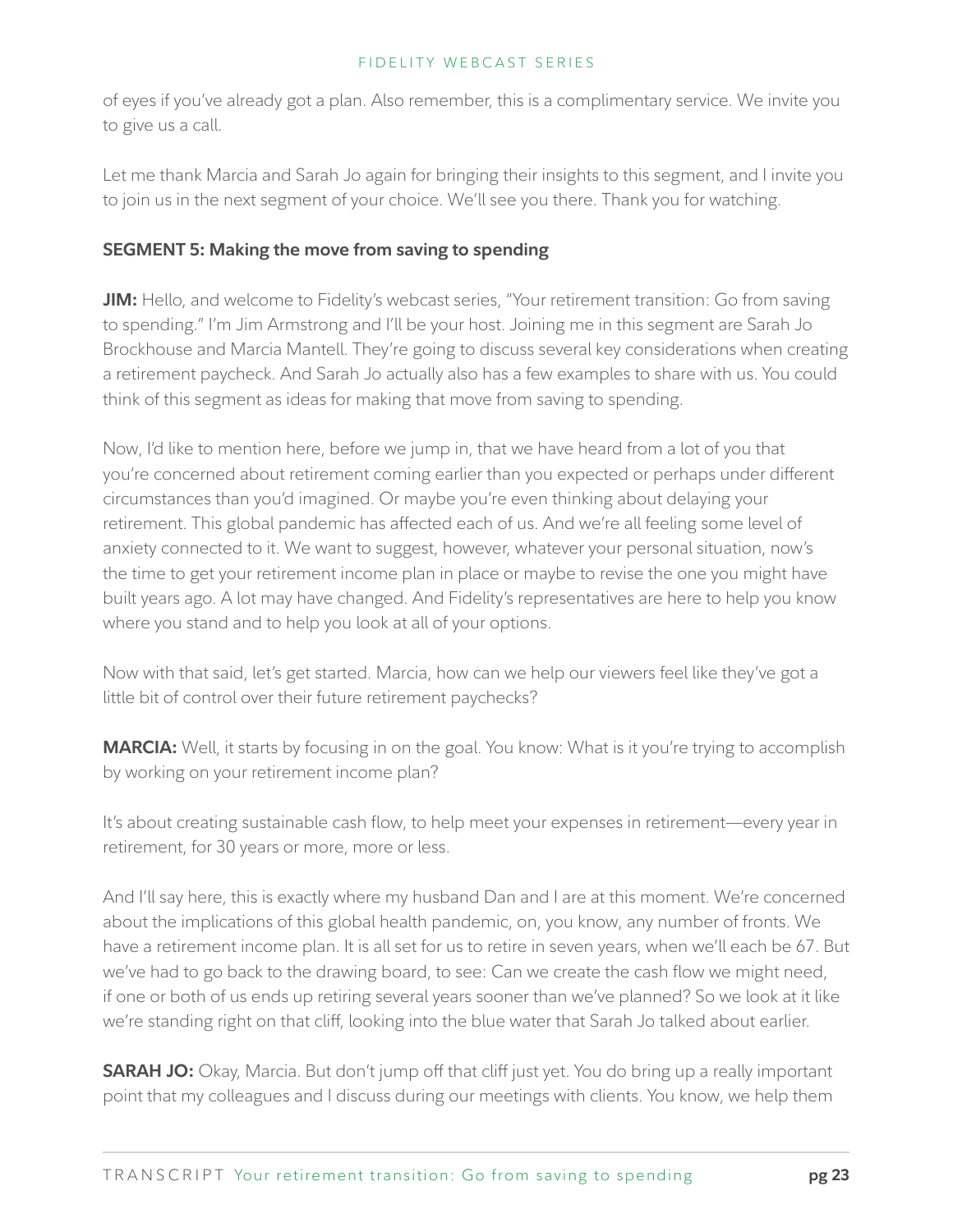prepare for their ideal retirement date. And we look at what could happen if retirement comes sooner than expected or if they decide they want to work longer.

We did the same scenario-building before the pandemic. Remember, lots of retirees entered retirement during the 9/11 crisis, the housing bubble, the Great Recession of 2008 and 2009, and a number of other ups and downs as they get ready to retire.

Now, COVID-19 has made planning more urgent, but we've seen other rough patches. And we're seeing increased anxiety from some of our clients. But we also see that they appreciate gaining a better understanding of their situation when we plan for both their ideal retirement and other possible situations. It may be that your spouse or partner or your parents need caregiving. It might be that you become ill or that your kids and your grandkids move back into the house.

Now, the goal of building a retirement income plan is to know how your cash flow is going to work in various scenarios. It puts you in control. Or it helps you regain control. We want you to know what to expect—that, despite all the noise, you can have some peace of mind.

**JIM:** Okay. So for people watching right now, maybe they're getting ready to start or restart their plans. I think the number-one question is, Where do I even begin?

**MARCIA:** Well, start with what you've got. You know we want to pull out every single financial account or investment account that you have. And the same for your spouse or partner, if you're planning together. Think about how you've got some 35 or 40 years' worth of savings, plus 5 or 10 or 15 or more different accounts. So it's time to see what you have where, and take the time to get your financials in order.

Now we talked earlier about the building blocks you'll need, to stack—to generate—that income, right? We've got tax-deferred assets and tax-free accounts, taxable investments, and lifetime sources of income. Let's expand on those a little bit and add in more detail, specific to creating a retirement paycheck.

Now every account has different rules for when you can access the money and when you might owe taxes, on either the amount you withdraw or on the earnings. A big part of retirement income planning takes all of those various rules into consideration.

Now, in general, you'll control three of the categories, when it comes to creating your retirement paycheck. But with the fourth category, lifetime sources of income, you make claiming decisions that are generally irrevocable.

Now with tax-deferred accounts, you decide how much to take out, until you're age 72. Then there are required minimum distribution rules you must meet. And separately, you decide if you want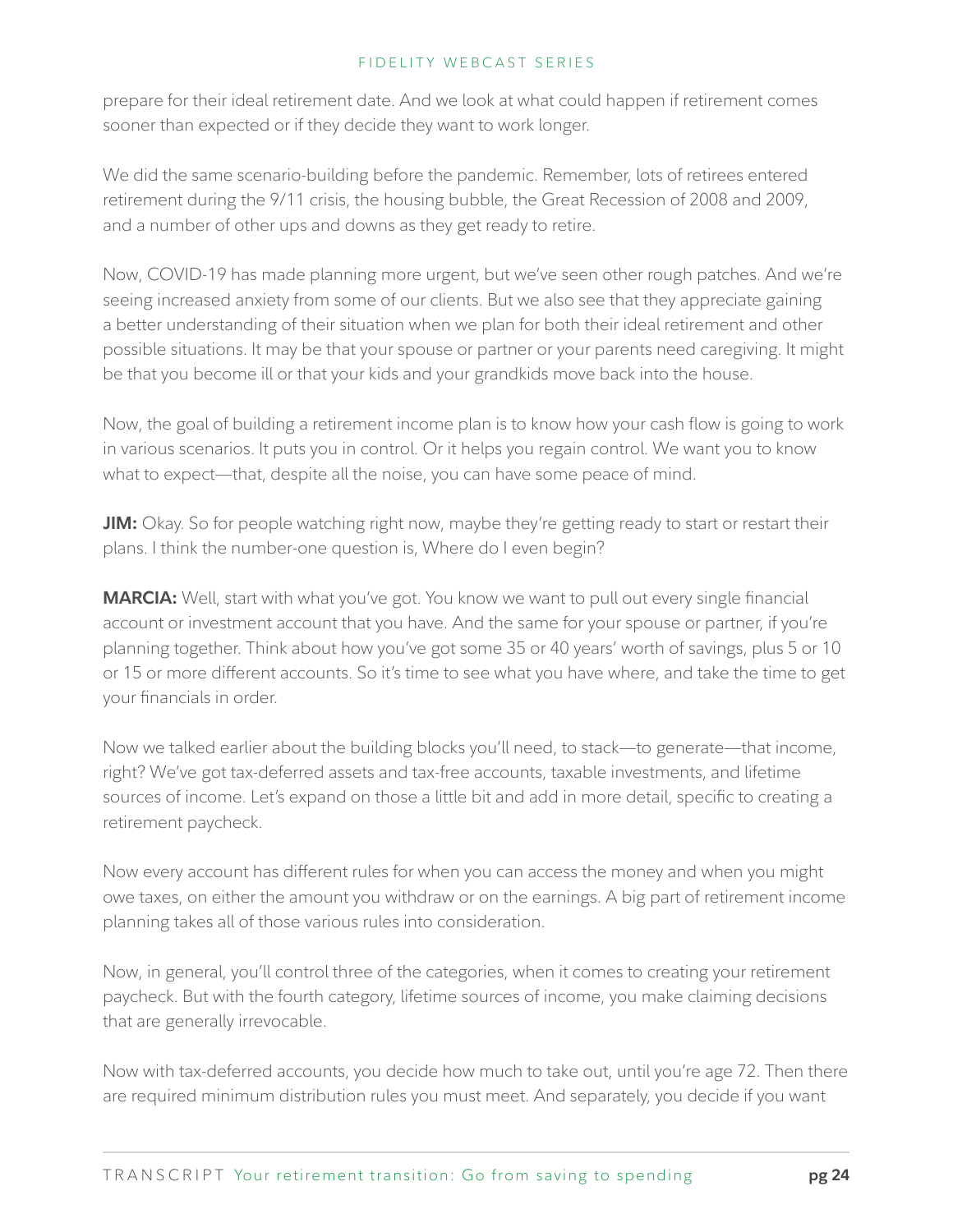to use your required minimum distribution for your own income or for tax-advantaged charitable giving.

Now in the second category, the federal tax-free category, Roth assets may be used for income. Or the IRS allows you to leave the amounts in your Roth account, as long as you live. So in other words, there are no required minimum distributions with Roth IRAs. And HSA dollars can be used for qualified healthcare expenses, including paying for some parts of Medicare.

Now the third category you may have—other income sources, that are in taxable investment accounts or maybe that generate income. These are things like working or starting a business. Or maybe you have rental property. So you'll decide when to sell different investments or how to generate income from each of those sources.

And then, separate from those categories and those accounts, well, you may also have income coming in from Social Security or pensions or annuities. Plus you have to think about Medicare and supplemental insurance coming into the picture. Now once you're in Medicare, it generally affects the amount you receive in your Social Security check.

And last, there's another set of accounts you may need to consider. And they're generally called legacy accounts. You may be the recipient, for example, of inherited IRAs or inherited Roth IRAs. Now they each have required minimum distribution rules. But they're different than the ones on the accounts you own. There's also planning on how you pass, maybe, stock that you own. You might consider the NUA strategy: net unrealized appreciation. Or you might set up one or more trusts for your heirs.

**SARAH JO:** You know—and, Marcia—these categories are considered high-level information. There's another layer underneath each account: your specific investments. Now when it comes time to recreate your retirement paycheck, you are literally deciding which investments to sell and when to sell and how much to sell.

We hope it's becoming clear to see just how many possibilities there could be for creating your paycheck in retirement. You might want to talk to our representatives, who can help you organize everything you've got to work with, and apply all the rules that come with each different account and help you think about which investments to sell at different points in time.

Now, this is where you really think about turning on different faucets to create cash flow in retirement. Every account has a faucet. And you need to know when to turn them on, how much pressure to apply, and how much cash will come out for income and how much tax is due.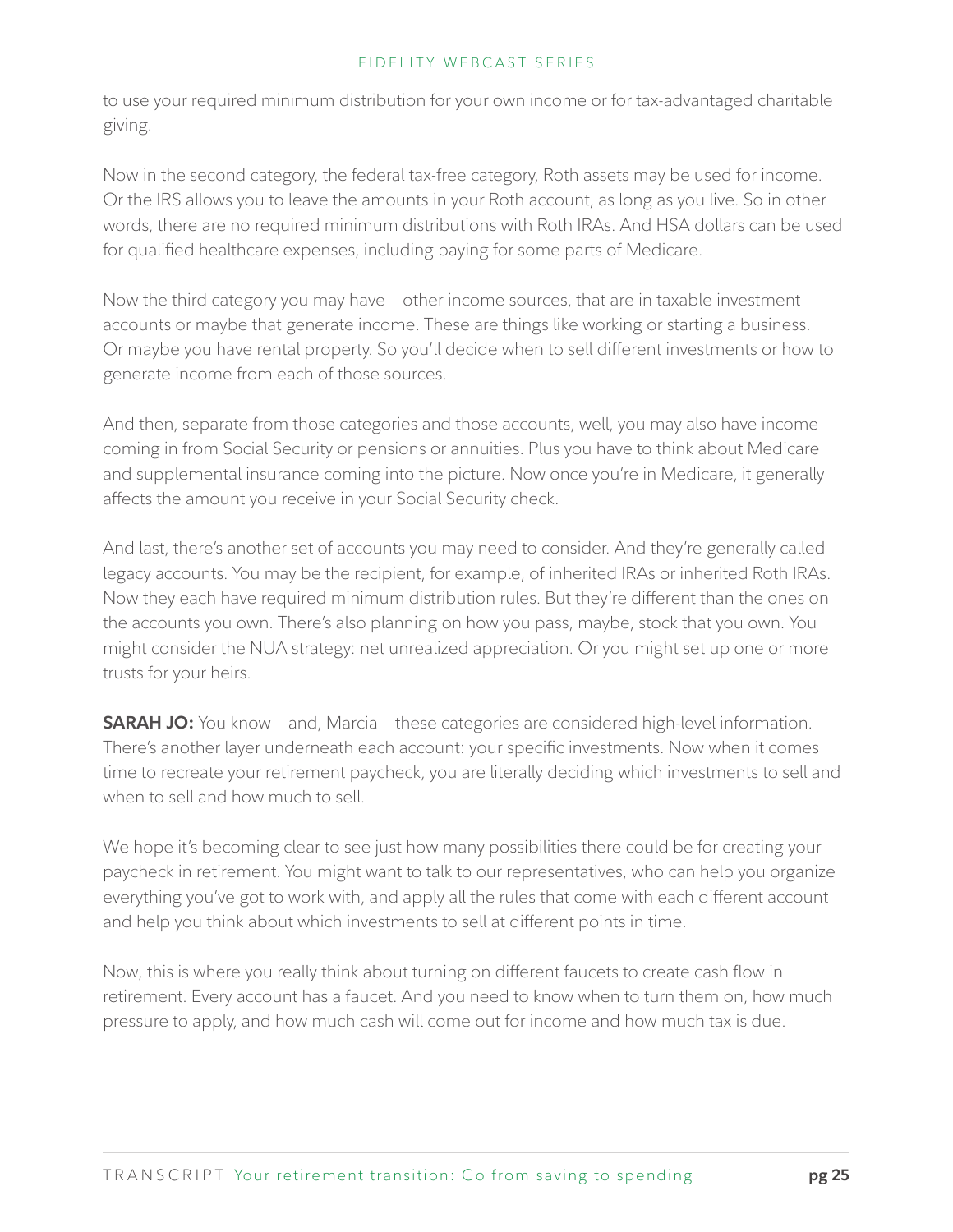**JIM:** So actually, speaking of that, Sarah Jo, I know that you and your colleagues use the Fidelity Planning & Guidance Center to help people do just that: figure out their own plan. So could you walk us through an example and show our viewers the output they get when creating their own income plan for retirement?

**SARAH JO:** Sure. Let me show you how things work here at Fidelity, using a hypothetical example for an individual; let's call her Maria.

Maria is 56. And she's still working. She's concerned that she may not get to work until her ideal age of 65. Current circumstances have her seriously thinking about retiring at 62. When she calls or meets with a Fidelity representative, they can help her set up her initial retirement income plan.

So first, we're going to enter some key information about Maria: her time horizon for retirement, her estimated tax rates, an estimate for Social Security, and so on.

We'll talk about her budget for retirement: how much she might need for her essential expenses. And how about for retirement fun? We can build a detailed budget or use general estimates here.

Then we include all of her different accounts here at Fidelity and add any from other institutions and former employers. You can see in our example that Maria has six different accounts. Some are labeled retirement. That means they fall into the tax-deferred category Marcia talked about earlier. And others are taxable accounts.

We also get to see her detailed investment mix and how each account is allocated in stocks, bonds, and short-term investments. That way we get a clear picture of Maria's current asset allocation.

Remember from our earlier segments—we talked about how in retirement you have to create income and make sure a portion of your money stays invested, for growth potential. In Maria's case, we see that her asset allocation is not too far off from the time-based model portfolio in the tool.

After the specifics are set, we run the initial analysis. Maria will get a first look at her Fidelity Retirement Score.

In technical terms, the Fidelity Retirement Score represents the percentage of your average estimated retirement expenses your plan could cover, assuming an underperforming market. In more practical terms, it's a number that helps you see if your income is likely to last for 30 years.

And let me tell you, this is the kind of result we get frequently. Maria's first Retirement Score is 76. She's in the yellow or fair zone.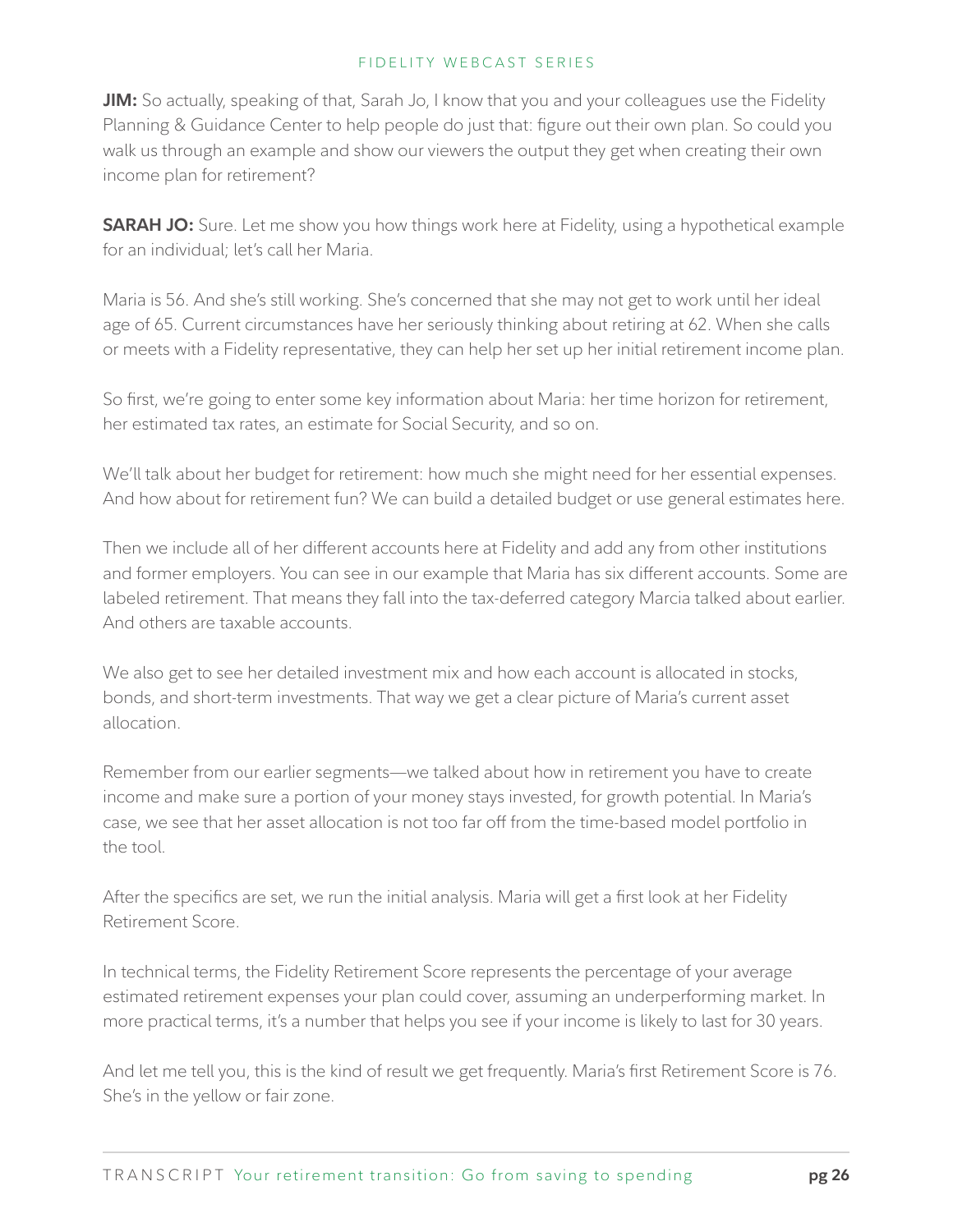The first pass at seeing if Maria could generate enough cash flow for a 33-year retirement showed a shortfall in the year 2041. At this point, she could run out of money just 16 years into her retirement.

**JIM:** All right. Sarah Jo, let me stop you there. This is not a pretty picture here. Nobody wants to run out of money so early in their retirement.

**SARAH JO:** Exactly, Jim. But I want to assure you that most retirement income plans are not created after just one initial pass. We have to start somewhere. And in our example case, we looked at what Maria's situation might look like if she faces an early-retirement situation.

When we see this sort of result and a possibility of running out of money, it's time to get down to business.

So now we go back, to see what her plan will look like if she can work to her ideal retirement age of 65. By only changing her retirement age from 62 to 65, the plan is considerably healthier. Her Retirement Score jumps all the way to 87.

Now, though Maria could still face a shortfall 23 years into her retirement, you can see why it's important to consider the implications of wanting to or needing to retire earlier than planned.

**JIM:** So let me ask you this, though. Is there any scenario in which Maria would not run out of money? And even if she can work until 65, she's still vulnerable in her oldest retirement years.

**SARAH JO:** She is. But there are more scenarios to look at. And let's remember, even if she has to retire early, her essential expenses could be fully covered if she cut back on some her discretionary spending.

So I took a look to see what would happen if she could work until her Social Security full retirement age. So at 67, she would stop working and start claiming her benefit. In that case, her score reaches 98. And any shortfall would happen in her estimated last year of retirement.

Now, it may not be possible for Maria to work until 65, let alone 67. But looking at the situation from various angles and running several different scenarios will show us how flexible you may need to be with those decisions.

And when we're done building a scenario, you'll get a detailed output report that shows where your plan stands at this point plus suggestions and action plans for any changes you might want to consider to improve that outlook.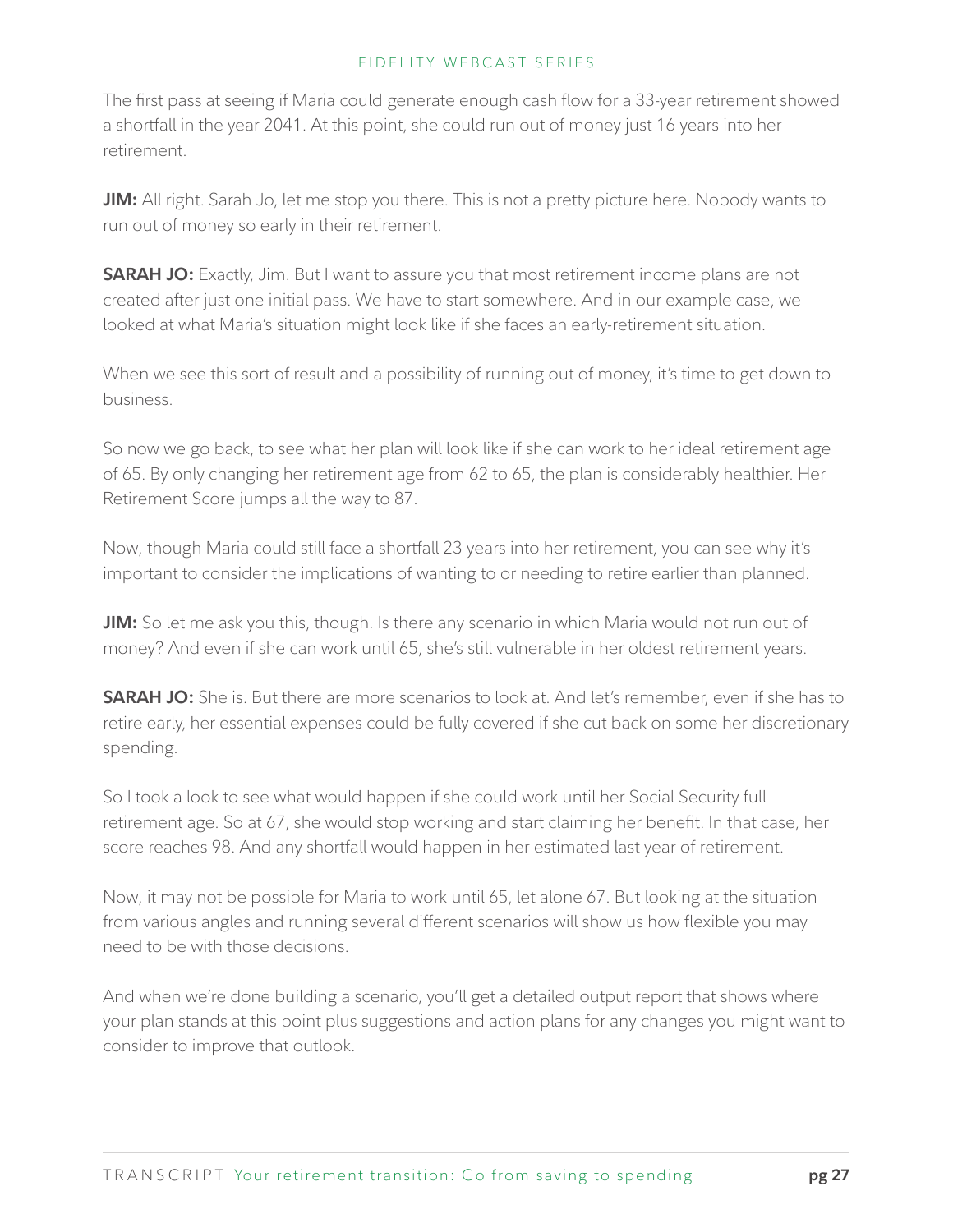**JIM:** So let's add to the conversation now, Marcia. I want to ask you to talk a little bit about some strategies that our viewers could think about, based on when they might retire versus when they might turn on some of those income sources.

**MARCIA:** Well, one thing that's important to understand, when it comes to creating income throughout your retirement, is that you'll likely have two critical paths. One path is when to leave your job—if you get to make and control that decision. The other path is when to turn on each of the accounts you have so you can use them for cash flow.

So planning now helps you effectively know how to create cash flow, if you have to retire early.

Now, we just saw in your example, Sarah Jo, that working longer can make a big difference in outcomes. So one strategy is to reconsider early retirement when you can. So if you unexpectedly lose your job, could you find another one? Or could you work part time, if you find you also need to care for someone?

So another strategy to think about is what we call a financial bridge strategy. In this case, you might buy an immediate fixed-income annuity with a specific end date. So, for example, you could buy an annuity with a 5-year payment period, to bridge your income until your full retirement age. Or maybe you think about a 10-year payment period, if your goal is to wait to claim Social Security until age 70.

**SARAH JO:** I've seen others use bond ladders as a strategy for income, before their required minimum distributions begin at age 72. They might set up two or three bonds with different timelines and sell each bond in order.

Or if they have to retire really early—say in their mid-50s—and ask about using their IRA money because they need some income, they could explore setting up what's called a series of substantially equal periodic payments. This is an allowed method by the IRS, where an IRA owner who is not yet 59½ can tap their IRA for a specific amount of income without incurring the additional 10 percent early withdrawal tax penalty. There are a lot of rules and technical details with this option. So you would want to talk to a tax professional before taking any money out of an IRA.

**MARCIA:** And the strategies you use will really depend on your particular situation. So the key is to learn about your options and see which ones might work for you.

Now, one strategy to keep in mind is the access rules and the tax rules around various investment accounts often have an age trigger. So your birthdays now get to be important.

So, for example, if we go back to our chart, you can see that at age 59½—as Sarah Jo was talking about—this allows you to access your traditional IRAs and small business retirement plans without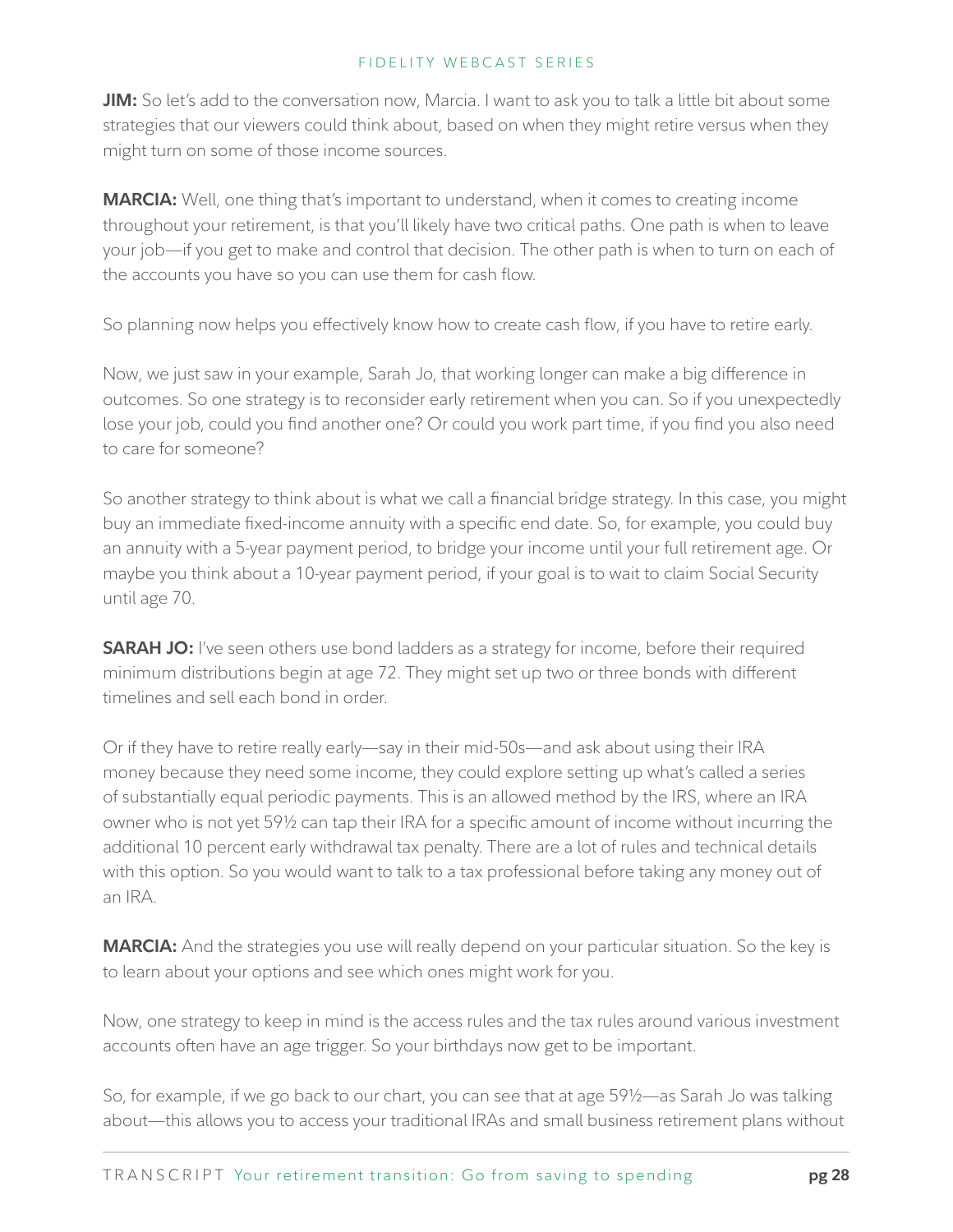a 10% early withdrawal penalty. Now if you're a widow or widower at age 60, that opens the door for you to apply for surviving spouse benefits with Social Security. Age 65 is critical for enrolling in Medicare. And age 72 is when RMDs begin. And so on.

**JIM:** All good strategies to consider, Marcia. Thanks for that. Sarah Jo, I'd like to have you talk about just one more topic before we wrap up this segment. And this is: How does somebody mechanically turn on those—the faucets that you described earlier—and turn investment assets into cash flow for a retirement paycheck?

**SARAH JO:** This is the really important last step to creating your retirement income, when the time comes. We talk about several steps to take.

First, think about how you might make your financial life easier to manage. And we talked earlier about many different kinds of financial building blocks you may have. You may find that by organizing them, you can get your arms around all your resources that may eventually be used for income.

Once you have a full view of all your various accounts, you can set up automatic distributions from most tax-deferred accounts, right into your brokerage core position or to a bank checking account.

You can also set up specific dates to sell some investments and rebalance your accounts and move the cash proceeds to your bank or brokerage account. We often see people selling investments in a pro rata arrangement. They sell an equal percentage from each underlying investment at a specific time, on a quarterly or annual basis. Where others sell a specific investment or two to generate the cash they'll need for, say, the next year or 18 months.

Fidelity will help you with your required minimum distributions. We can estimate how much you must withdraw each year from your retirement accounts that you have here at Fidelity. And we can put this on autopilot, as well.

And another service we provide is making many of your tax forms on your investment accounts available online.

Bottom line is that we have a lot of ways to help you to know when to turn on those faucets and how much needs to come out to meet the distribution rules. We can help you set up and manage your withdrawals throughout your retirement.

**JIM:** Sarah Jo, thank you. Marcia, thank you, as well, for helping make such a big topic come to life.

We've covered a lot of information in this segment. And our viewers might be wondering where to start on their own retirement income plans. You might find these three action items helpful places to begin: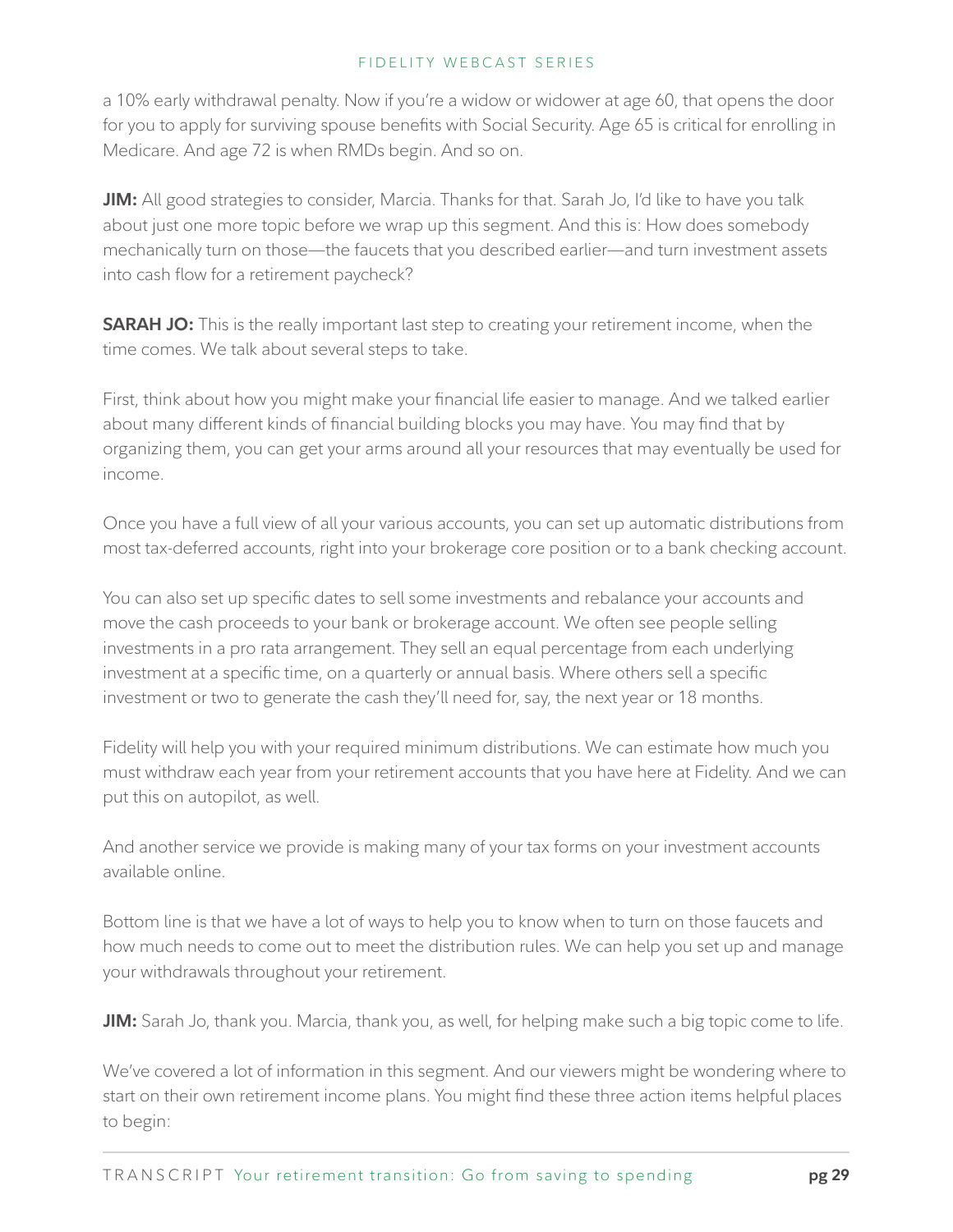First, identify and simplify your financial building blocks. Find out how many accounts and different resources you might have available for your future retirement income.

Next, use your retirement income plan to build and to review various scenarios, such as if you end up retiring earlier or later than your ideal plan.

And third, check out other tools and resources that you can find online. And remember to check back from time to time for new tools and information that can help you.

We also wanted to leave you with a few questions that you can ask your Fidelity representative, when you're ready to talk to them about your own retirement income plan:

What would happen to my cash flow if I have to retire before I'd ideally like to?

"Besides working longer, what other choices do I have for stretching my savings to last longer?"

"What income strategies could I consider if I want to retire early but delay claiming Social Security?"

And I'd like to mention here that it is really helpful, when you call Fidelity to talk about your retirement income plan, to have a few questions just like those already in mind. Our representatives can help you answer your specific questions. And they can help you create your retirement income plan. Or they can be a second set of eyes, if you already have a plan. Remember, this is a complimentary service and is only a phone call away. So we invite you to give us a call.

Now, feel free to please choose your next segment and join us there. Thanks for watching.

# **SEGMENT 6: Equity compensation and nonqualified plans**

**JIM:** Hello, and welcome, to Fidelity's webcast series, "Your retirement transition: Go from saving to spending." I'm Jim Armstrong.

In this segment, we'll be talking about your choices if you'll be receiving a stock award, if you've been granted stock options that can be exercised around your retirement date, or if you have nonqualified deferred compensation.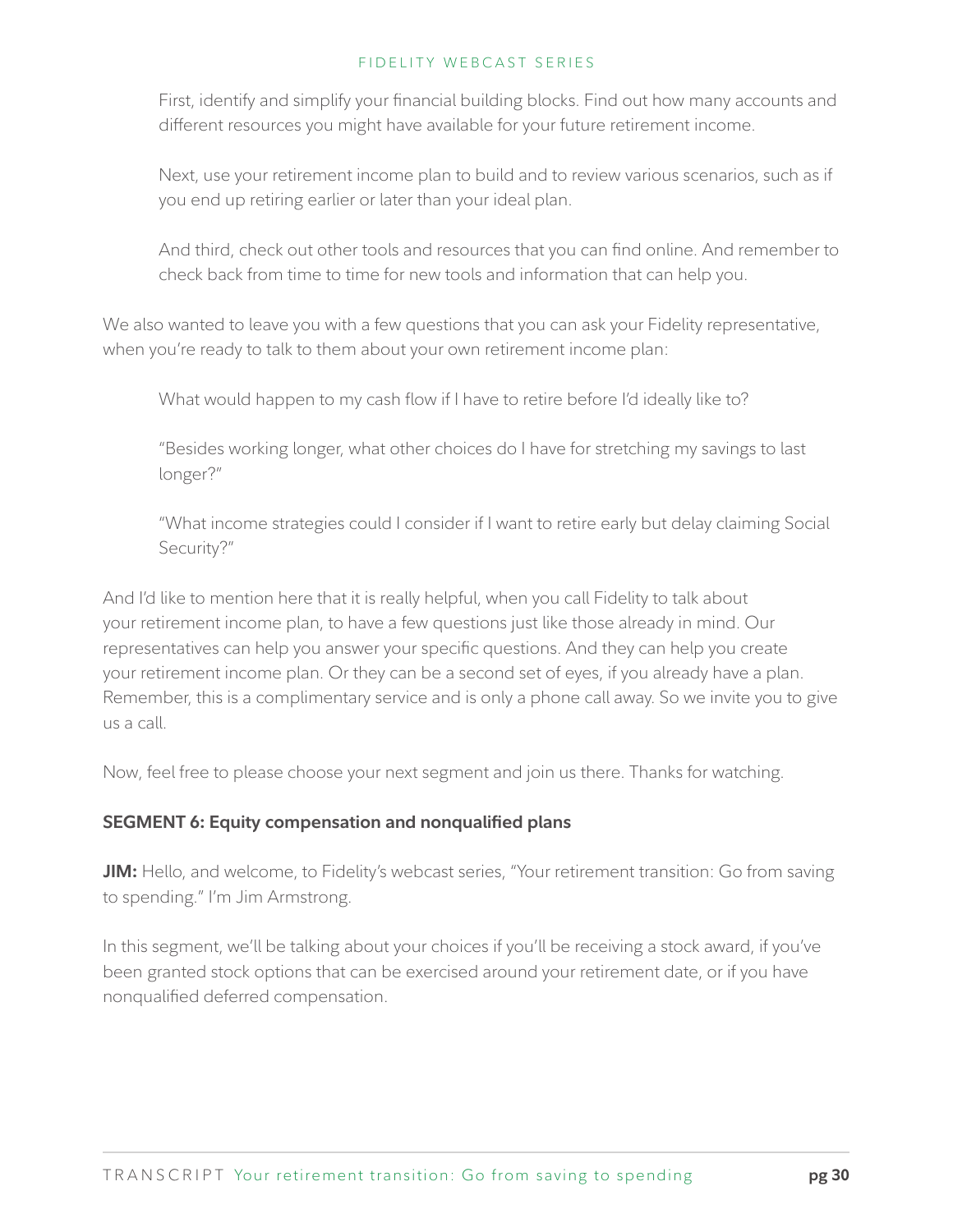Sarah Jo Brockhouse has joined us to talk about the possibilities these types of compensation bring with them and how you might augment your retirement cash flow plans beyond what we talked about in earlier segments. So, Sarah Jo, thanks again, for being here to discuss this with us.

**SARAH JO:** Glad to be here, Jim. Before I highlight some ideas for our viewers, I wanted to say that these types of compensation are not available to everyone. And therefore, this section may not apply to every viewer's specific circumstances.

Before we dive in, I'd like to define the types of compensation we're talking about. First off, equity compensation can go by many names, like executive compensation, stock plans, stock grants, stock options, long-term incentives, or restricted stock awards or units. So no matter what your company calls it, it means that part of your overall compensation and benefits are tied to your company's stock.

**JIM:** All right. So a lot of synonyms there, Sarah Jo. Got that straight. Nonqualified deferred compensation, though, is a little bit different, right?

**SARAH JO:** It is—sometimes called NQDC or nonqual plans, for short. You might also hear them referred to as deferred-compensation programs or DCPs and elective deferral programs or EDPs. These plans are typically available to key employees and other high-earners, and allow people to defer more of their compensation than they could in a 401(k) or 403(b). Essentially, they're agreements with an employer to defer a portion of annual income and federal taxes until a specified date in the future, which could be 5 or 10 years down the road or even when you start your retirement. Now, it is worth noting that eligibility is determined by the employer and can change from year to year.

And before I go on, I should state that the information we'll talk about in this segment should not be considered guidance to participate in one of these programs or advice on when to elect distributions. For nonqualified plans in particular, there can be risks involved, such as company bankruptcy and insolvency. And there can also be significant tax implications on the decisions that you make. So if you're considering a plan like this, work with a trusted financial advisor and a tax professional, to see if it's right for you.

**JIM:** All right. Thank you for that, Sarah Jo. Now that the housekeeping stuff is out of the way, let's talk about how these types of compensation might come into play, when someone's trying to plan out their retirement cash flow.

**SARAH JO:** Well, as with anything financial, every company, every plan, every award type is different. So I'll talk in general rules of thumb here today. Whether you have restricted stock awards, stock options, a nonqual plan, or something else, the first thing to do is sit with your plan documents, read the rules, and know what your award really means.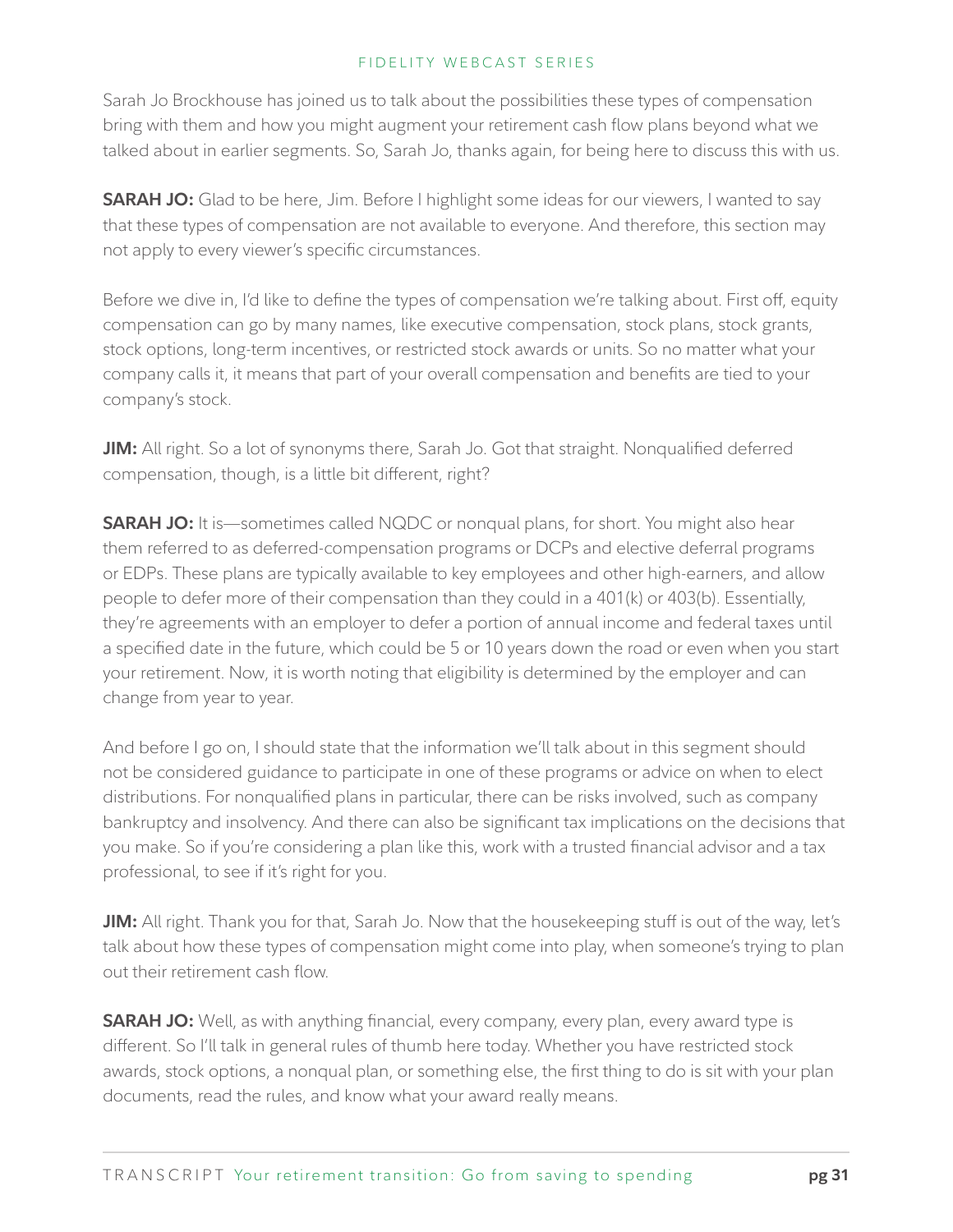If you have a stock plan, look at how long you have to exercise the options, your vesting schedules, the expiration dates, and your blackout dates.

**JIM:** Lots of details it sounds like the person has to be aware of.

**SARAH JO:** There are. And if you have a nonqual plan, you need to know what the contribution amounts and distribution rules are, both for you and your beneficiary. Scrutinize the details; that way, you can think about what they really mean to you and use this information to guide your decisions.

**JIM:** All right. Sarah Jo, I'm definitely hearing how important it is to know your plan's rules. But why is it so important, particularly if you've got equity comp, near the point of your retirement?

**SARAH JO:** You know, I'm glad you asked that, Jim. I really can't stress it enough. Knowing your plan's rules is one small step to preventing leaving money on the table. And that's something I take very seriously. So I'll share a few examples.

First story is about knowing the separation rules before resigning or retiring. Now, most stock awards stop vesting when you leave a company. So you really need to plan for exercising your vested options, and then you can time your resignation accordingly. I once had a client plan their retirement date for mid-December, in order to be home for the holidays. But unfortunately, they didn't realize the next set of vesting was December 31st. And the difference of two weeks meant a chunk of money got left behind. So, after our conversation and some careful consideration, they decided to retire in January instead.

And it's worth mentioning too, if you leave a job for another reason, for instance, because of early retirement offers or a severance package, your plan rules will likely be different. You might see accelerated vesting, which could allow you to access restricted stock options more quickly than the standard schedule, and immediate tax obligations. So be sure to read the fine print.

**JIM:** I wanted to also ask specifically about people who have a nonqual plan. Any watch-outs for them?

**SARAH JO:** Oh, absolutely. Nonqual plans are often specifically linked to your retirement or separation from a company. But sometimes they can be deferred for shorter periods of time. Often, though, the decisions you make related to the plan are irrevocable. You know, I'm going to say that again. The decisions are often irrevocable. So not understanding the plan rules can have hefty consequences.

I had a client who thought a nonqual plan worked just like a 401(k) and assumed that distribution decisions could be made at retirement. That's not the case. When we reviewed the elections that were previously made, over \$400,000 of distributions were set to occur at separation. So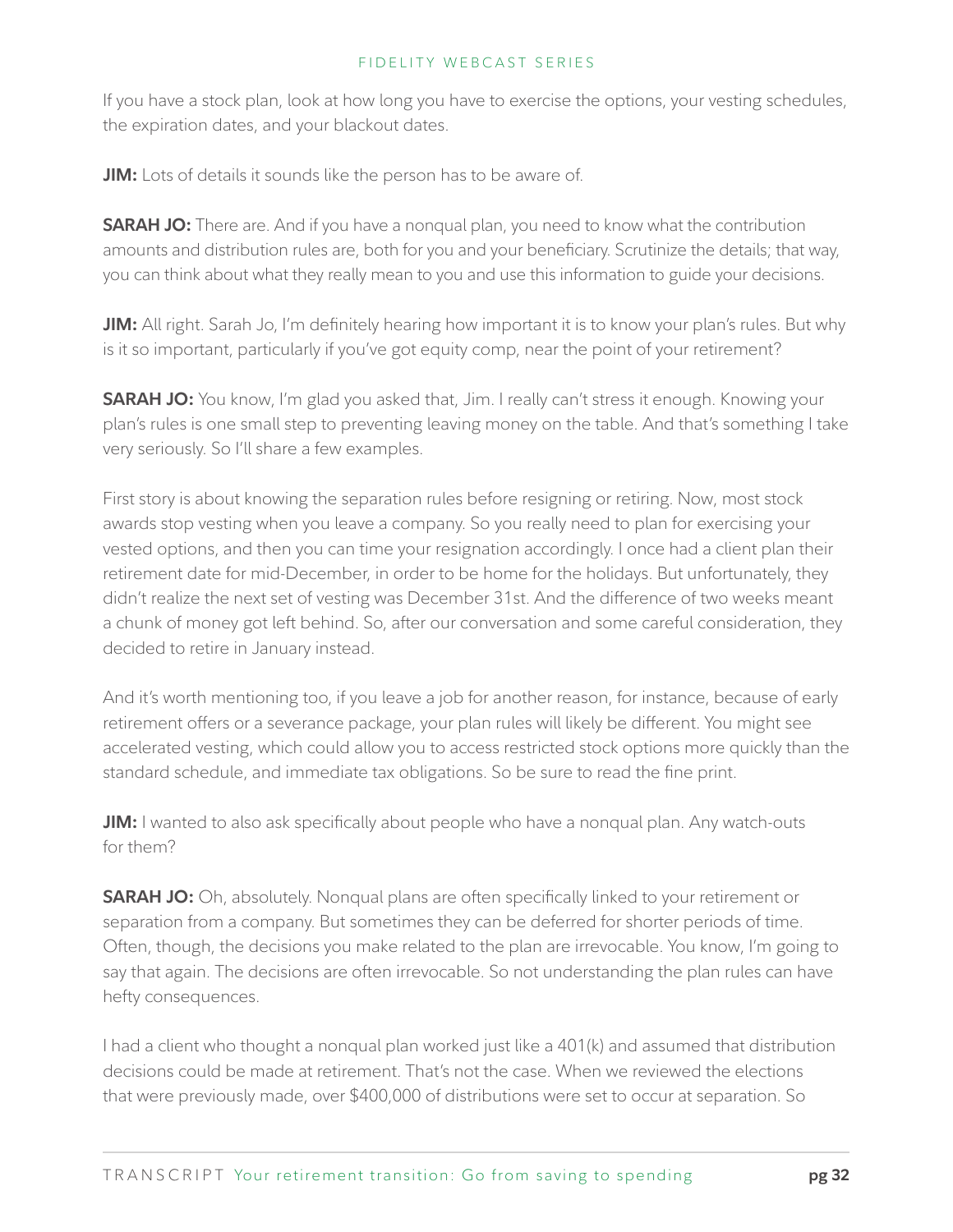the unintended consequences? Well, he's, maybe, age 47 and felt locked into a company, just to avoid paying taxes on a significant lump-sum distribution.

**JIM:** That sounds like a serious reason to read the fine print. And hopefully, stories like that can help set some of our viewers watching right now up for success. So that's good. Let's switch gears, though. Sarah Jo, can you tell us a little bit about what kinds of decisions people need to consider, when it comes to their stock awards or stock options?

**SARAH JO:** So here's what I tell my clients. You have three big questions to ask yourself.

First, when should you exercise your options or sell your stock? If you have stock options, you'll want to see when they're in the money, meaning that the stock price is trading higher than the strike price that you purchased them at. And again, back to plan details. You need to keep track of when your options will expire, so you don't miss out on them.

If you have restricted stock, your timing question is a little different and more complicated. When do the shares vest? What are your expectations for the stock price's appreciation? How are you feeling about the market in general? And how does owning your company's stock fit into your overall investment portfolio and your need to create retirement income in the future? And then, of course, would it make sense to sell them now and invest in something else?

You know, the second question is how you should account for taxes.

Now before I elaborate, I do need to say that Fidelity does not provide legal or tax advice and nothing we discuss today should be interpreted as tax advice. The information I'm providing is general in nature and may not apply to your specific situation. If you have tax questions about your specific situation, you should talk to your tax advisor.

In general, when you exercise stock options or sell vested stock, there are likely to be tax implications. So be sure to work out the math and either have some money deducted or set aside, to cover your tax bills. If selling or exercising puts you into another tax bracket this year, does it make sense to possibly wait? Of course, again, you need to know if you have the flexibility to wait, per your plan rules.

**JIM:** Okay. I've been keeping track. Those are the first two questions, Sarah Jo. What's the third?

**SARAH JO:** Oh. This is the fun part. What do you want to do with the proceeds? And how can that then factor into your retirement cash flow?

There are always ways to spend a lump sum of money. You know, maybe your grandkid needs braces or your car just hit 150,000 miles. Maybe you want to pay off the mortgage, or work with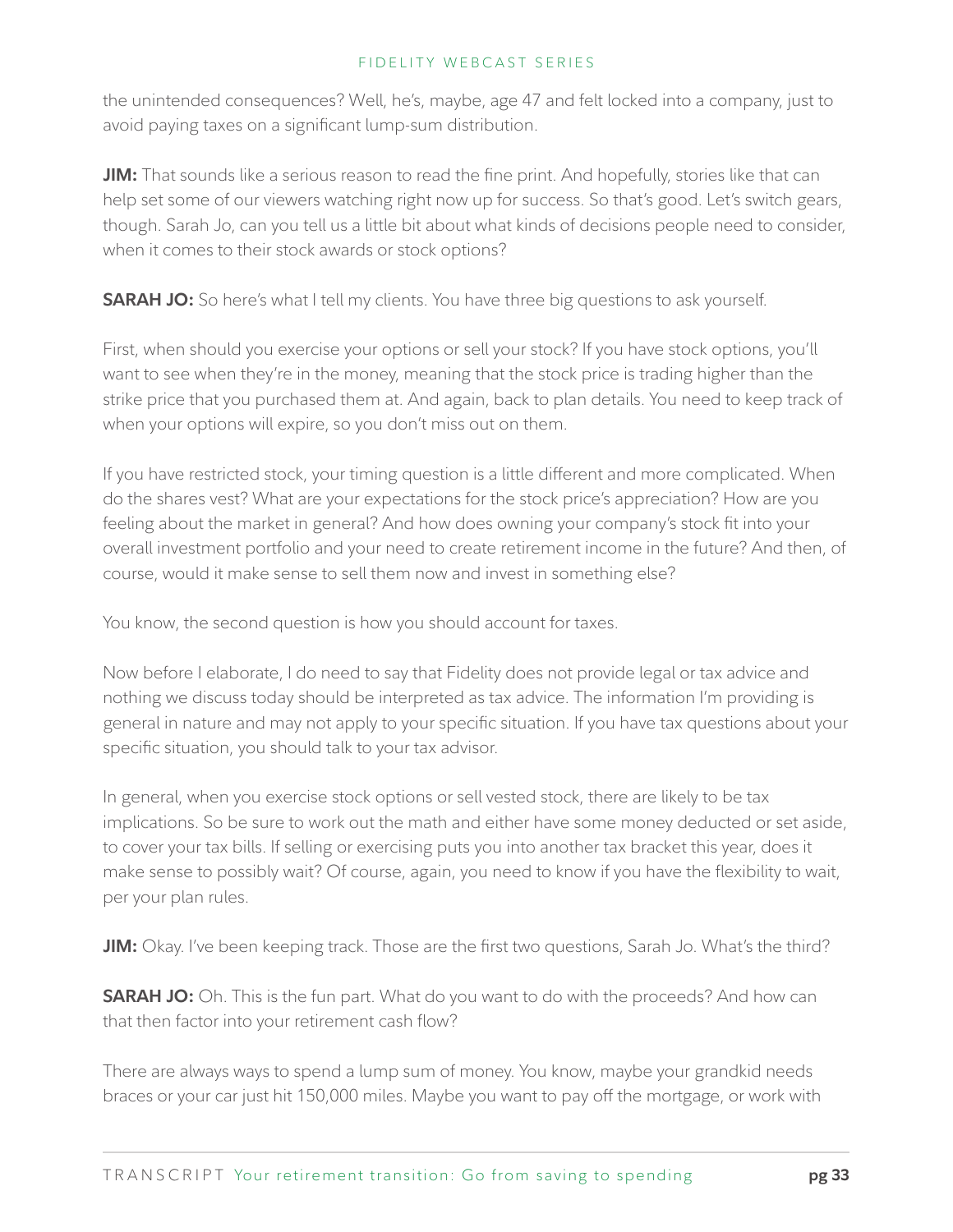a financial advisor to create a bridge strategy to get you to retirement. Whatever you do with the proceeds from a stock sale, remember it's not tax-advantaged. So you'll have a tax bill that year.

And if there's not an immediate need for the money, I like to challenge my clients to look at the long game. You now have additional opportunities, because this lump sum of cash exists.

**JIM:** What kind of opportunities?

**SARAH JO:** Well, for starters, when you have income in hand, it could allow you to increase your deductions, to maximize contributions in your tax-deferred retirement savings accounts, like a 401(k) or a 403(b), or to fund a Roth or traditional IRA, for both yourself and a spouse. And don't forget, if you're over 50, you could make catch-up contributions to many tax-deferred accounts. And if you've maxed out all your tax-deferred options, you could invest your money in a taxable account and earmark that for retirement.

Then if you have both equity comp and a nonqual plan and your plan allows it, you might find you're in a position to defer some income into the nonqual plan, because you'll have income from exercising your shares.

**JIM:** All right. That's quite a list of options, right there. But my sense is you've probably got a couple more.

**SARAH JO:** Just a few. A lump-sum payout could also give you the opportunity to set aside cash for flexibility in retirement, like we discussed in the "Creating a flexible retirement income plan" segment, as a part of this webcast. So you could pay off debts to reduce your monthly expenses. You know, that's a great topic to discuss with your financial professional, to see how this windfall could best play out to be used in your retirement strategy.

**JIM:** Okay. Thanks for the information for folks with equity compensation. What about people who have nonqual plans, though? Any similar, maybe, thoughts or decisions that people might need to make there?

**SARAH JO:** Of course. You know like I said, this is not an encouragement to participate in a nonqual plan. They're not right for everyone. But here are a few rules of thumb:

First, only consider these types of plans after you've maximized all of your other taxadvantaged savings opportunities. Max out your 401(k) or 403(b). Max out the IRAs. If you're over 50, don't forget your catch-up contributions.

Second, these plans come with risk attached. So if that makes you uncomfortable, they may not be right for you. For instance, company bankruptcy or insolvency could mean your deferred money is subject to potential loss and to claims from creditors.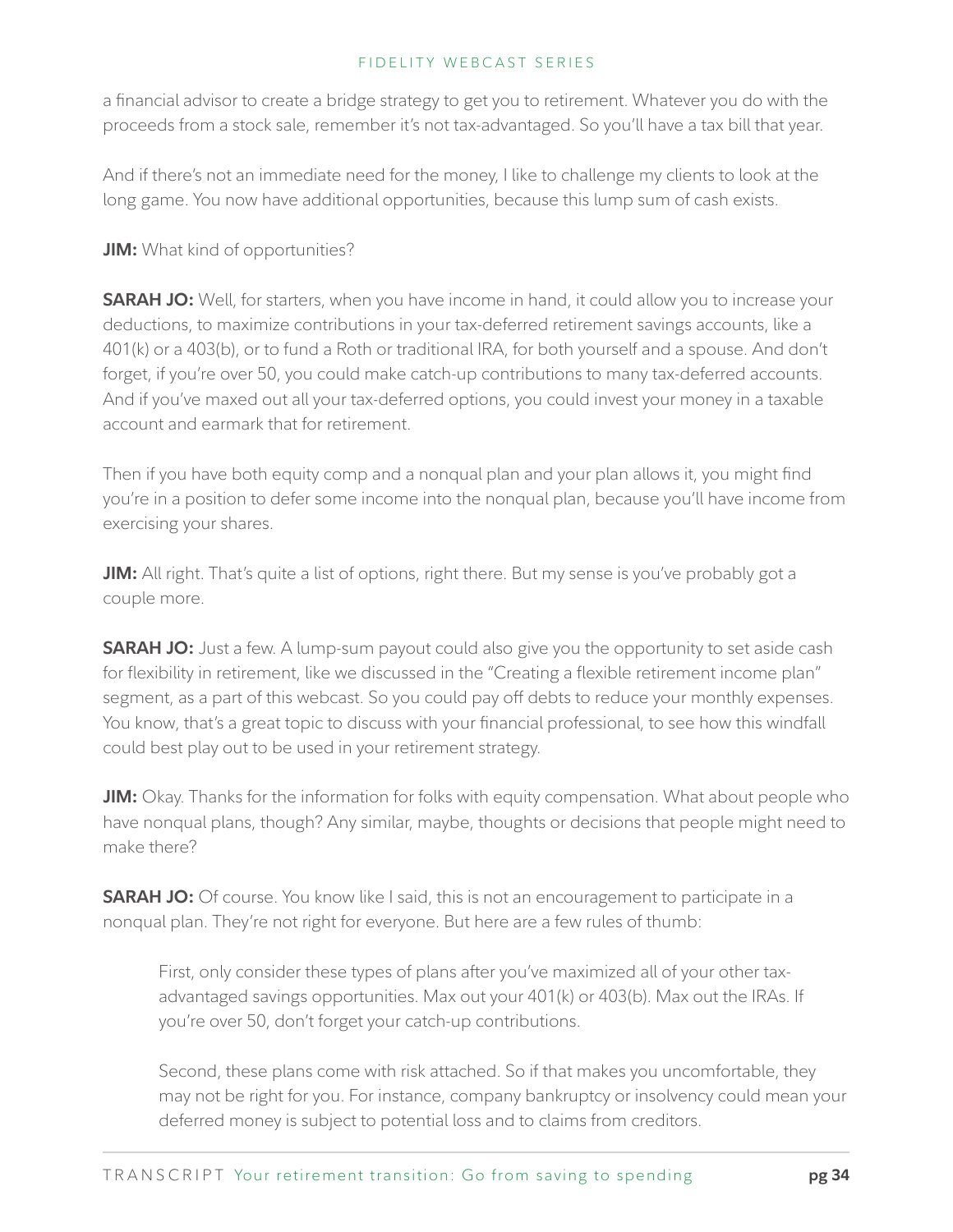Third, some of your decisions will be irrevocable. Once you've set up a distribution strategy, it might be difficult, if not impossible, to change. There can be exceptions, in cases of extreme hardship, but, for the most part, you can't just change your mind and ask for deferred compensation a year or two earlier than your scheduled distribution date.

And finally—and this is probably the most important part—talk to someone. Better yet, talk to two professionals before you make any decisions about participating. Work with a financial advisor to run scenarios of how this money might affect your finances today, by deferring it; and down the road, when you get to retirement. And also be sure to talk to a tax professional; there are many tax implications of these plans, both for your taxes now and at distribution.

**JIM:** Sarah Jo, I just want to say thank you again, so much, for your insights here.

Before we end this segment, there are a few action steps that you might find helpful, when it comes to executive comp or nonquals:

First, know if you have restricted stock, stock options, or something else.

Next, don't leave a company without knowing the separation rules of your plan.

And third, don't leave money on the table.

Now remember, if you're working with your own advisor, Fidelity can be a second set of eyes for you. So if you've got benefits like these and need some help making sure that you're optimizing everything that's available to you, please reach out to us. And remember, this is a complimentary service and is only one phone call away.

Sarah Jo, thanks again, for your help in this segment. And thank you to our viewers for joining us today. You can click on the next segment of this series and we'll see you there.

# **SEGMENT 7: Common retirement income questions**

### **MILLION DOLLAR QUESTION**

# **VO 1: I heard I need a million dollars to retire. I don't have it. Can I even retire?**

**VO 2:** There's no ONE answer to that question. It's very personal.

It all depends on a whole bunch of things: the age you retire, the lifestyle you hope to have, even how much you've saved...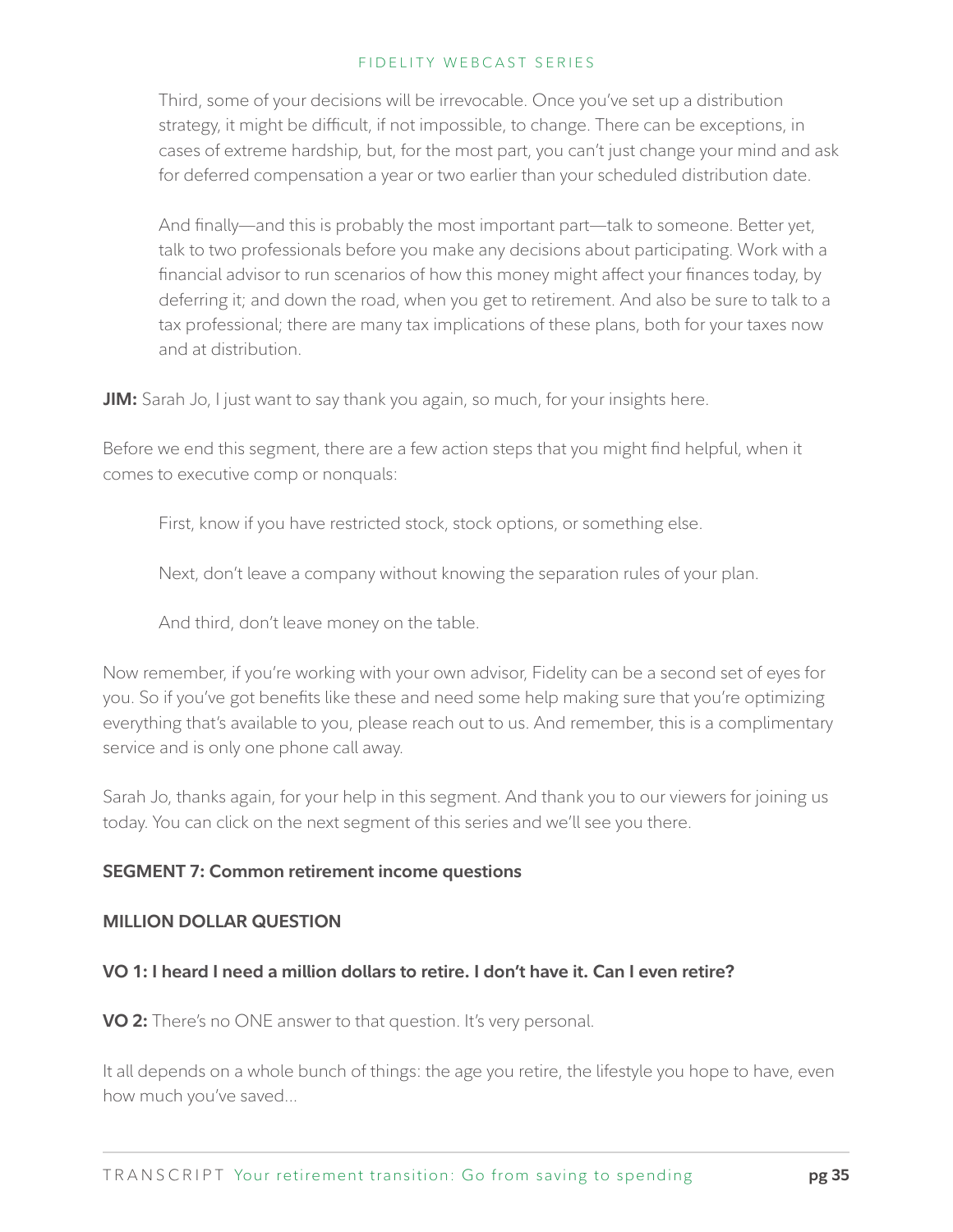And did you know that where you live in retirement can affect your retirement savings?

Sometimes, moving to a lower-cost region can supercharge your retirement plan.

The cost of living in San Francisco is about twice the national average.\* And Memphis, Tennessee? Only about 80 percent of the national average.\*

That's why a retirement income plan is so important.

We can't tell you exactly how much you need—it just doesn't work that way.

But we can help you figure out how to stretch what *you've* saved so it fits *your* plan.

**DISCLOSURE:** \*The cost of living data is based on the Cost of Living Index research from the Council for Community and Economic Research as of 2019 as published in February 2020.

# **MEDICARE COVERAGE QUESTION**

# **VO 1: I've heard that Medicare won't cover all my healthcare expenses in retirement. So, what do I need to plan for?**

**VO 2:** You're not alone. It's a surprise to most people that Medicare doesn't cover everything…and that it isn't free.

And, it can cost a lot. Often between \$200 and \$500 per month per person—depending on your health, where you retire, and how long you may live.

Keep in mind that Medicare is designed to help you pay for your healthcare needs.

Medicare has three different parts: Part A covers most hospitalization costs. Part B covers only 80% of doctors and outpatient care costs. And Part D helps lower the cost of prescription drugs.

That means you're on your own to pay your share. Most people do that by buying supplemental insurance—either a Medigap policy or a Medicare Advantage plan.

Everyone's costs will be unique to their situation. Use the tools on Medicare.gov to estimate your costs, then include those costs in your retirement budget.

It's a good place to start your planning.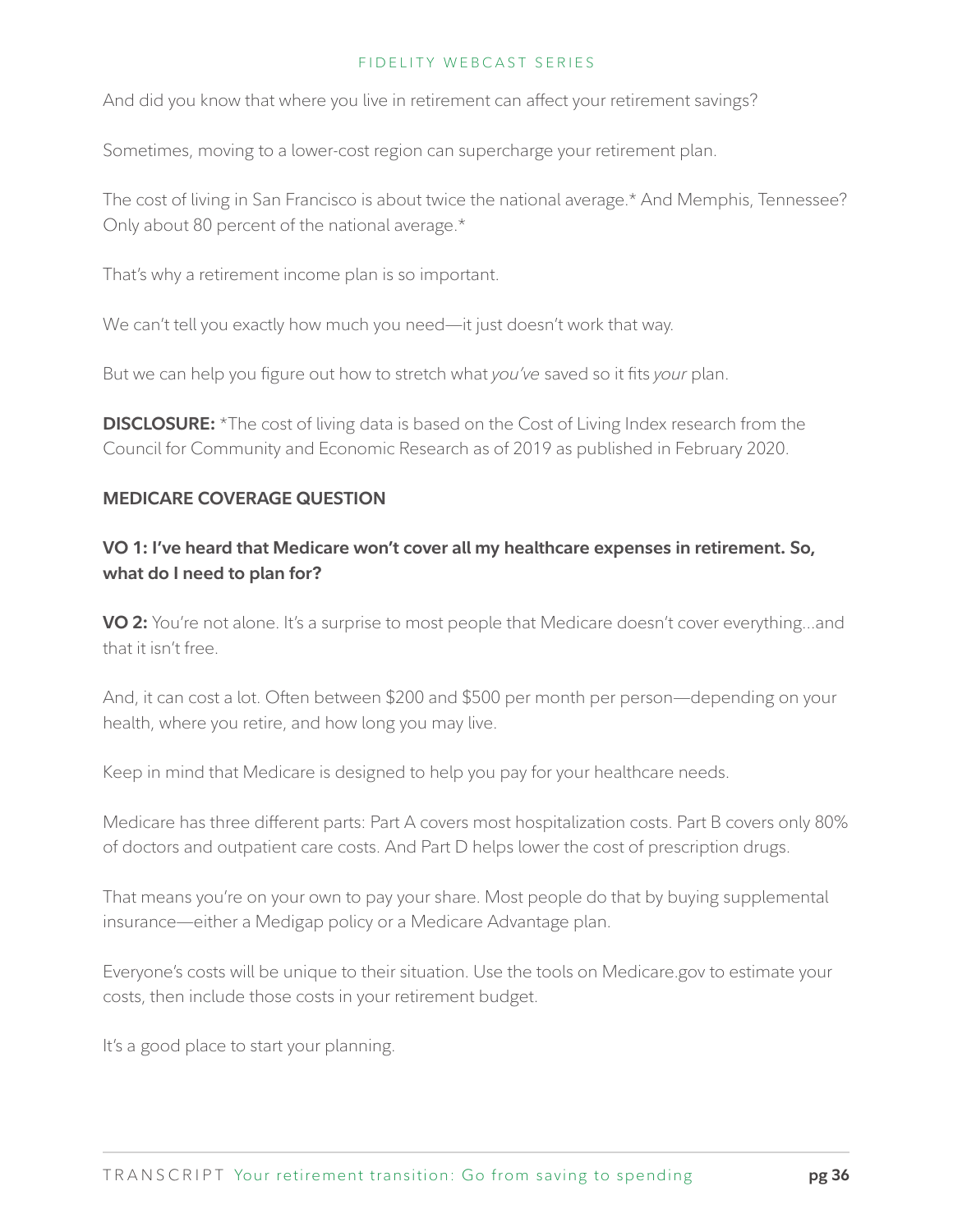## **MORTGAGE QUESTION**

# **VO 1: Is paying off my mortgage before retiring a good decision?**

**VO 2:** Well, some people think so. Others don't agree. We can say it's a personal decision.

How will it make you feel? If paying off your mortgage will make you feel more secure or more confident, then maybe it is the right move for you.

Or perhaps you've been steadily paying down your mortgage for 15, 20, or 30 years. And, you're ready to celebrate your full ownership.

There can be some real financial benefits to paying off your mortgage. For one, you'll likely improve your cash flow just at the point of retirement.

Not to mention the weight it takes off your shoulders—what a relief knowing you're out of debt.

But there are things you should watch out for.

Like losing a valuable tax deduction.

And, if you're trying to pay off your mortgage just because you're retiring, it may help to look into how that could affect your savings and investments.

It's a good idea to run your numbers and think strategically about how your house fits into your overall retirement income plan.

# **SOCIAL SECURITY QUESTION**

### **VO 1: What is the best age to take Social Security?**

**VO 2:** That's a tough one, but we'll give it a try.

Since everyone's financial needs are different, there's technically no "best" or "right" age to take Social Security.

It might be a good idea to aim for your full retirement age—and then see where you are in life. For most of us, that's somewhere between age 66 and 67.

You might be able to delay until age 70 and boost your monthly payment.

Or, your personal situation might mean you need to claim a little early—as young as age 62.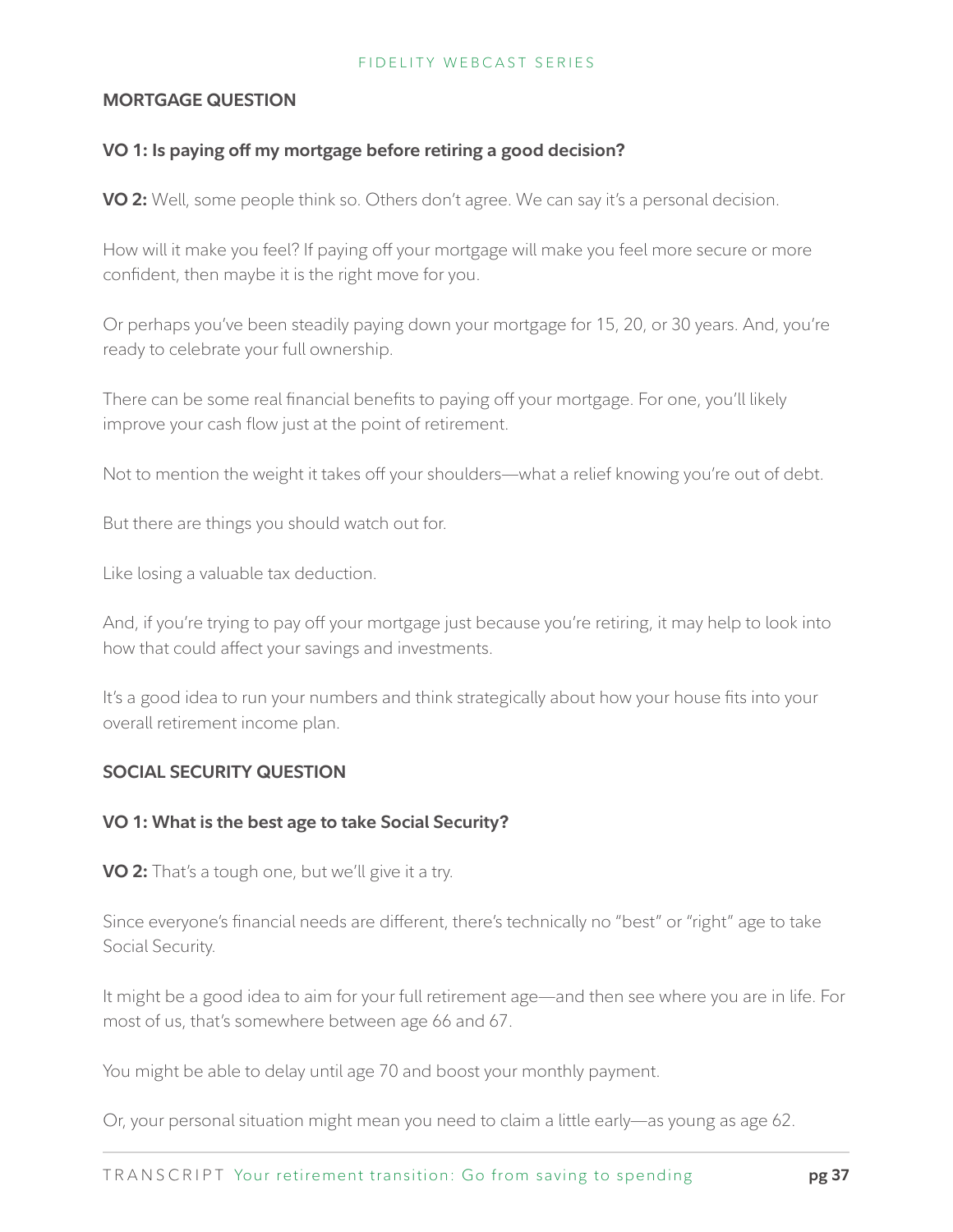But if you do, you lock in lower Social Security payments for the rest of your life.

What's important is that you make decisions based on your needs: your employment situation, family and life obligations, and retirement savings.

Want to learn more?

We've got a super-detailed, deep-dive webcast called: "Social Security: Make your decisions with confidence."

It breaks it all down and answers lots of common questions—so check it out.

## **MANY ACCOUNTS QUESTION**

# **VO 1: I didn't realize I have so many accounts for retirement. Should I put them all in one place?**

**VO 2:** All those accounts. Right? The one from work. The one from that old job. That pension. The IRA. Savings accounts. HSAs.

After decades of saving for retirement, it's not unusual to have accounts scattered all over the place.

But each account carries different IRS distribution rules, requirements, and tax obligations—plus penalties if you make mistakes.

Lots of people find it easier to manage this complexity when all of their accounts are in one place.

Consolidating accounts can make it easier to create a tax-efficient cash flow that has the potential to last throughout retirement.

It might also help avoid account fees that can really add up.

We get it. You've been busy building your career and saving for the future.

We're here to help you transition from saving for retirement to living in retirement. Just give us a call.

**DISCLOSURE:** Be sure to consider all your available options and the applicable fees and features of each before moving your retirement assets.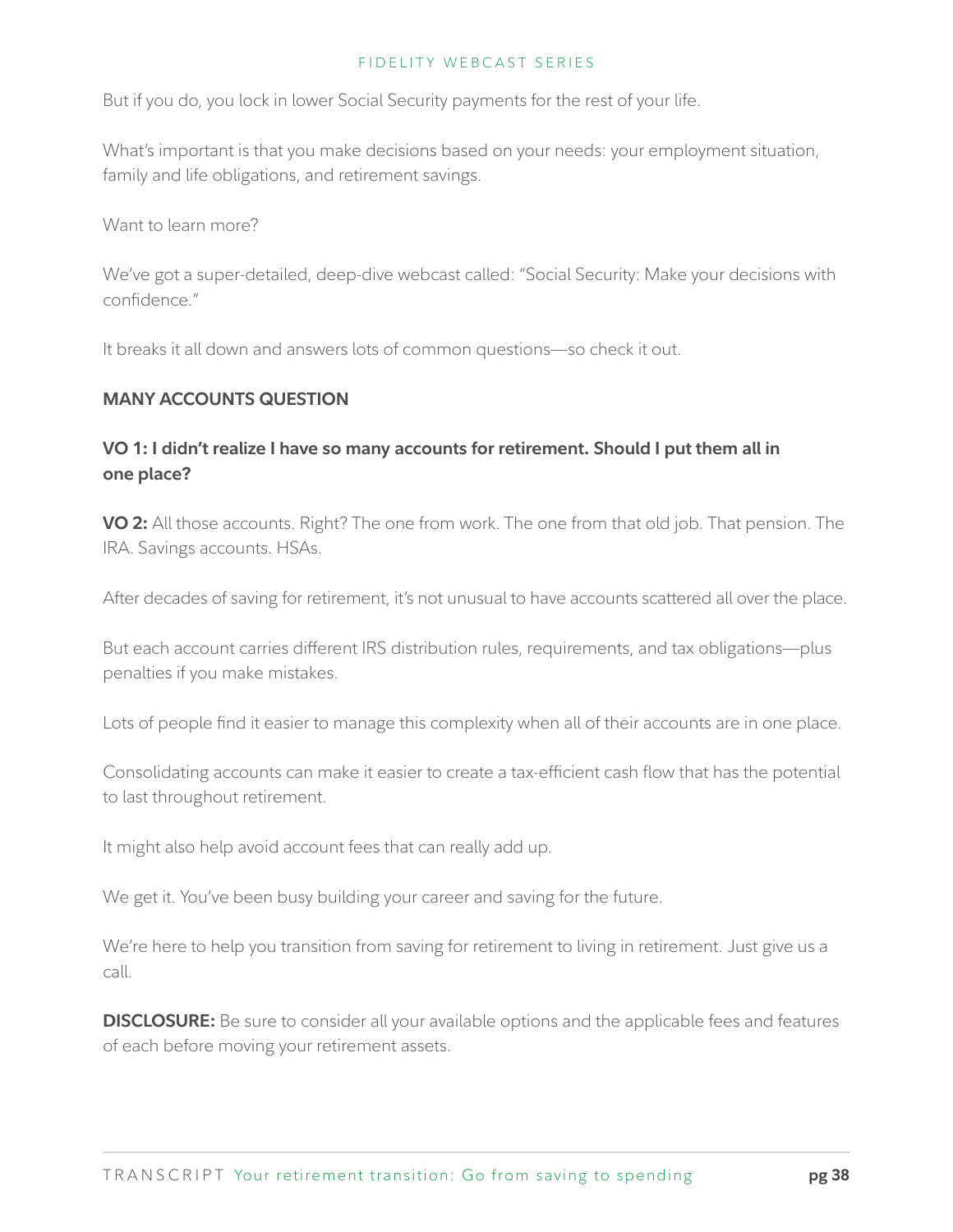## **RETIRING IN FIVE YEARS QUESTION**

# **VO 1: We're retiring within the next five years. What saving strategies should we be considering?**

**VO 2:** Congratulations! You're close, but you've still got time to save more.

Here are two common strategies people often look at as they get close to retirement.

First is supersaving. Look into maximizing your 401(k) or 403(b).

Plus, people over 50 may be able to save even more using catch-up contributions.

And second, reassess how much market risk you're taking on with your investments.

Five years before retirement can be a good time to rethink how market ups and downs could impact your overall portfolio value in the short term.

Give Fidelity's representatives a call. They'll help you find savings strategies that may match your goals.

# **RETIRING SOONER THAN PLANNED QUESTION**

# **VO 1: I'm retiring sooner than planned. What's the earliest age I can withdraw money from my retirement accounts?**

**VO 2:** When it comes to distributions from your retirement accounts, you've got options.

But there are taxes and penalties to watch out for—and rules to be aware of.

Withdrawals from 401(k)s and 403(b)s before age 59½ are subject to income taxes and an additional 10% penalty. But you may be able to take a penalty-free withdrawal as early as age 55 in some circumstances.

There are specific rules about how you can access your money. Check with your retirement service provider for more info.

A withdrawal from a traditional IRA can be done at any time, but there are taxes and possible penalties—unless you qualify for one of the few exceptions.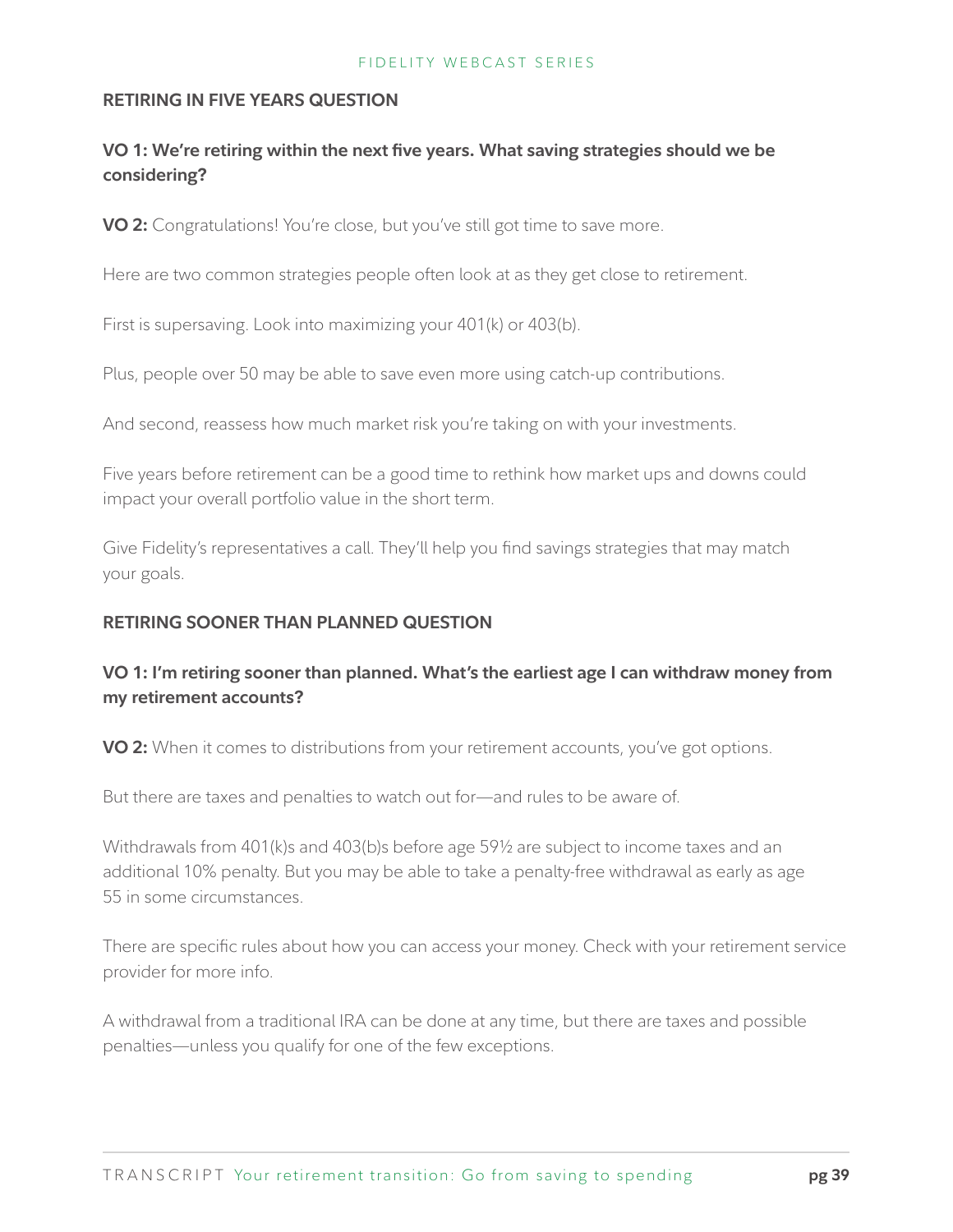A withdrawal from a Roth IRA is federally tax free, as long as you're age 59½ and have met other IRS rules.

So, it's a good idea to talk with a tax professional.

**DISCLOSURE:** A distribution from a Roth IRA is tax free and penalty free, provided that the five-year aging requirement has been satisfied and one of the following conditions is met: age 59½, disability, qualified first-time home purchase, or death.

## **TAXES IN RETIREMENT QUESTION**

### **VO 1: Will we need to think differently about taxes in retirement?**

**VO 2:** It can be a surprise that you might owe taxes on your retirement income. But, that's the case for many people.

Different types of accounts and income sources have different tax requirements.

Let's take your retirement plan at work—your 401(k) or 403(b). You've been saving for maybe 30 or 40 years in a tax-advantaged account.

Because taxes have been deferred on that income, it's time to pay up.

You'll be subject to ordinary income tax on any money you withdraw—the amounts you contributed and any growth on your investments.

Then, there are traditional IRAs—same thing here—you generally owe income tax on any money you withdraw that wasn't previously taxed.

That includes any investment earnings that built up over the years.

If you have higher income in retirement, you may find that you owe taxes on your Social Security benefits.

And, any pension and annuity income generally come with a tax bill too.

IRS Publication 554 might be a good place to explore how taxes change once you're retired.

Then, reach out to your tax professional.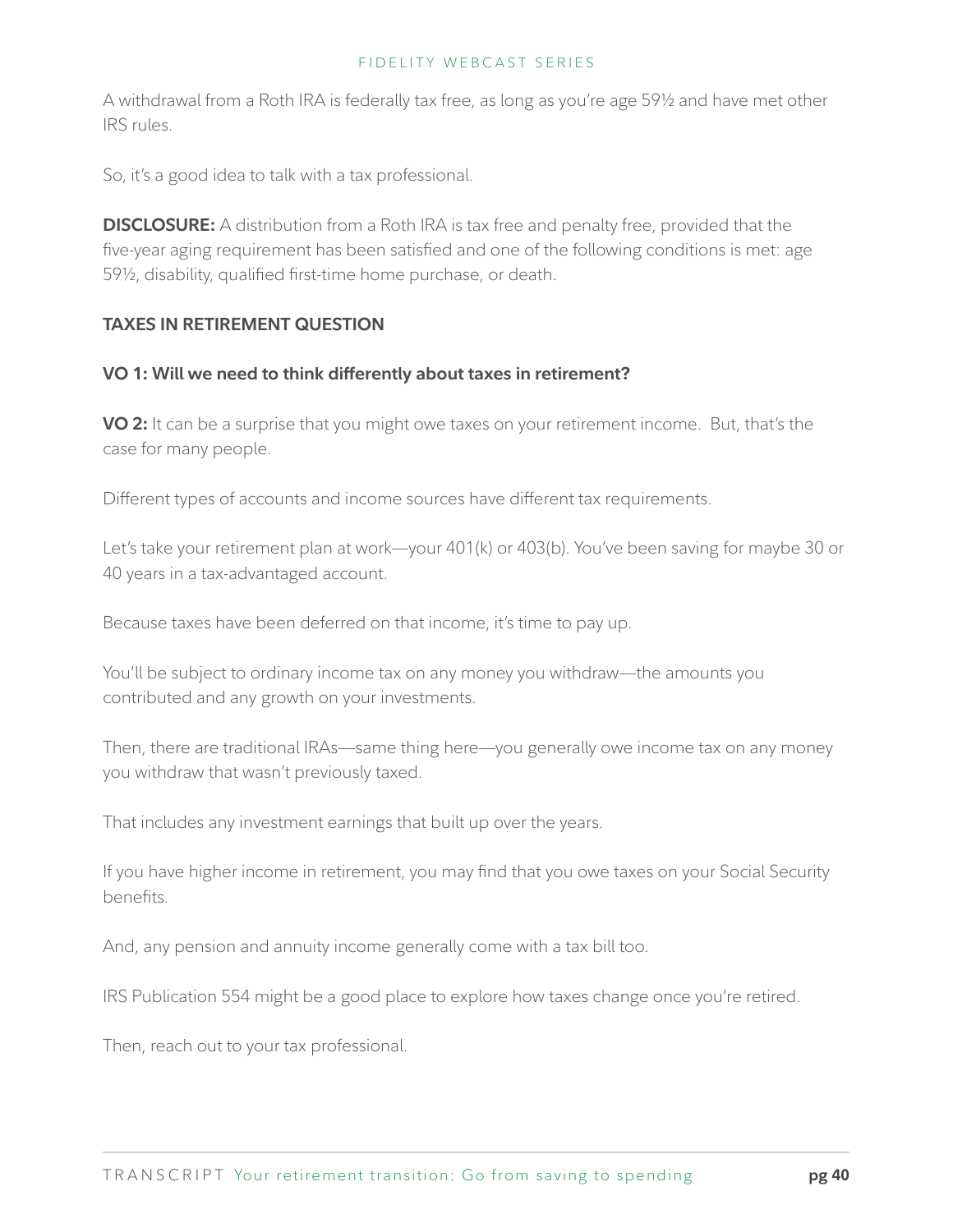## **HEALTH SAVINGS ACCOUNT QUESTION**

## **VO 1: Can I use my health savings account (HSA) to pay for health insurance after I retire?**

**VO 2:** We get this question a lot. Many folks have been saving for years in their HSAs but aren't sure how to use it once they retire.

Here's a way to break it down.

How you can use your HSA depends on your age.

If you retire *before* turning 65, you may need to buy health insurance on your own.

And there are only two situations where you'll be able to use your HSA to pay for health insurance: if you choose to continue on your former employer's group health insurance plan via COBRA or if you're receiving unemployment compensation and paying for your own health insurance premiums.

If you retire *at* or *after* age 65, you're likely eligible for Medicare.

You can use your HSA to pay certain Medicare expenses, including premiums for Part B and Part D.

Now, it can be really challenging to figure out health insurance and Medicare on your own. But don't worry, there are lots of resources available to help you.

Take a look.

# **ANNUITIES FOR RETIREMENT INCOME QUESTION**

# **VO 1: I've heard annuities can be used for retirement income. Are they a good idea?**

**VO 2:** Well, you've heard right. Certain annuities can be used for retirement income.

And, they may be a good idea for some folks. But you'll really have to spend some time figuring out if they're right for you.

There are lots of flavors of annuities.

Let's look at two kinds that can deliver guaranteed income throughout retirement—fixed income and deferred income annuities.\*